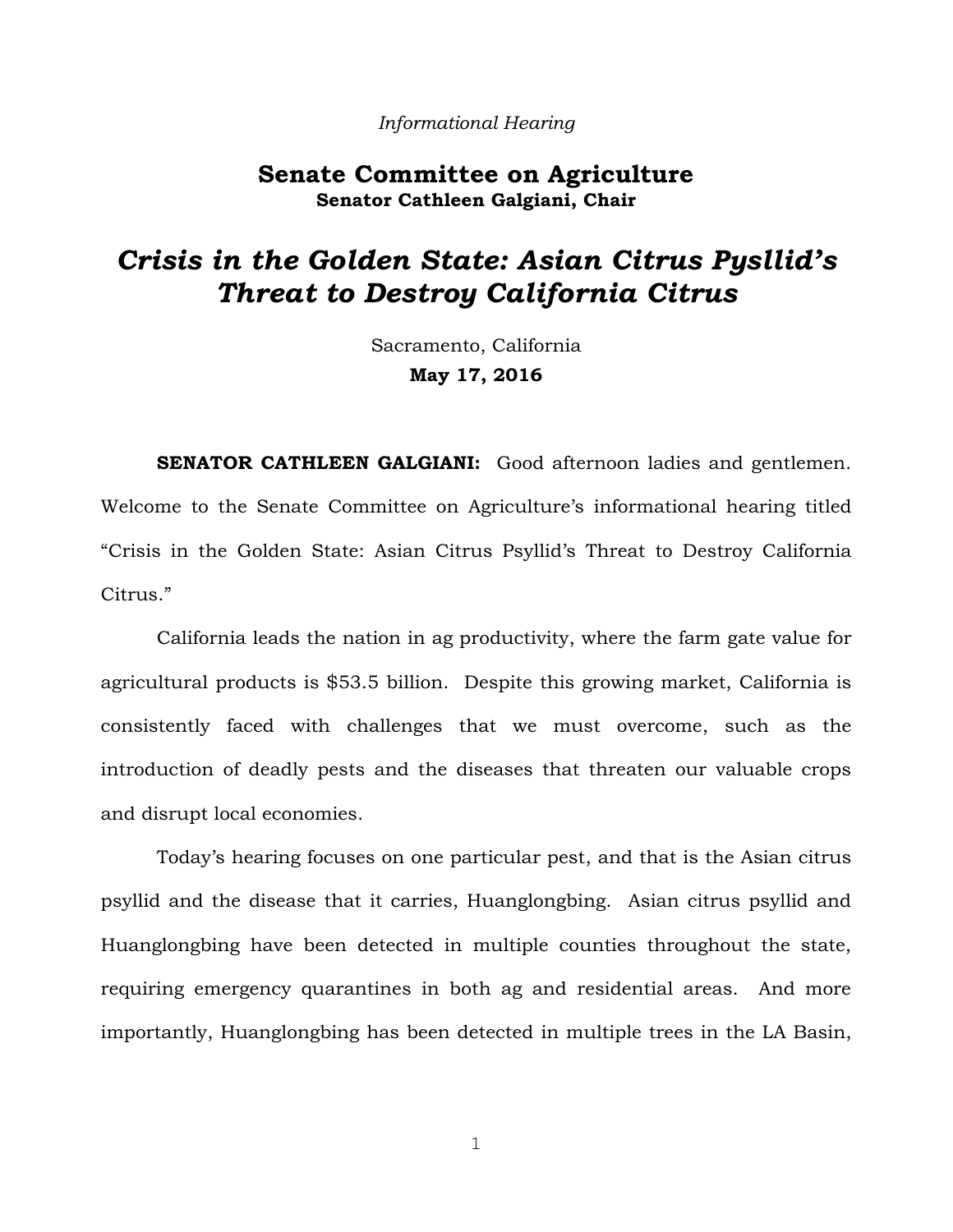fueling fears that HLB will continue to spread with the growing Asian citrus psyllid population that we have here in the state.

The challenge to stop Asian citrus psyllid from spreading can only be addressed through local, state, and national collaboration and communication. We have witnessed the massive devastation of Florida's citrus industry, where the Asian citrus psyllid was first found in 1998; and within two years, half of the industry was decimated.

There have been detections of Huanglongbing in every citrus-producing county in Florida, costing \$7.8 billion and nearly 8,000 jobs. California cannot afford to sustain this problem and the similar damages, so we must work together to find a sustainable way to manage and control this pest and protect our citrus trees.

Today's hearing will provide a thorough examination of the multiple Asian citrus psyllid and Huanglongbing finds in California and bring to light any further needs or support that can be provided for the eradication effort.

With that, I would like to invite our first panel to come forward. With us we have Alyssa Houtby with California Citrus Mutual and David Roth, President of Cecelia Packing Corporation. And I would also like to thank our first witness, Andrew Meadows, who is being Skyped in with us today from Florida Citrus Mutual. Welcome, Andrew, and thank you.

**MR. ANDREW MEADOWS:** Thank you very much for having me. Good morning to the committee. I appreciate this opportunity to testify. Again, my name is Andrew Meadows. I'm Director of Communications for Florida Citrus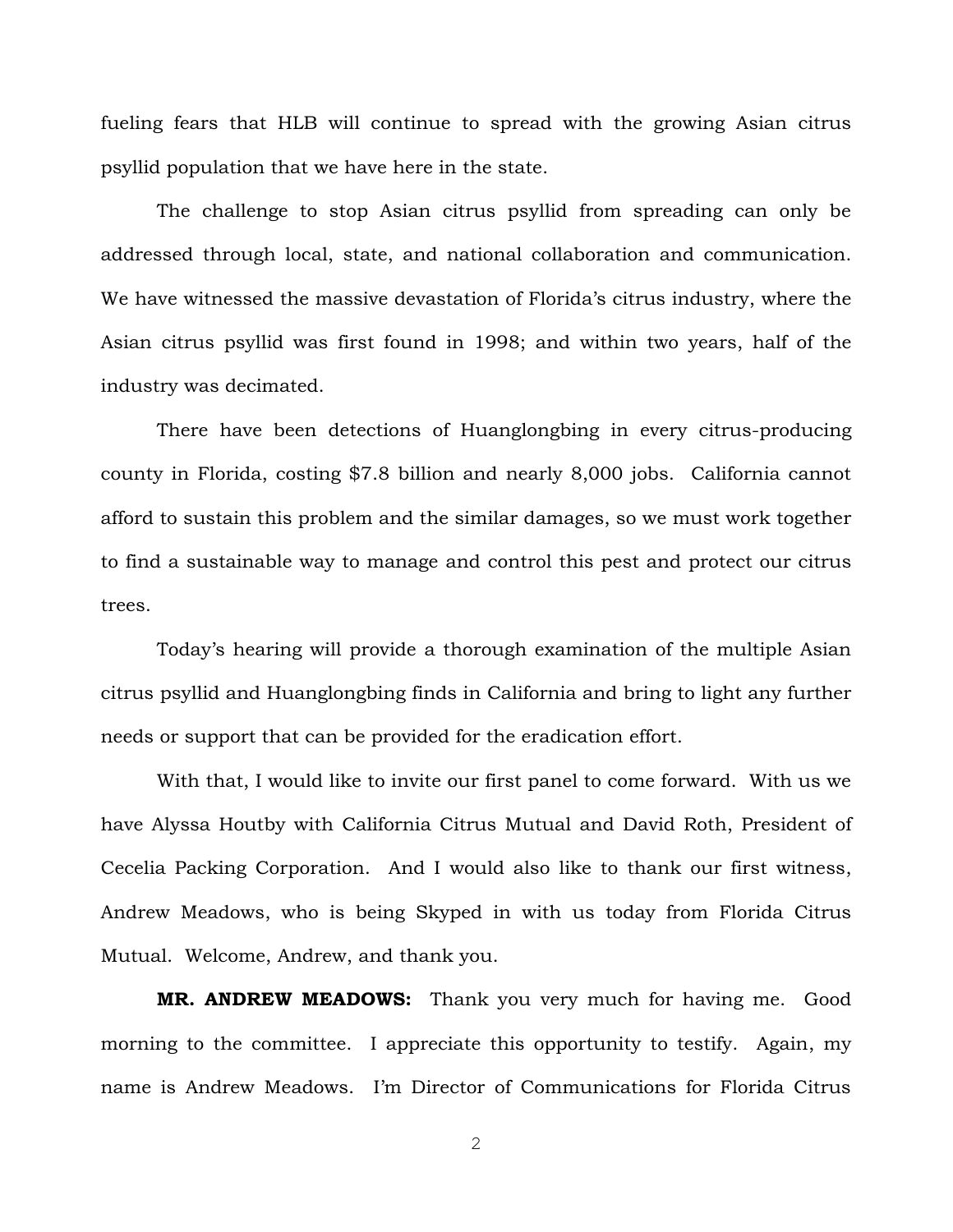Mutual. We are Florida's largest trade organization, representing about 6,000 growers.

As the original speaker mentioned, we first found the Asian citrus psyllid in 1998 and did not detect the actual disease, HLB, until 2005; so there was a seven-year lag period. At the time, a lot of growers and industry were in denial. We were just coming out of a major battle with citrus canker. We were all fatigued about that and really didn't have the energy to deal with a new disease.

Well, here we are 11 years later. Our production is down to about 76 million boxes of oranges, 10 million boxes of grapefruit, and 2 million boxes of specialty citrus. That compares… About 12 years ago, we had a record orange crop of 242 million boxes. So we have had significant decrease in production.

Twelve years ago when we produced that record orange crop, we covered about 850,000 acres. We're down to 500,000 acres now. Some of that decrease can be attributed to the hurricanes; again, canker development in Florida; and development pressure. But certainly, a significant amount is due to HLB and the devastation that it causes. Some estimates have pegged the losses at \$4 billion and 8,000 jobs. That's a bit of a dated report, so all assumptions would point to those figures being higher.

Right now, growers are fighting. It's expensive to fight HLB. Back before the disease hit, it cost about \$500 an acre to grow citrus in Florida. That number, with all of the inputs--the fertilizers, the chemicals--has shot up to about \$2,000 an acre now.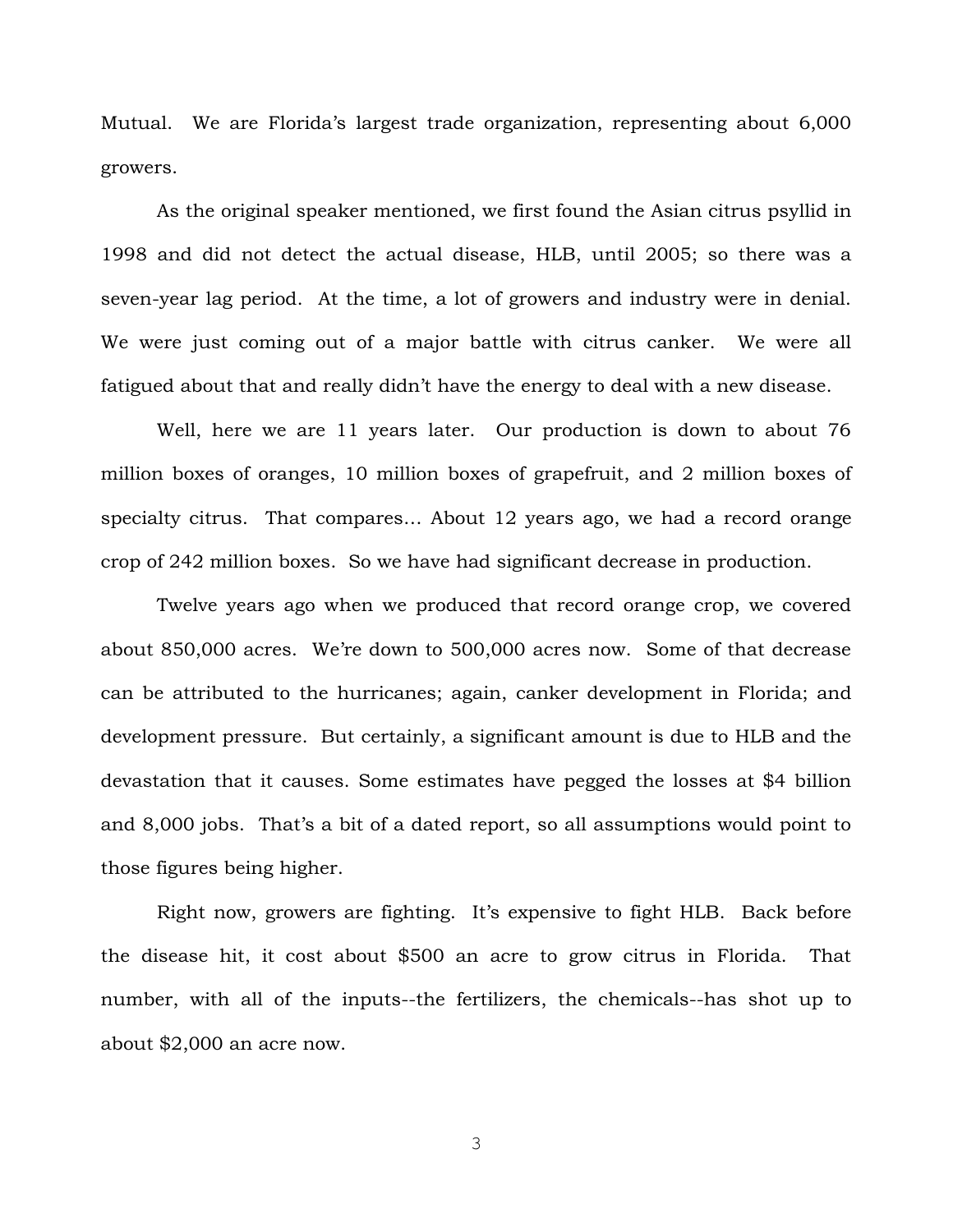When we finally got out of our denial phase here in Florida, we summoned the National Academy of Sciences and asked them what can we do. They're some of the foremost agricultural scientists in the nation. One of their primary recommendations was to form entities called citrus health management areas, or CHMAs, where growers cooperatively work together to fight the psyllid--spray rates, timing, what chemicals they use to avoid resistance. These CHMAs have given us some success. Psyllid counts were down. Recently, they've been up for a variety of reasons, but CHMAs have really helped us out. And growers working together, former competitors, and colleagues getting on the same page with each other was really a ground-breaking occurrence here in Florida; and it's helped us survive the last 12 years.

We've also had some success with heat treatment, where you actually heat up the tree to knock back the bacteria. We have steam doing that. We have tents doing that. That's shown a moderate amount of success. Some growers have found that the trees can rebound if they look at their water quality and use better quality water on the trees. So we're having a little bit of success. But again, it's an extremely challenging time.

The trees are stressed; they're fighting. If you'll recall, HLB attacks the vascular system of a tree so it can't uptake nutrients. It's basically starving itself when it dies. So now, we're seeing a new fungal disease called postbloom fruit drop all over the state. It's not a new disease; but now, because the trees are stressed, it's causing major problems for our growers. And you ride around the citrus areas, you'll see basically postbloom fruit--which is the small fruit, the tiny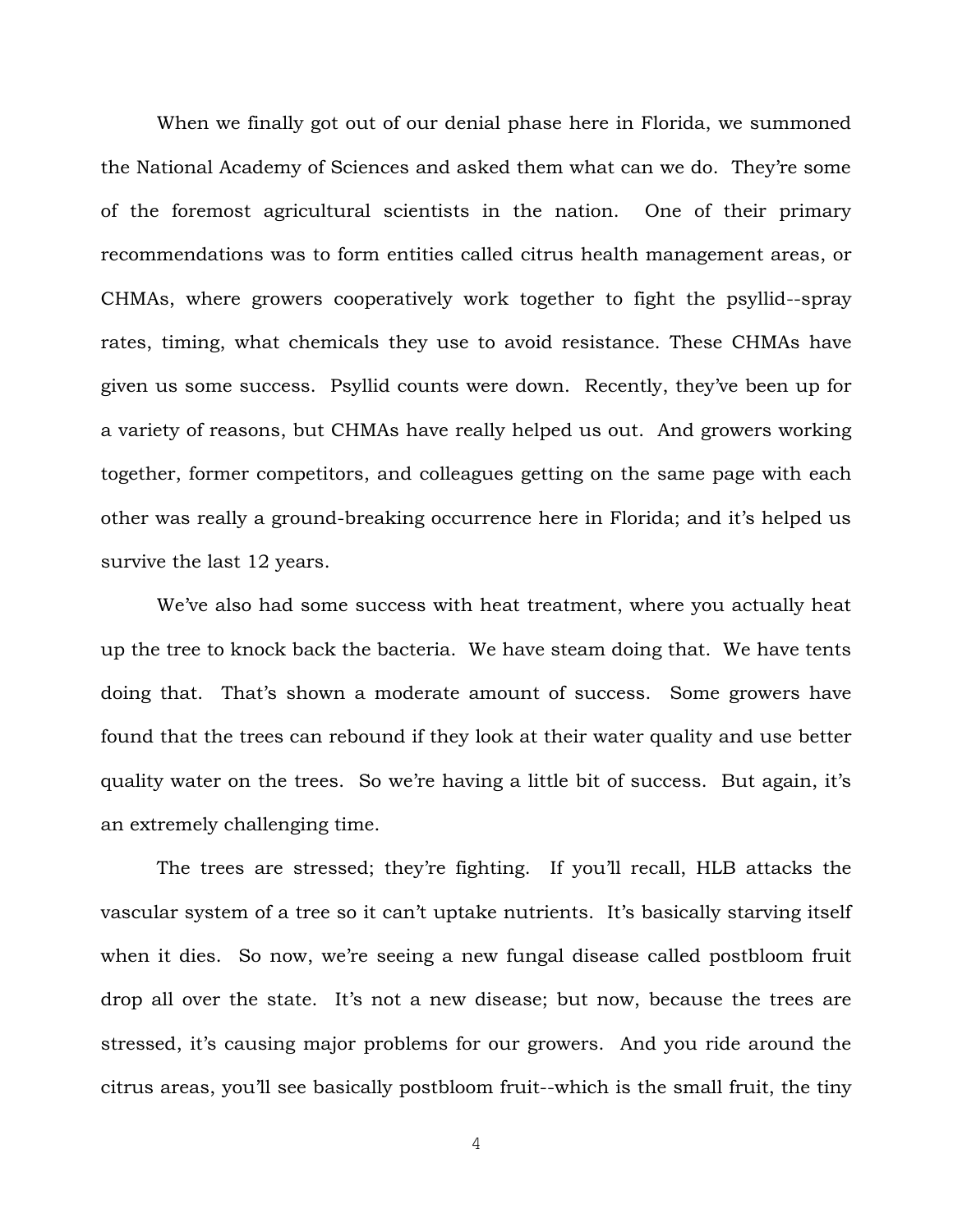pea-size, and golf-ball-size fruit--dropping off the trees. And that's next year's crop. So we're very, very concerned about next year's crop at this point in time.

Abandoned groves are another major concern here in Florida. These are groves that were either bought for development that never got off the ground after the real estate bubble or growers have just walked away. There's still trees in the ground, providing feeding grounds for the psyllid--reservoirs of the disease, if you will. We've got 130,000 acres of abandoned groves.

If you'll remember, I said we have 500,000 acres of producing groves. So that's almost 20 percent are abandoned, serving as breeding grounds for the psyllid. And we've been struggling with this problem for quite some time. We have been able to remove some of those groves. But because ownership is all over the place and, you know, everybody has different plans for their property; it's been tough to get those trees out. But we are working on it both with our state and federal regulators.

The good news in all of this is that our state and federal officials and regulators have been absolutely lockstep with us in this fight. On the state level, our legislature, Senate leaders, House leaders, our Commissioner of Agriculture Adam Putnam have been terrific. They understand the importance of our industry to the state of Florida, particularly the interior, the rural communities across Florida. They've appropriated, just in research funding, \$20 million over the last five years to go directly to citrus research to beat this disease, just \$8 million this last session in 2016. So again, I can't say enough about our state legislature and what they've stepped up to the plate for the Florida citrus grower.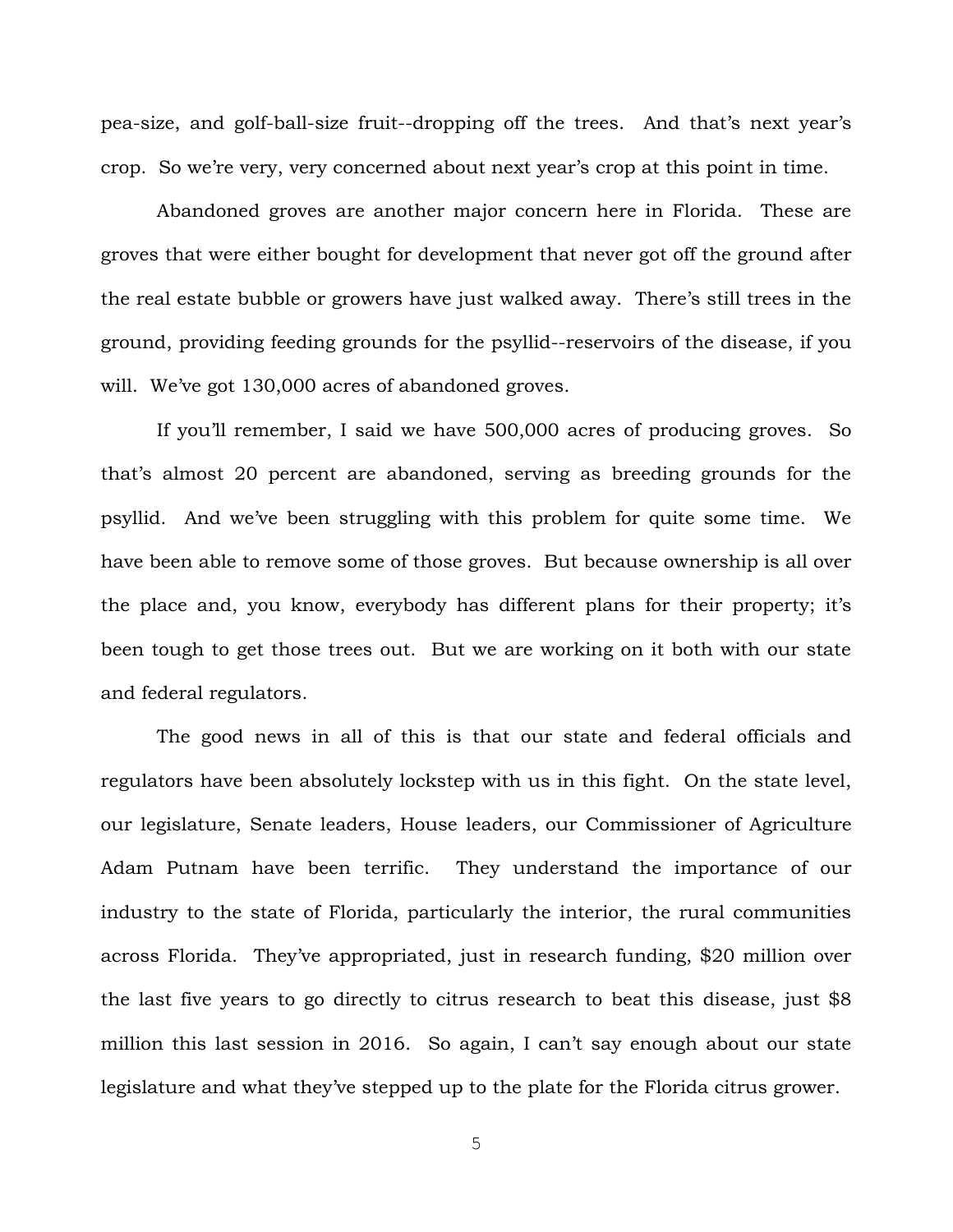On the federal level, our congressional delegation has been tremendous. Two years ago, they helped pass the farm bill, which included five years and \$125 million in funding for citrus research. We're in year two right now of that funding. That has funded disease research, everything from bactericides to genetic engineering to RNAi to the heat treatment I mentioned before. That has been a godsend for our industry and has helped fuel really a Manhattan Projecttype funding program for us. And it certainly has been a shotgun approach. We're looking at everything right now that can possibly affect that psyllid as well as the bacteria.

You probably know, I know, we've been working with California Citrus Mutual in an effort to tweak the IRS Code right now to stimulate re-plantings. You know, we need to get more trees in the ground. We've lost dozens of packing houses. We've lost processing capacity.

And just a side note, our industry is, about 95 percent of our oranges go to juice--Tropicana, Minute Maid, Florida's Natural. California, as you know, is primarily a fresh-fruit industry with the majority of fruit going to the fresh market.

But we are looking to get more trees in the ground. We've got to support that infrastructure. This IRS tweak would allow growers to expense the costs of re-plantings immediately. And we'd like to get 20 million trees in the ground over the next 10 years--again, to support that infrastructure up and down the interior of Florida.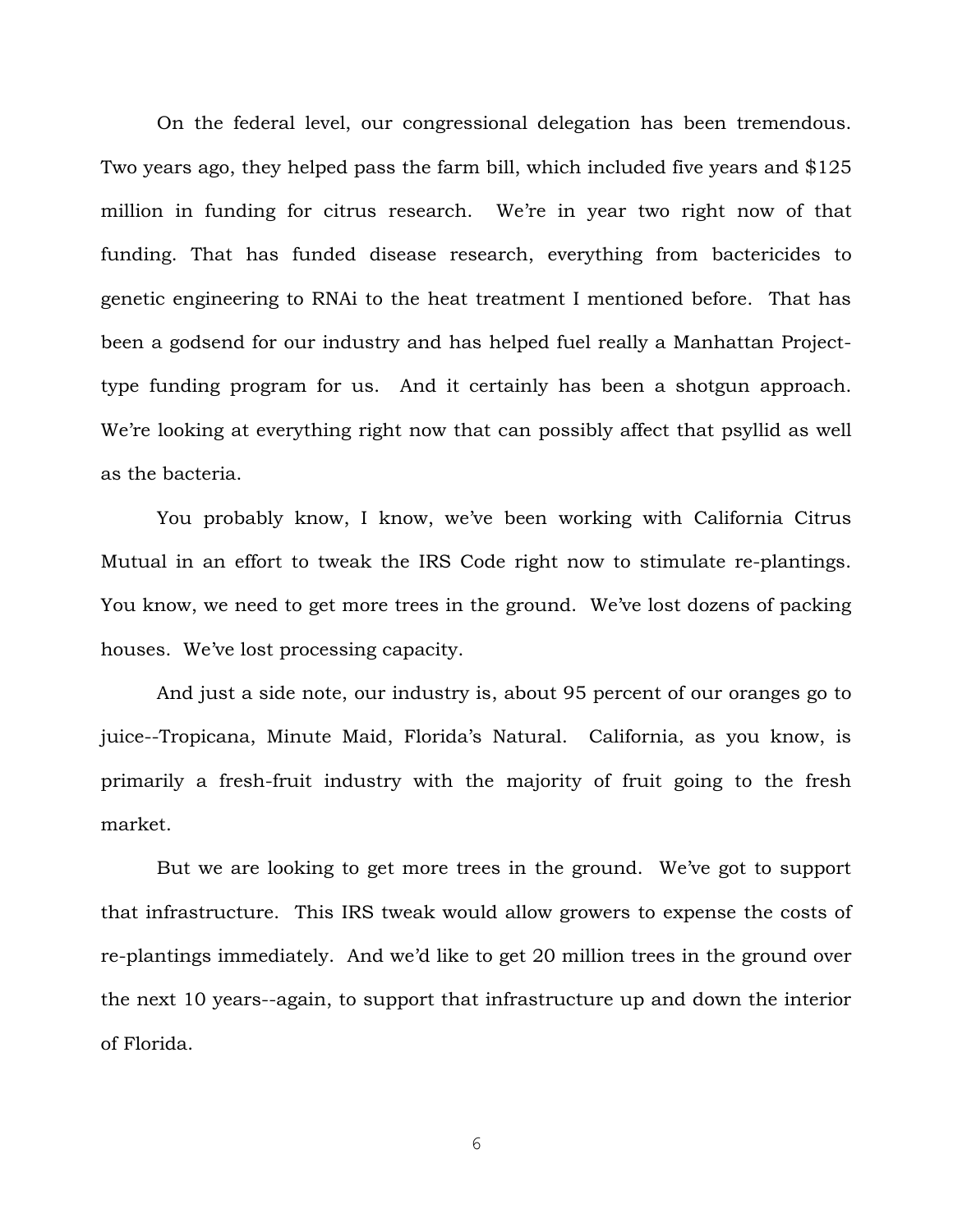Again, I mentioned the research. We've got the best minds at the University of Florida, the USDA; I know your research institutions in California are working extremely hard on this problem as well. I always joke that if you're a citrus researcher and you're not funded right now, you probably need to get in another profession because we have appropriated and granted a lot of funds right now. And we have had some success, as I mentioned before.

Growers themselves--I mentioned the federal and state funding--I know California has a research assessment for growers. Florida growers have committed over \$100 million over the last 10 years. That's money that would previously have gone toward marketing our products. But the decision was made that if we don't beat this disease we're not going to have a product to market, so we need to put that money towards research. So they've got significant skin in the game.

In closing--I know I have about 10 minutes and I'm getting close--but there is, you know… I've outlined a lot of doomsday scenarios here, and it is very challenging, but there is optimism out there. I mean, our growers are extremely resilient. They're multi-generational families, fourth and fifth generation growers, who are "all in" right now. You know, we've beat hurricanes; we've beat other diseases. Of course, you probably remember the freezes of the '80s--some of you- -which devastated Florida's industry. We came through that. We're going to come through this.

You know, we still represent a \$10 billion economic industry. Every year we contribute \$10 billion to the state's economy. We still support 62,000 jobs.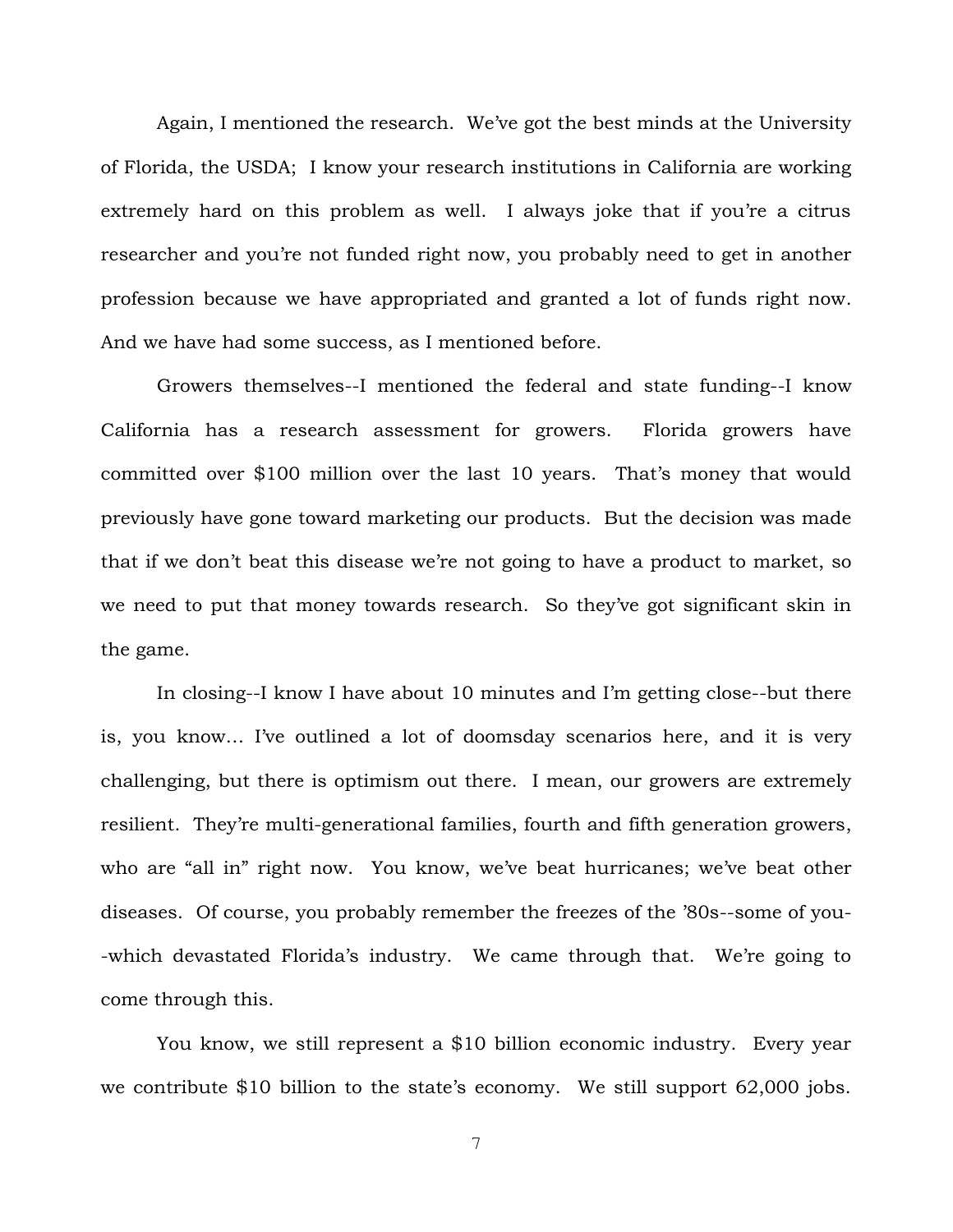All of the communities down the interior of the state--the Sebrings, the Lake Placids, the Lake Wales--they rely on citrus. And you can't find somebody who citrus doesn't touch in those communities; and they're relying on our leaders and our researchers and our growers to find solutions. And I'm confident we will. I'm confident that we're going to have a future, but it's certainly going to take a partnership between state, the federal officials, as well as regulators to get this done. But we're going to get there. And again, I appreciate your time.

**SENATOR GALGIANI:** Thank you very much. I had a couple of questions for you. You talked about success with the heat treatment, using steam and tents.

#### **MR. MEADOWS:** Yes.

**SENATOR GALGIANI:** Can you tell us a little bit more about that, how that works and the time…

**MR. MEADOWS:** Sure.

## **SENATOR GALGIANI:** …and the cost of that?

**MR. MEADOWS:** Sure. Actually, there are prototypes out there and there are… It's actually formed sort of a cottage industry right now of tents or, for lack of a better term, sort of a canvas cover that is put over the trees. Some of the prototypes use steam to actually heat the tree up with the steam. Some just use the solar power to heat up the tree and put a tent that covers maybe four trees at a time. Now, that won't kill the bacteria, but it will knock it down and allow that flow to take those nutrients up to the tree. So it's another tool in the toolbox. It's not a silver bullet. But in combination with the other inputs and solutions I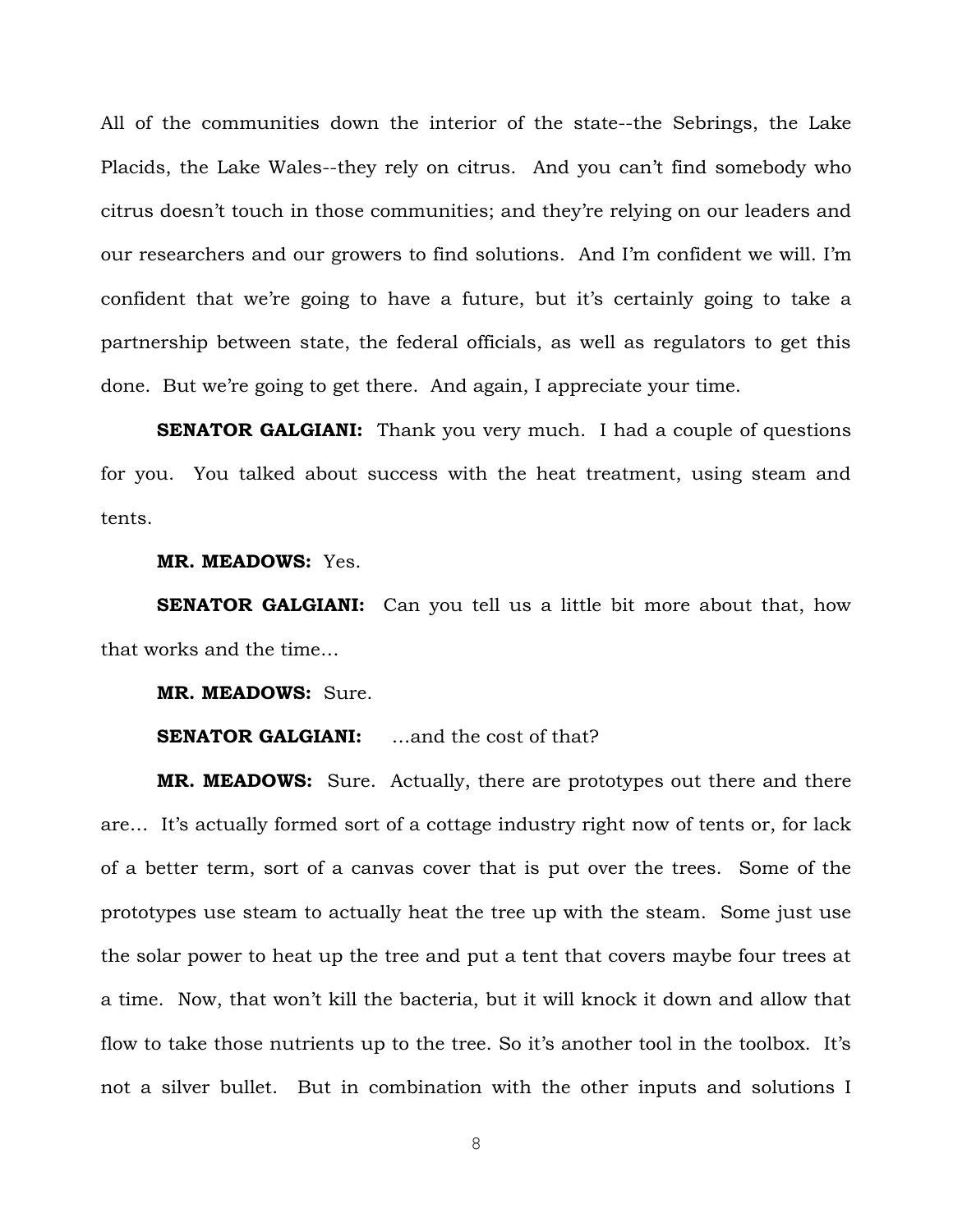mentioned, you can grow a crop right now; but it is tough. It's not a long term… We don't have a lot of data on it; but anecdotally, it's showing trees are responding to it well. And it's another tool.

**SENATOR GALGIANI:** So when you're using the canvas covers and the steam treatment or the solar, is it that you have to permanently keep the trees covered in that way or what's the timeframe or is it unknown?

**MR. MEADOWS:** It's you do it twice a year. And you heat it up to--I'm not sure what the--I think it's 120 degrees for four hours, and then you treat it later in the year. So it's once every six months. You don't have to keep the tree under the heat. You heat it up and then you take it off, and the tree responds to that. And then you get it in six months again. So, no, it's not a consistent heat.

**SENATOR GALGIANI:** Is there any sense of how long this treatment every two years can keep these trees alive? And how long has it worked at this point in time?

**MR. MEADOWS:** Right, right. We don't have enough data on it. It's still… I don't want to call it experimental because it is being used fairly widely, but we're still looking for year-over-year data. As you know, collecting data on this type of research takes several years. But anecdotally, we are seeing that the trees are responding. The flush, the new growth, is better--better leaves, better yields on the trees. But it is still in the, quote, "experimental" process. We don't have a lot of year-over-year data at this point.

**SENATOR GALGIANI:** Thank you.

**SENATOR TOM BERRYHILL:** Yeah. I've got a question. How much...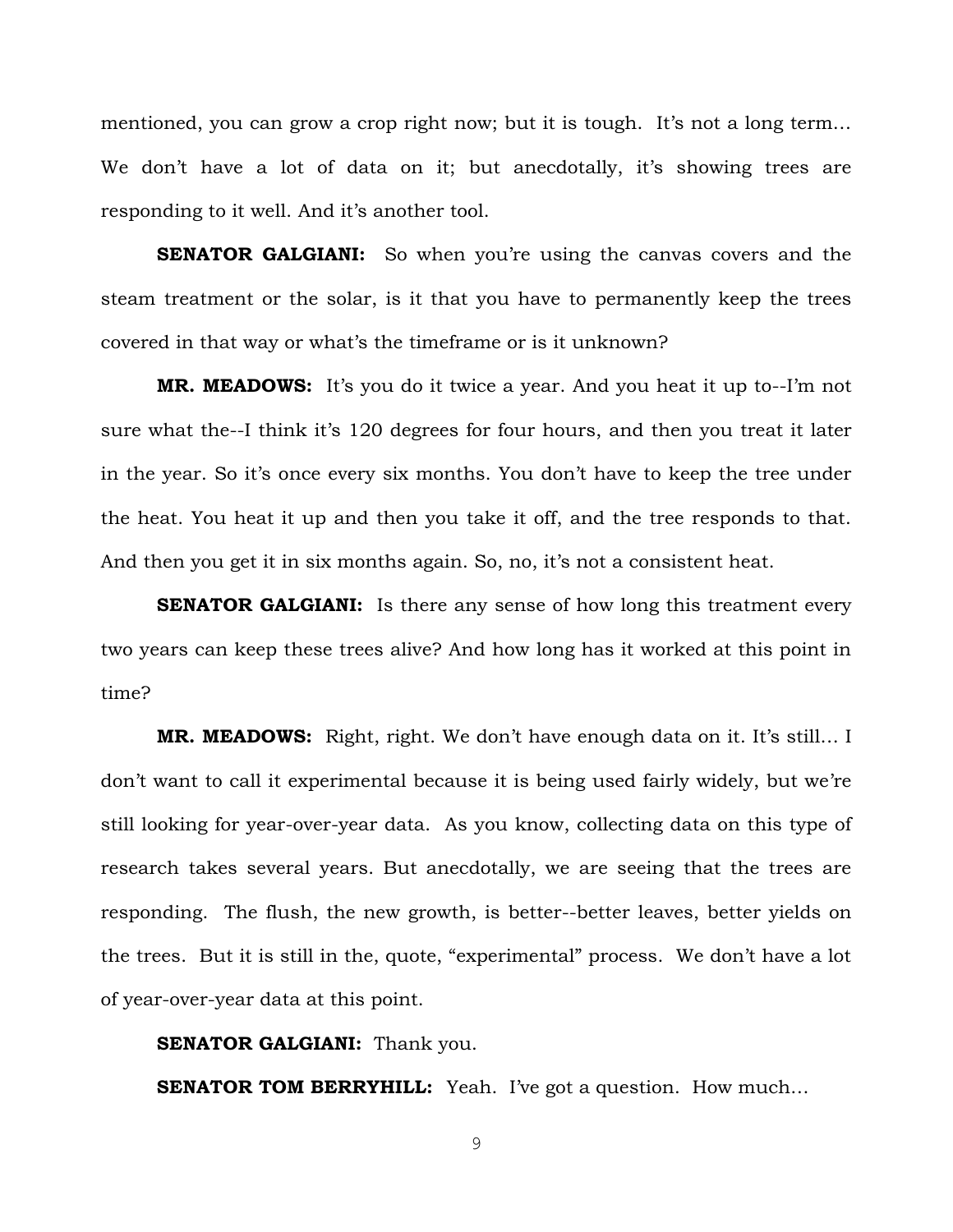#### **MR. MEADOWS:** Yes, sir.

**SENATOR BERRYHILL:** How much per acre does this cost? And who's… What burden does the cost go to? The grower? Or is the state putting in any money? Feds putting in any money? I mean, it's going to be an astronomical cost to be able to treat 1,000 acres of citrus.

**MR. MEADOWS:** In general, it's costing us about \$2,000 an acre to grow citrus right now. That's full-blown management. That's a Mid [Florida Citrus Foundation] program. Again, 10 years ago that was \$500 an acre. So we are not getting direct funding from the state or the federal government to fund production. But as I mentioned, we have garnered significant research dollars, support dollars at the state level. So I guess it's all… If you look at it as all one pie of money, that certainly helps--money that otherwise the grower would have to put up. But no, we're not getting direct production grants or anything like that.

## **SENATOR BERRYHILL:** Okay. Thank you.

**SENATOR GALGIANI:** Any other questions of this witness? Okay. Thank you very, very much. That was very insightful. And you mentioned some things that I know I have not heard of up to this point. So I really appreciate your testimony.

**MR. MEADOWS:** Thank you. And Anne has my contact information if there are any follow-up questions, certainly.

**SENATOR GALGIANI:** Thank you. And our next witness is Alyssa Houtby, Director of Public Affairs with California Citrus Mutual. Thank you.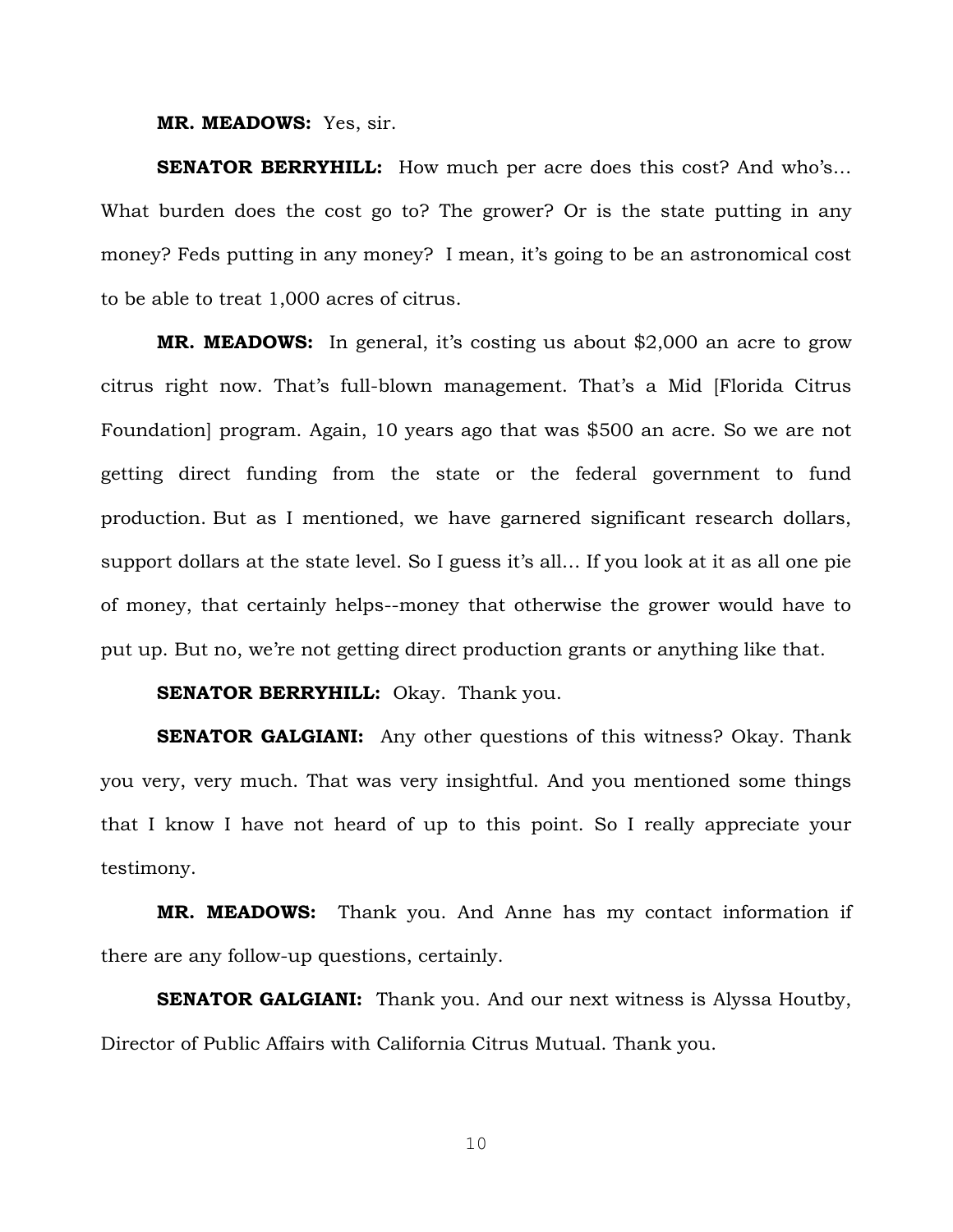**MS. ALYSSA HOUTBY:** Good morning. Thank you, Madam Chair and members of the committee. This morning, I'm grateful you had the opportunity to hear from Andrew first about what the experience has been in Florida with regards to the Asian citrus psyllid and Huanglongbing.

I, myself, had the opportunity to travel to Florida earlier this year. And let me tell you, until you've seen it firsthand, you can't fathom the destruction that this disease has resulted in in Florida. There's whole communities that are almost like ghost towns now.

As part of my trip to Florida, I worked with a film crew on a documentary that we're going to show you now. And this just gives you a taste of what the Florida grower is going through right now. And I have to say, I was impressed and encouraged by their optimism. They are true farmers. They are not giving up. But nevertheless, this has been extremely damaging to their industry as a whole. So we'll get that video played for you right now.

VIDEO SOUND: Since the onset of the disease, we've gone from almost 242 million boxes in the state of Florida to now less than 70 million boxes. It's a dramatic change.

My name is Kyle Story. I'm a fourth generation citrus grower from Central Florida.

The first signs of HLB, or "greening," that we found was in 2005. We thought they were a nutritional deficiency in the tree. And we know now that that was the first signs of HLB. Our first reaction was to immediately adhere to the advice of certified crop advisors--the folks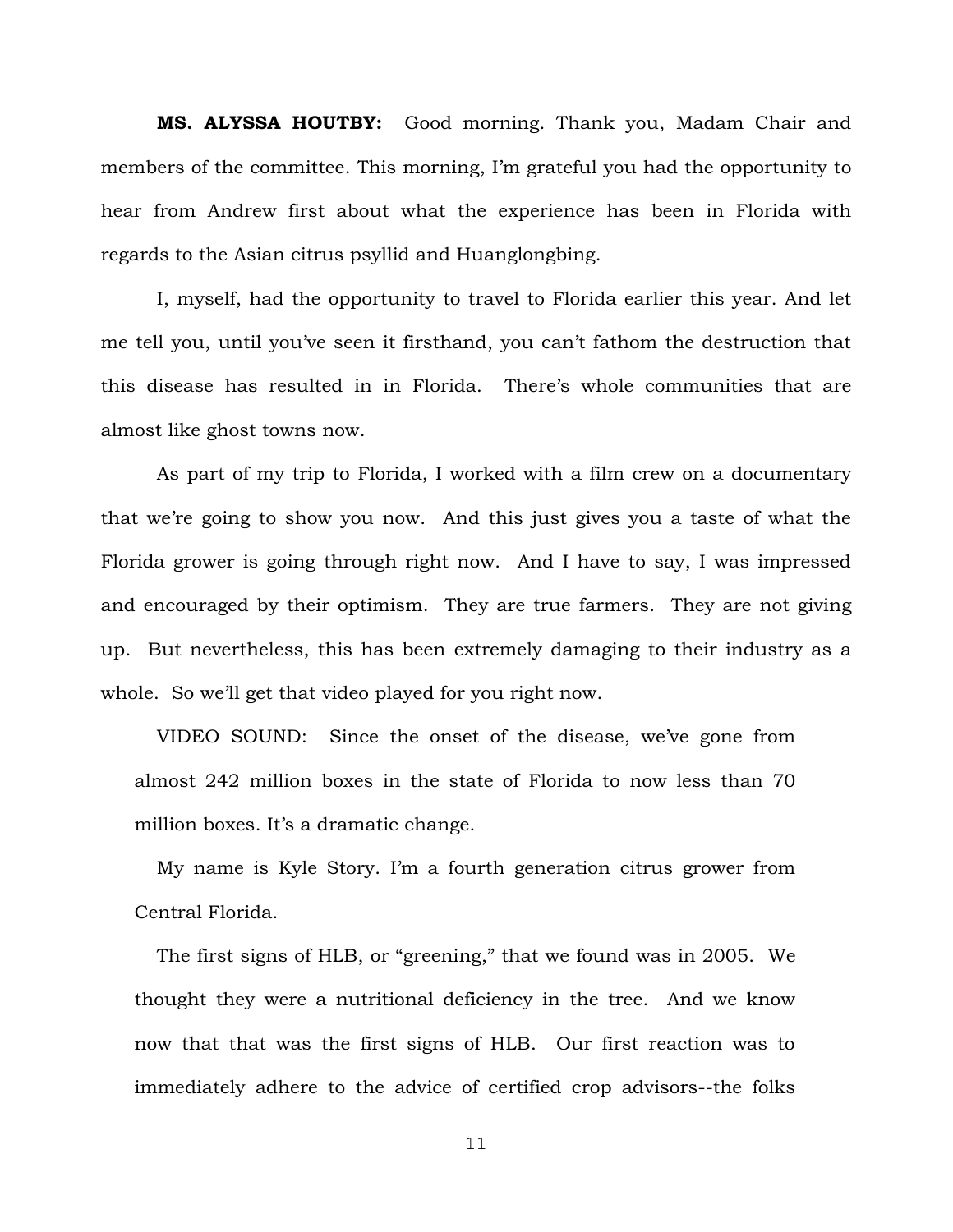that we trust--and they advised us to spray for psyllids. Looking back on it, it was one of the wisest decisions we made. Ten years ago I'd tell you I wasn't a farmer. Today, what we do in Florida to raise citrus is farming.

CHMAs are citrus health management areas. On a voluntary basis, you're trying to control psyllids on a much larger level. And 100 percent participation in those area-wide spray programs, those CHMAs, is essential to psyllid control. We were very concerned for a long time here in Florida about what your next door neighbor was doing and the term "bad neighbor." We should have been more concerned about our "neighborhood." Neighboring groves that are abandoned are very problematic for the industry.

I'm Mark Wheeler. I'm a fourth generation citrus grower and fifth generation agriculturist here in Central Florida. We discovered HLB in our own groves back in probably late 2008, early 2009. We felt like the infection was relatively low, but we knew it was coming, and we were aggressive about pushing out trees at that point in time. We found early on that if you were spraying a block and your neighbor wasn't at the same time, well, the psyllids just moved from your block to theirs. And then a week later, when he sprayed his, the psyllids came back to yours.

We haven't been battling the disease long enough to know what an average tree age would be. You know, we're able to treat the younger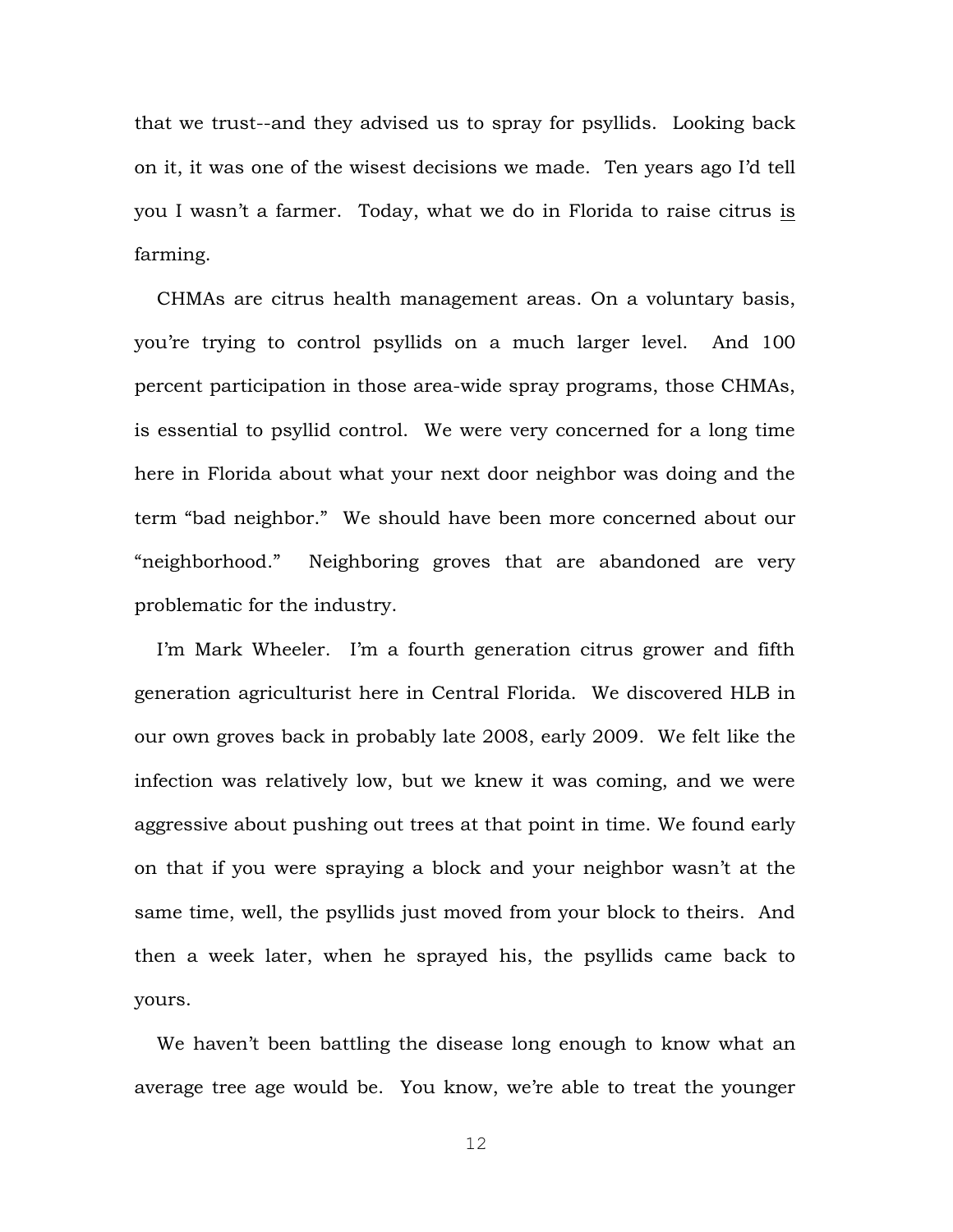trees with a drench for the psyllid for the first couple years. And where we'll shake out, it's hard to know. But, you know, we're shooting for 15 to 20 years. And we're planting… Most growers are planting a little higher density these days because--the trees that were planted by my grandfather, they were expected to live 60 to 80 years and be productive all through that life, but, unfortunately, I don't think that's going to be the case going forward.

There's a lot of folks in the industry who maintain that the small producer won't survive. And I, personally, think it's the engaged producer is going to be the one who survives. We're in a different reality, and we have to embrace that. We have the world's most brilliant minds and scientists working on this disease. We've secured almost \$200 million in funding for this research. And we feel that with all that brain power and with all those resources, with all the grower initiative that we see in each and every field, we're going to have to be successful.

My biggest advice for California and their citrus industry is to be vigilant about psyllid control. We now know that the psyllids can fly up to four miles in a 24-hour period. They can fly as high as a three-story building.

As far as combating the disease, our advice to producers in California is just psyllid suppression. Visit with your neighbors, set up a CHMA. And, you know, scout and know where the psyllid is. And just accept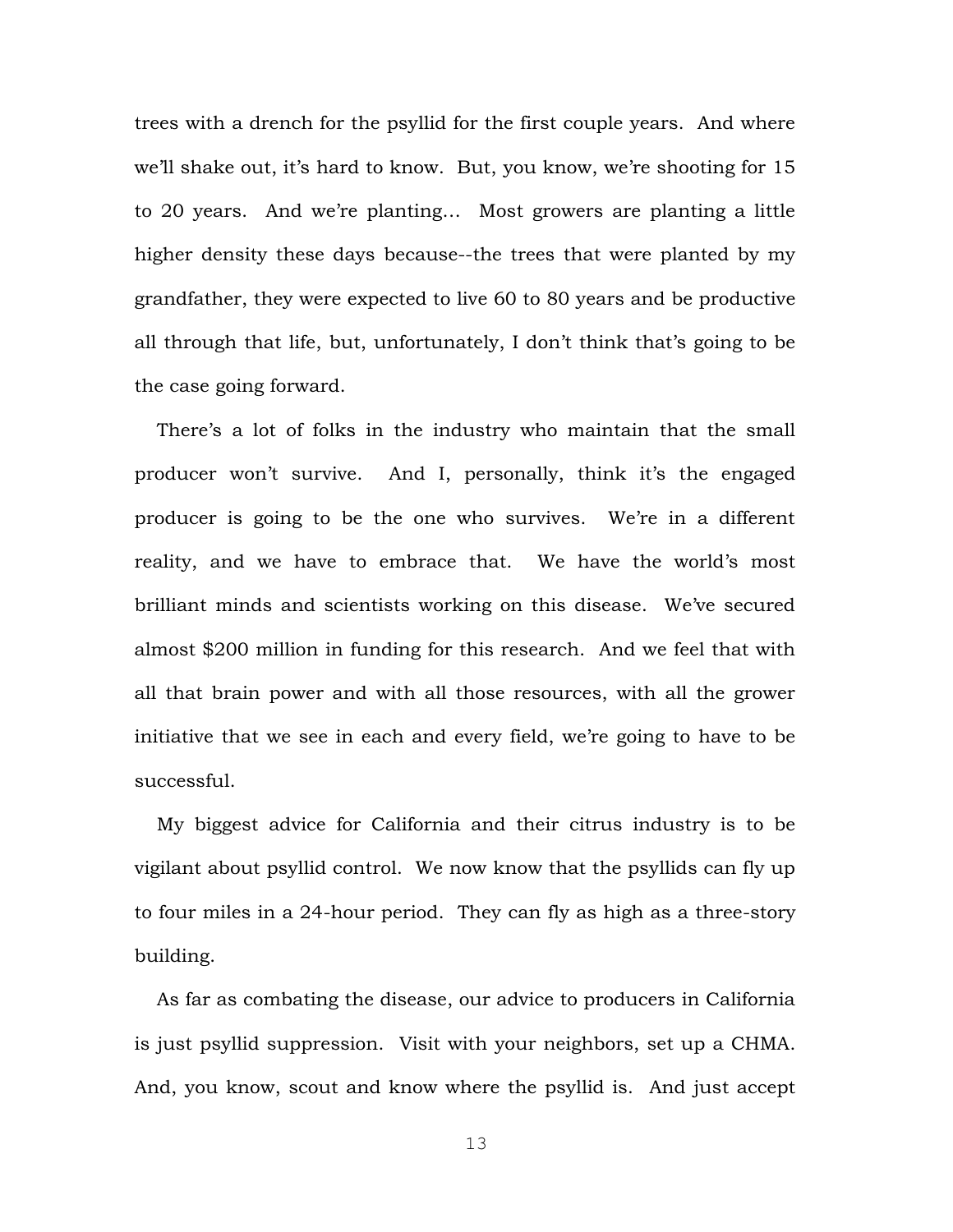the fact that you're probably going to have the disease--if you don't have it already. The quicker you can hop on psyllid suppression, the better position you'll be in.

Twenty years ago, we were oversupplying our market; and you didn't want to help your fellow grower; and so you wouldn't openly share with them your growing practices, of what you were doing right or wrong. Today, we're an open book. It's okay to make a mistake, but I made it for you. I hope one day to get back to the point where I don't want to share. That'll mean that we got to the other side. So if you have the opportunity to protect your neighborhood, sit down and talk with your fellow grower about the importance of psyllid control and the costeffectiveness of it down the road. It's vital to the future. [End of video]

## **SENATOR GALGIANI:** Thank you.

**MS. HOUTBY:** You can see the landscape in Florida has changed significantly since the onset of this disease. And I fear that that is what California will look like if we don't act now to protect our citrus trees. So again, I want to thank you for the opportunity to speak before you today and for your interest in this subject and bringing the issue up to the legislature as a whole.

HLB is a certain death sentence for California citrus trees and our citrus industry if it is allowed to spread. Despite millions of public and privately funded research, there remains no cure for the disease--which means our best defense against HLB is to prevent further spread of the Asian citrus psyllid.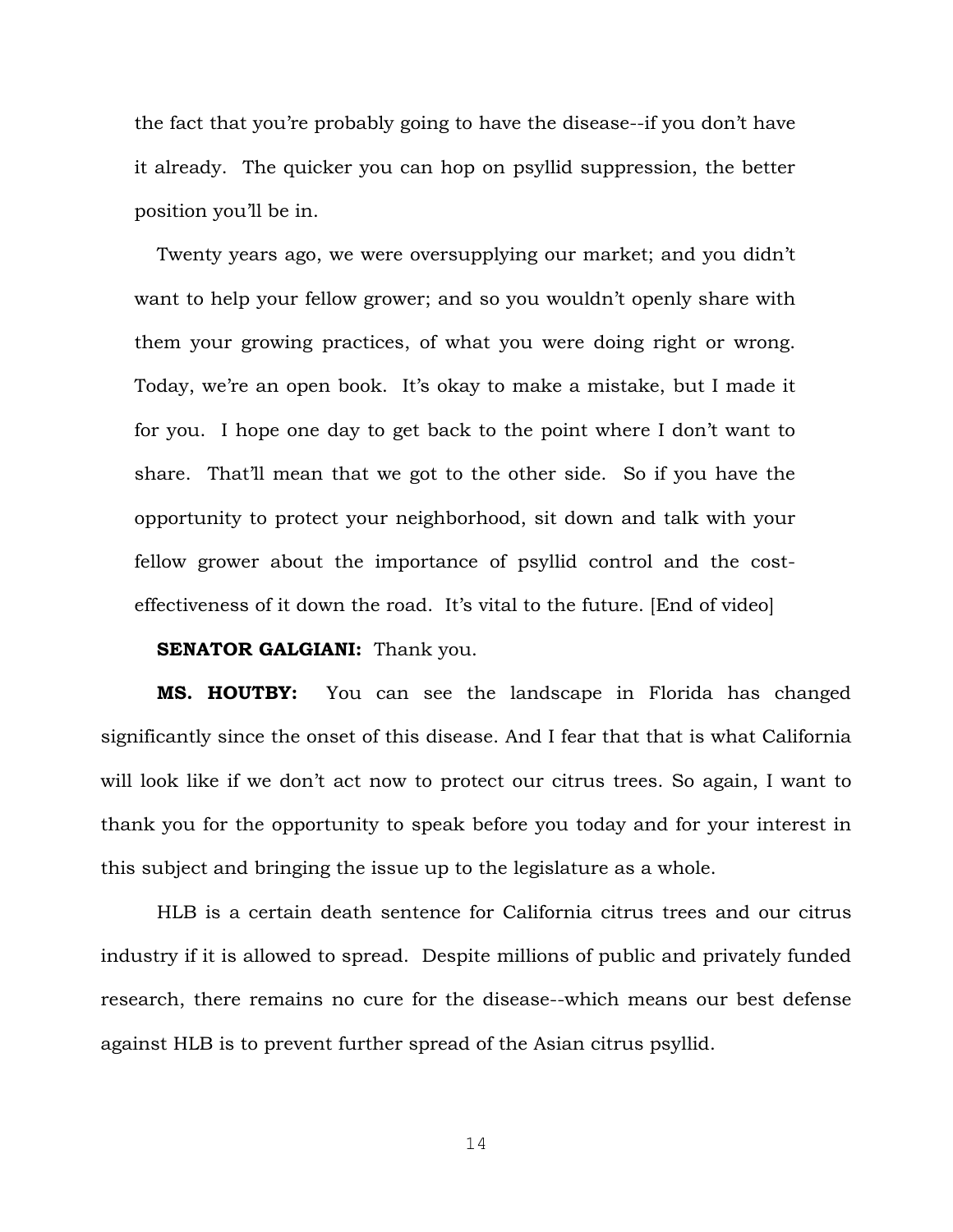Citrus industries around the world are in crisis. In Mexico, every citrusproducing state is infected with HLB. In Brazil, over 65 million trees have been removed due to this disease. In the United States, 90 percent of Florida citrus groves are infected. And the disease has spread to Texas, Louisiana and now California. It's been less than a decade, 2008, since the first Asian citrus psyllid was discovered in California. And today, there are quarantines in place for the psyllid in all or portions of 21 counties. Despite our efforts, ACP is now endemic in Southern California and continues to move north along the Central Coast and into the Central Valley. Last fall, ACP populations exploded in Kern County, and we're hearing of new finds in Tulare County--which is the largest citrus-producing county--almost weekly. In 2012, the industry's worst fears were realized when HLB was discovered for the first time in a backyard citrus tree in Hacienda Heights. More recently, 20 trees were discovered to have the disease in San Gabriel, and it's generally assumed that there are more positive trees in that area.

But early on, the industry realized that a proactive and comprehensive approach would be necessary to stop HLB from devastating our industry, as it had and continues to do in Florida. In 2009, the industry worked to pass Assembly Bill 281, which created the Citrus Pest and Disease Prevention Program within CDFA and authorized a mandatory assessment on growers. The industry now raises approximately \$15 million per year for residential and urban trapping treatments, biological control releases, and survey work to control the spread of the psyllid. The program also receives federal funding of approximately \$10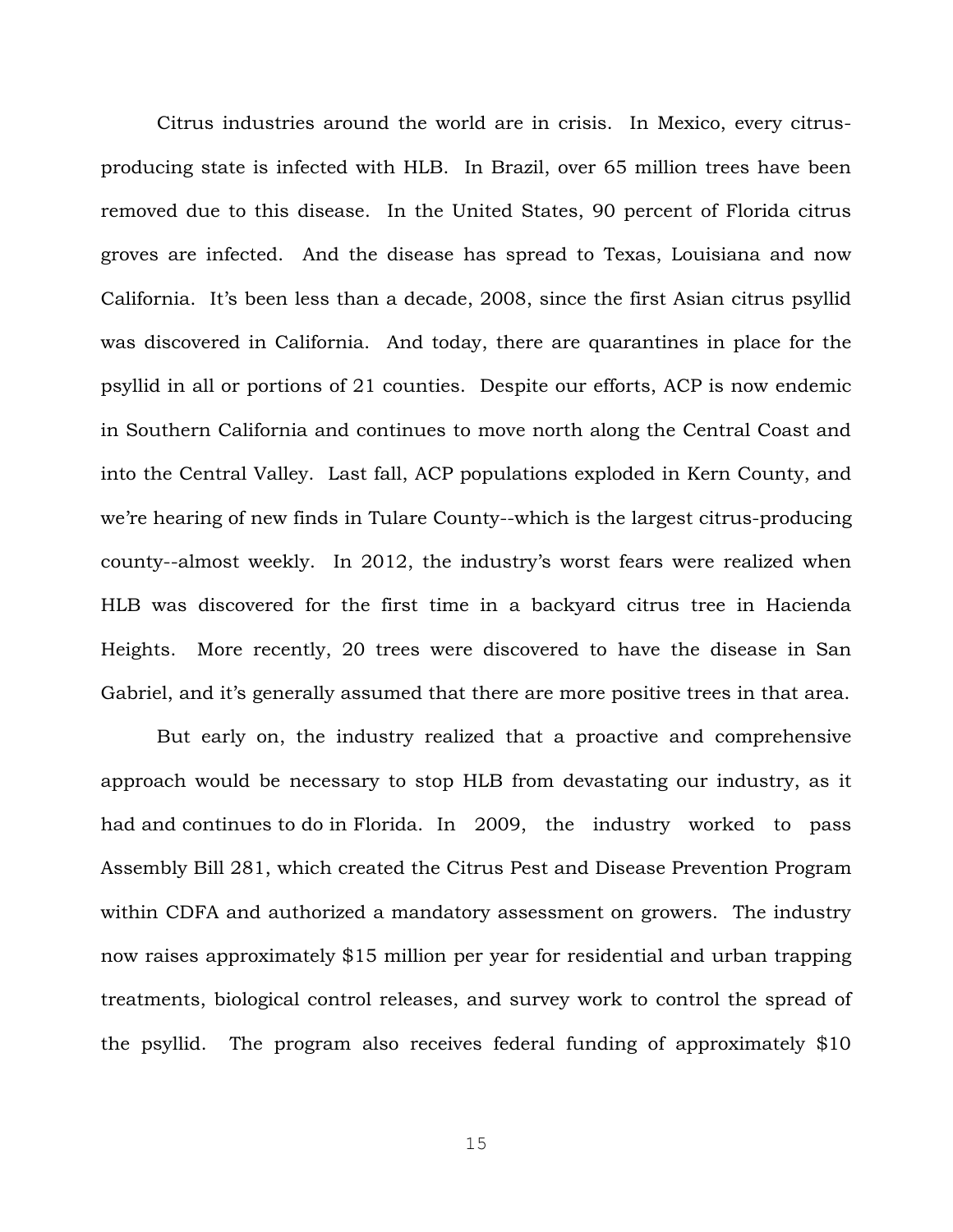million per year. However, the scope of this issue is increasing at a rapid pace, and additional resources are necessary to maintain the program's effectiveness.

Citrus growers are currently paying the maximum allowable assessment, but it's not enough. Our 2015-16 budget for the program is \$17.6 million. However, the projected revenue from assessments is only \$16 million. Currently, the industry is sponsoring a bill, Senate Bill 822, to increase the grower assessment cap from 9 cents per 40-pound carton to 12 cents per carton. Based on current production levels, this could result up to a \$5 million increase in funding from the industry alone. Over 75 percent of these funds go directly to urban areas for the survey work, for trapping, and for residential treatments. Commercial efforts and the costs of complying with quarantine regulations fall directly on the grower on top of this assessment fee.

Psyllid control is the industry's biggest priority. Growers are currently operating under regional areawide management strategies in which all growers in a defined area coordinate management efforts to maximize the impact on psyllid populations. Furthermore, current regulation requires that farmers growing within a quarantined area to take specific mitigation steps before moving bulk citrus loads out of the quarantined area to be packed in a commercial packing house.

A growing challenge, however, that we're facing now in regards to psyllid control is the willingness of homeowners to allow CDFA to treat their backyard trees. By and large, homeowner cooperation has been positive, but there are some areas where homeowners are opting out of treatments at an increasing rate.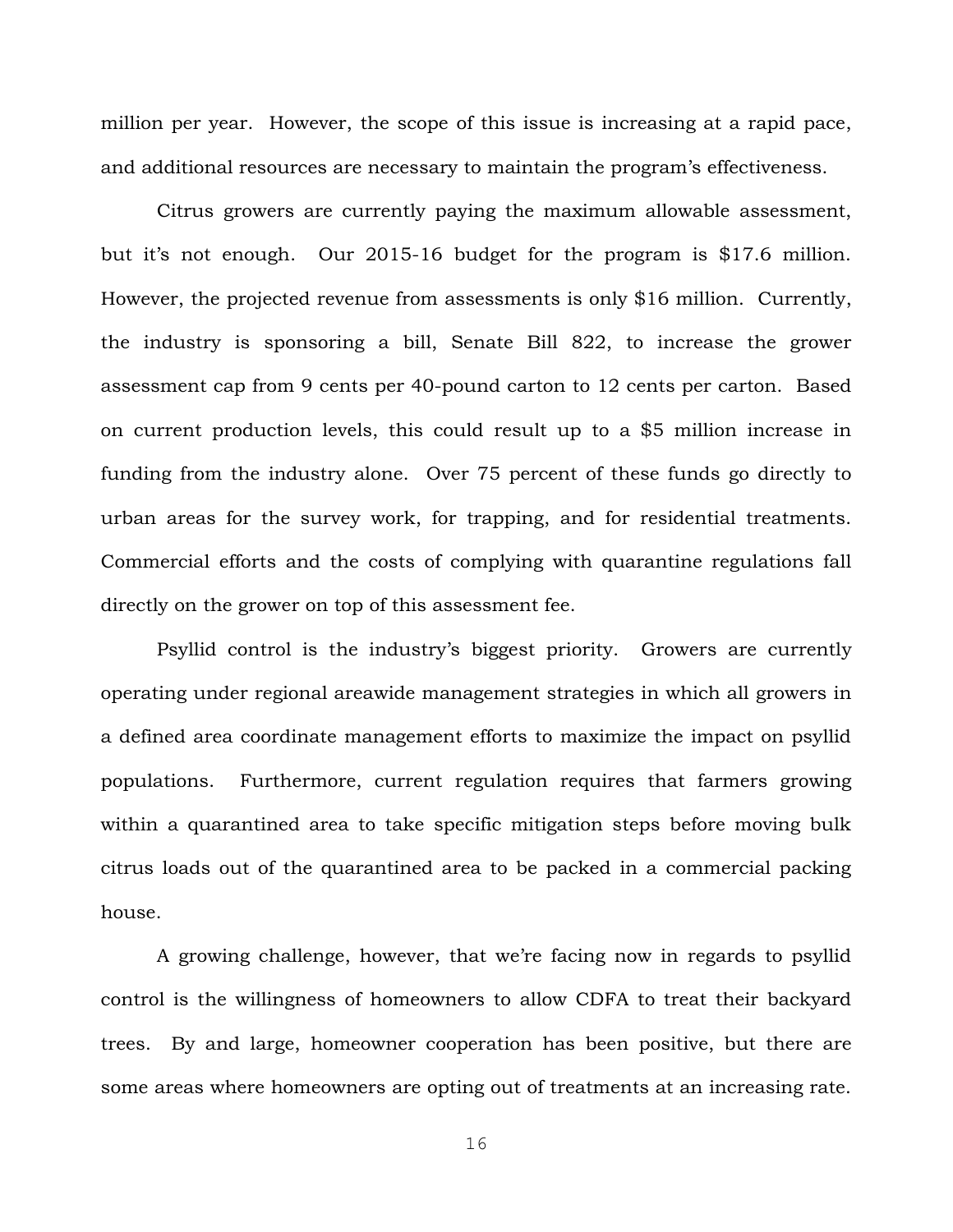A common reason given is concern about pesticides. I fear that the misperceptions around pesticides and their impact to pollinators, specifically, are directly influencing their decisions not to treat their trees. And here in California, we have more citrus trees in backyards than we do in commercial production. The industry is spending nearly \$1 million per year to educate homeowners about the issue and about what they can do to protect their trees. If we lose the battle in backyards, we will lose this battle overall; and we will lose our citrus industry.

I would be remiss not to mention that this program is truly a cooperative partnership between industry; state, federal and county governments; universities; and, of course, the general public. None of the countries or states I mentioned earlier have such a robust partnership that includes direct outreach to homeowners. In our view, this partnership must continue in order to prevent HLB from taking hold.

In closing, I want to reiterate that the industry's approach to ACP and HLB has always been a proactive one. When talking about this disease, we often refer back to what has taken place in Florida. In one sense, California has the benefit of time that Florida did not. However, the Florida industry has managed to limp along for over a decade with near total infection, but I assure you that California citrus will not survive with HLB as long as the Florida industry has. We are a fresh market industry. In fact, we produce 85 percent of the nation's fresh citrus supply. Whereas, Florida is primarily a juice market, so that affords them a little flexibility in the quality of the fruit that they send to market. We don't have that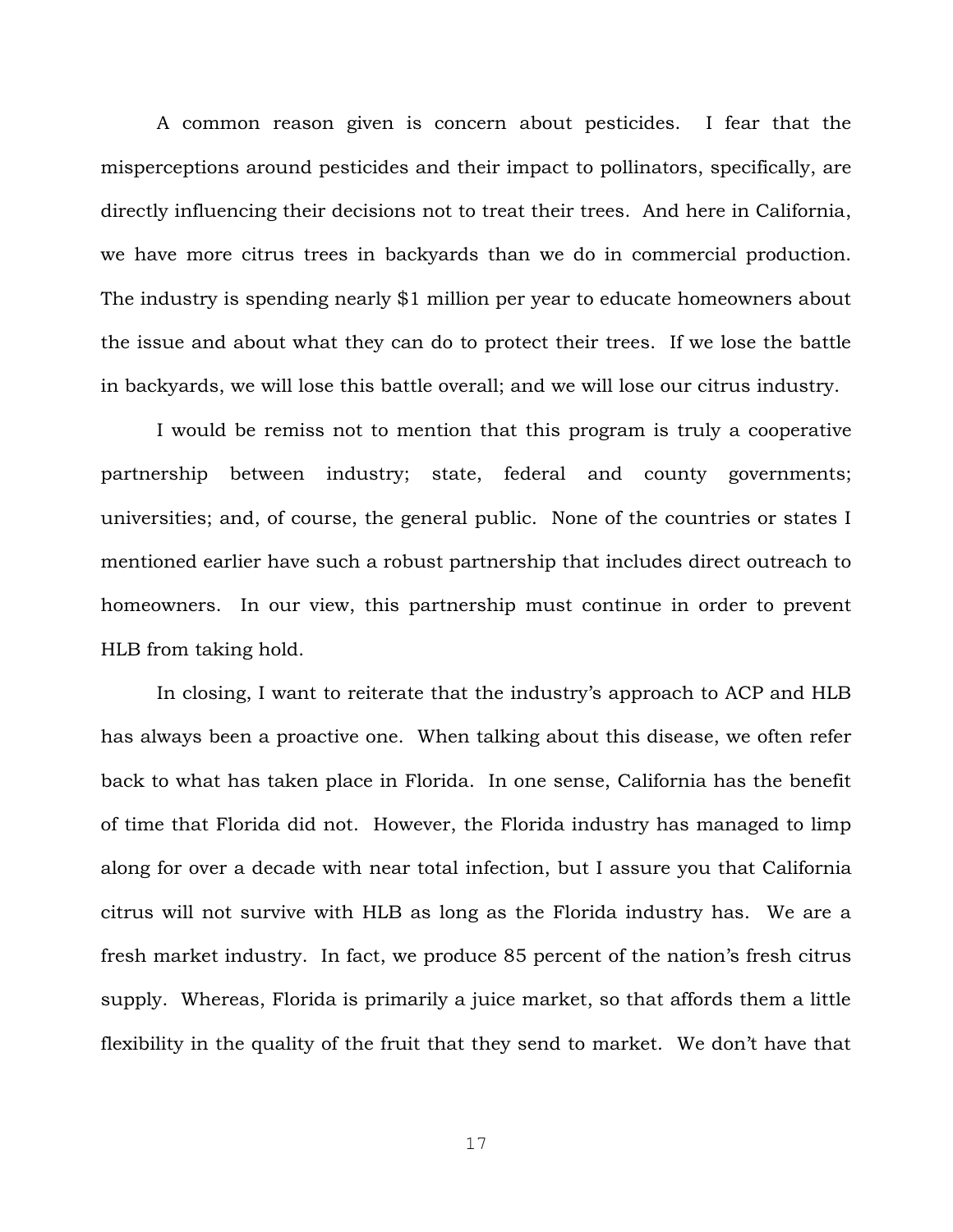flexibility here in California. So from our perspective, we do not have the benefit of time that Florida also did not have.

We all remain optimistic that science will deliver a solution, but at this point, science is not keeping up with the urgency of the situation. We are in crisis mode now and will take every action necessary with the support of our partners to save California citrus. Thank you.

**SENATOR GALGIANI:** Thank you. I have a question.

**MS. HOUTBY:** Okay.

**SENATOR GALGIANI:** So if a homeowner doesn't want to allow CDFA to come in and treat their tree…

**MS. HOUTBY:** Right.

**SENATOR GALGIANI:** …what happens if the homeowner just says, you know, this is beyond me, I don't know how to deal with it, I don't want to have to deal with it, I just want the tree gone? Is there funding to take the tree out?

**MS. HOUTBY:** As a private industry, we're partnering with Bayer Crop Science to offer that option to homeowners. They can request that their tree be removed. And we're looking into another program in the San Gabriel area specifically to get those highly likely positive trees out of the ground as soon as possible.

In areas where there is not HLB – I'm thinking specifically along the Central Coast – where there are populations of the Asian citrus psyllid in close proximity to commercial groves, there's a lot of people opting out of treatments. And they're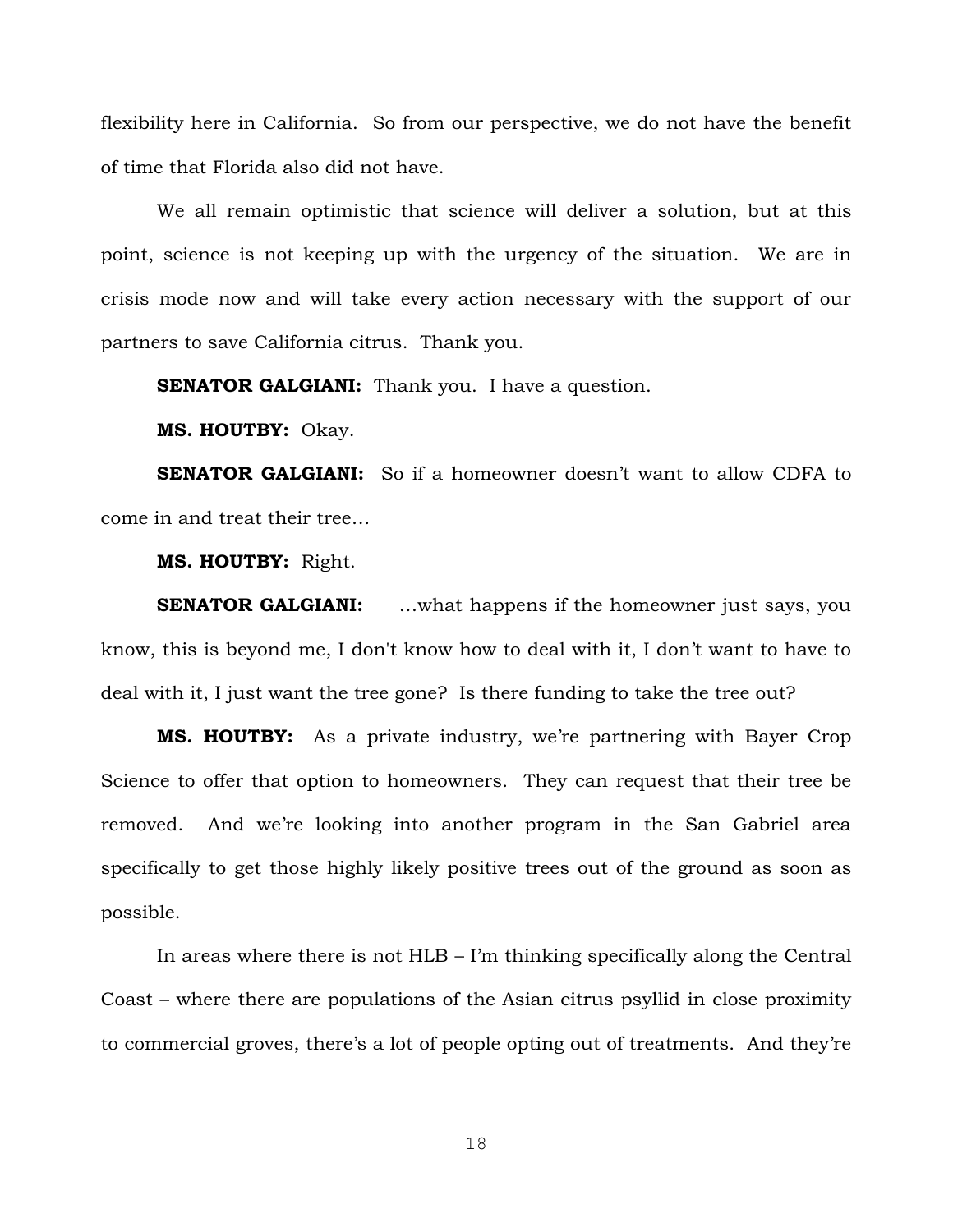opting out because they're afraid that the pesticides that CDFA is applying will impact pollinator health.

Now, we know that the science does not suggest that that is fact. And the manner in which these products are applied are per the label requirements and very safe and effective against the Asian citrus psyllid. But it's common perception that these pesticides are harmful to pollinators and that has directly caused an increase in opt outs, which will jeopardize the efficacy of our program if that number of opt outs continues to grow.

**SENATOR GALGIANI:** So are very many homeowners opting to go ahead and remove the trees? Is that happening?

**MS. HOUTBY:** We're seeing a slow interest into it. We haven't promoted it for very long. And honestly, people love their citrus trees. So it's a hard sell to ask them to take them out, and it's not one that we really want to have to sell. But if they're not willing to treat, our only option, really, is to ask them to take the trees out of the ground.

Now, there's some organic options that I'm sure the panelists that are going to be speaking today can mention. But the pesticide treatments are the most effective, so that's our best option.

## **SENATOR GALGIANI:** Okay. Any questions?

**SENATOR BERRYHILL:** Yeah. Back in the day when my dad was Director of Agriculture, they had a beetle problem, they had medfly problems. When we had to go into backyards, they didn't have any say about it. Have the laws changed where now we can't go in if they say no?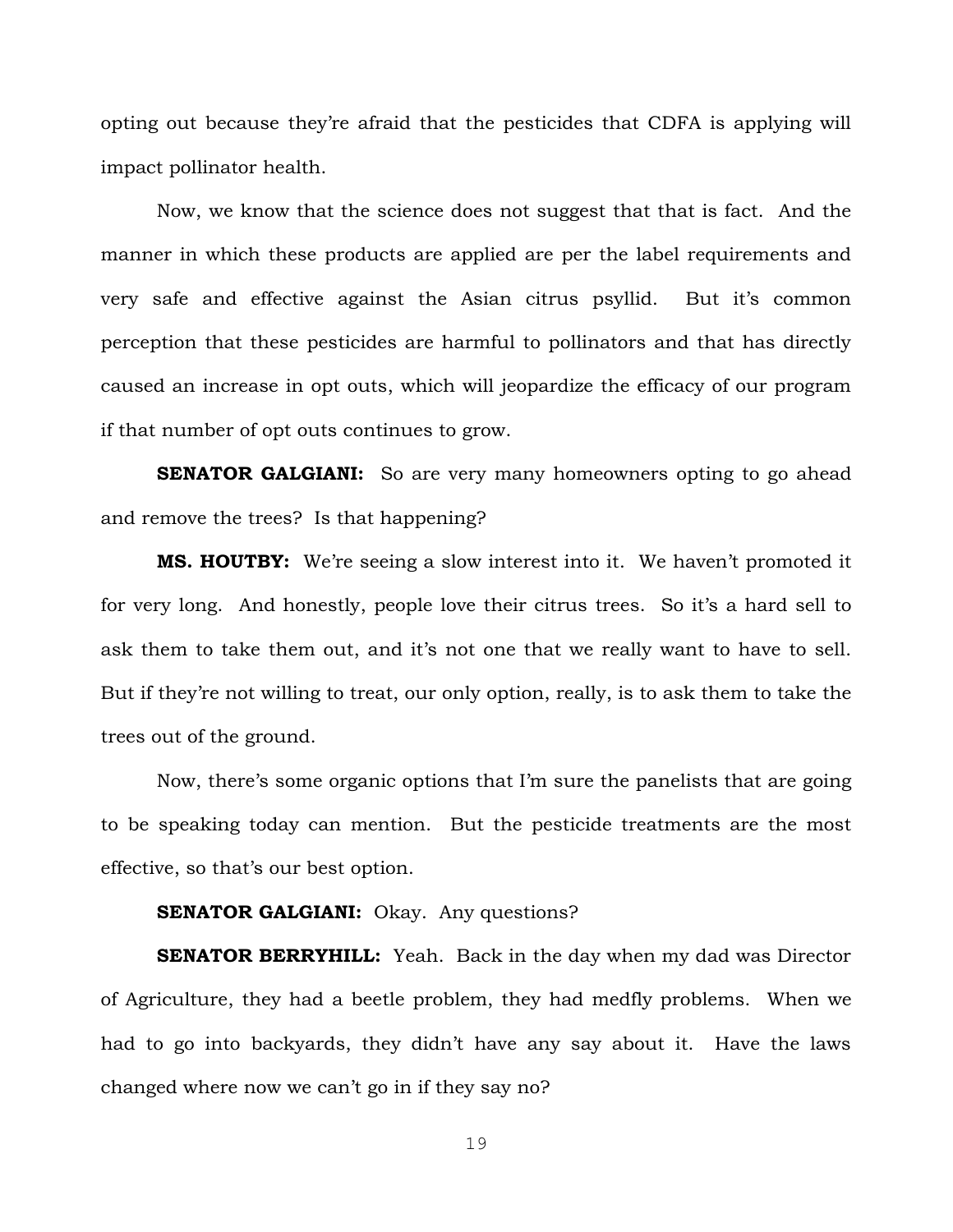**MS. HOUTBY:** I'm going to defer that question to CDFA because they are going to have a much better handle on what the regulations are now and what they are able to do by law.

**SENATOR BERRYHILL:** Now, the treatments that you have for these trees, we don't have anything that actually kills the bug?

**MS. HOUTBY:** No, the neonicotinoid pesticides do kill the bug. And we apply them systemically so that…

#### **SENATOR BERRYHILL:** Okay.

**MS. HOUTBY:** …so it's in the system. And when they pierce or suck on the tree…

**SENATOR BERRYHILL:** So when you have a regional spraying program, everybody sprays the same night or whatever, …

**MS. HOUTBY:** Yes.

**SENATOR BERRYHILL:** ...within two days or whatever... It is a systemic.

And are those bugs gone, then, or do they fly other places or what's the deal?

**MS. HOUTBY:** Well, that was one of the arguments for the areawide management strategies. Because when growers are all treating in a general area, you have a much better chance of…

#### **SENATOR BERRYHILL:** But that's not mandated?

**MS. HOUTBY:** No, that's not mandated. That's a voluntary program that the industry is employing.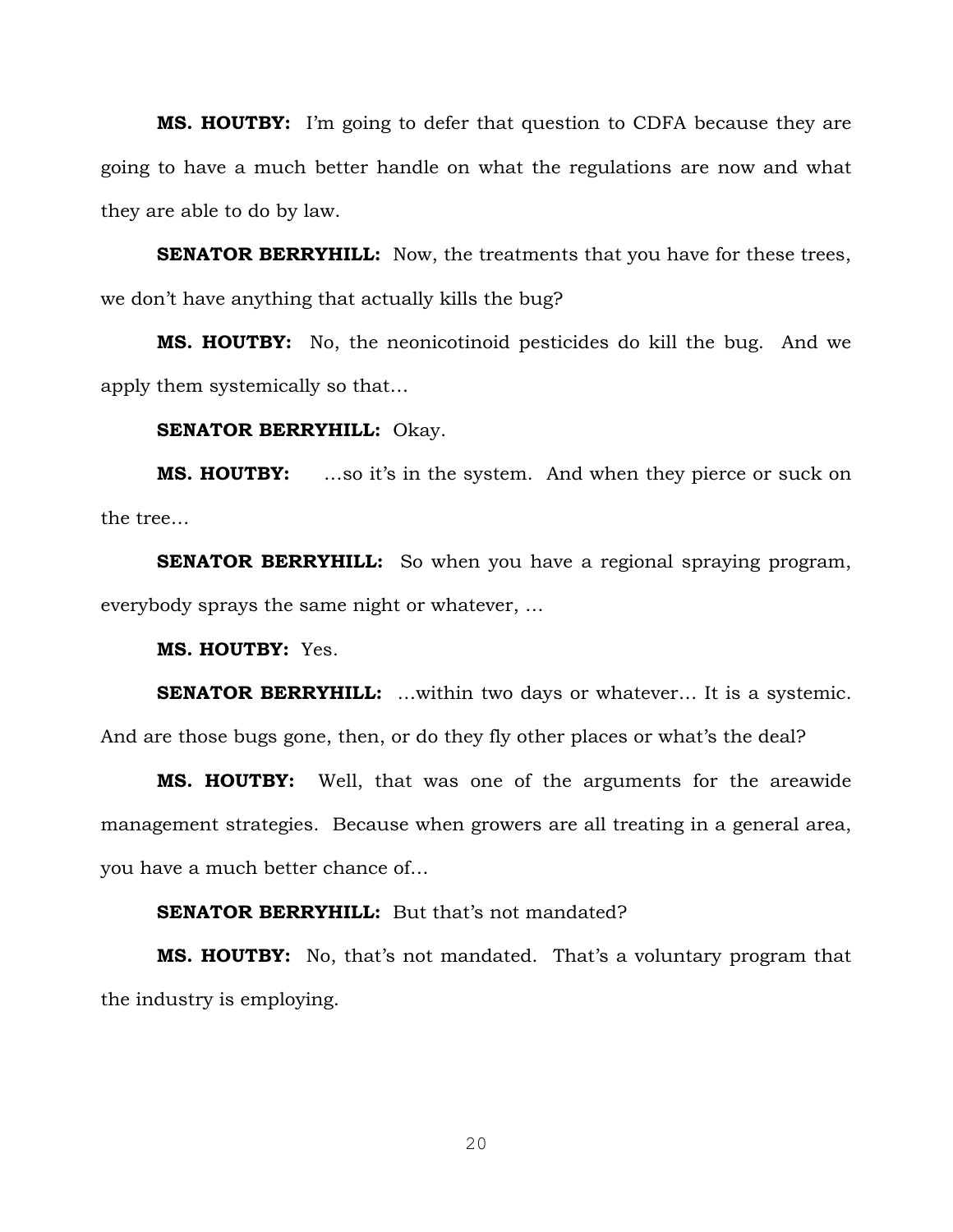**SENATOR BERRYHILL:** Okay. So ultimately, in your opinion, what does your industry need from us to help this program along and to get rid of this terrible disease?

**MS. HOUTBY:** In our view, this is a state issue. This is not just an industry issue.

#### **SENATOR BERRYHILL:** Right.

**MS. HOUTBY:** We need the State of California to support our efforts. This issue is growing at an exponential rate, and we feel the industry has taken the proactive approach of funding this program itself. We've had support from the federal government, and now we're asking for support from the state government through the General Fund, as well.

**SENATOR BERRYHILL:** Your industry has been fantastic as a self-help industry. How much money are you guys talking about, or do you even know?

**MS. HOUTBY:** Well, we're funding about \$15 million per year.

## **SENATOR BERRYHILL:** Right.

**MS. HOUTBY:** It could be up to 20 if our legislation passes. We're asking for \$5 million from the General Fund. We think it's a drop in the bucket, but it's time that the State step in and support these efforts.

#### **SENATOR BERRYHILL:** Okay.

**SENATOR GALGIANI:** And this is for residential and urban.

**MS. HOUTBY:** Yes.

**SENATOR GALGIANI:** This isn't even for treatment and detection and... **MS. HOUTBY:** Right. I'm glad you clarified that.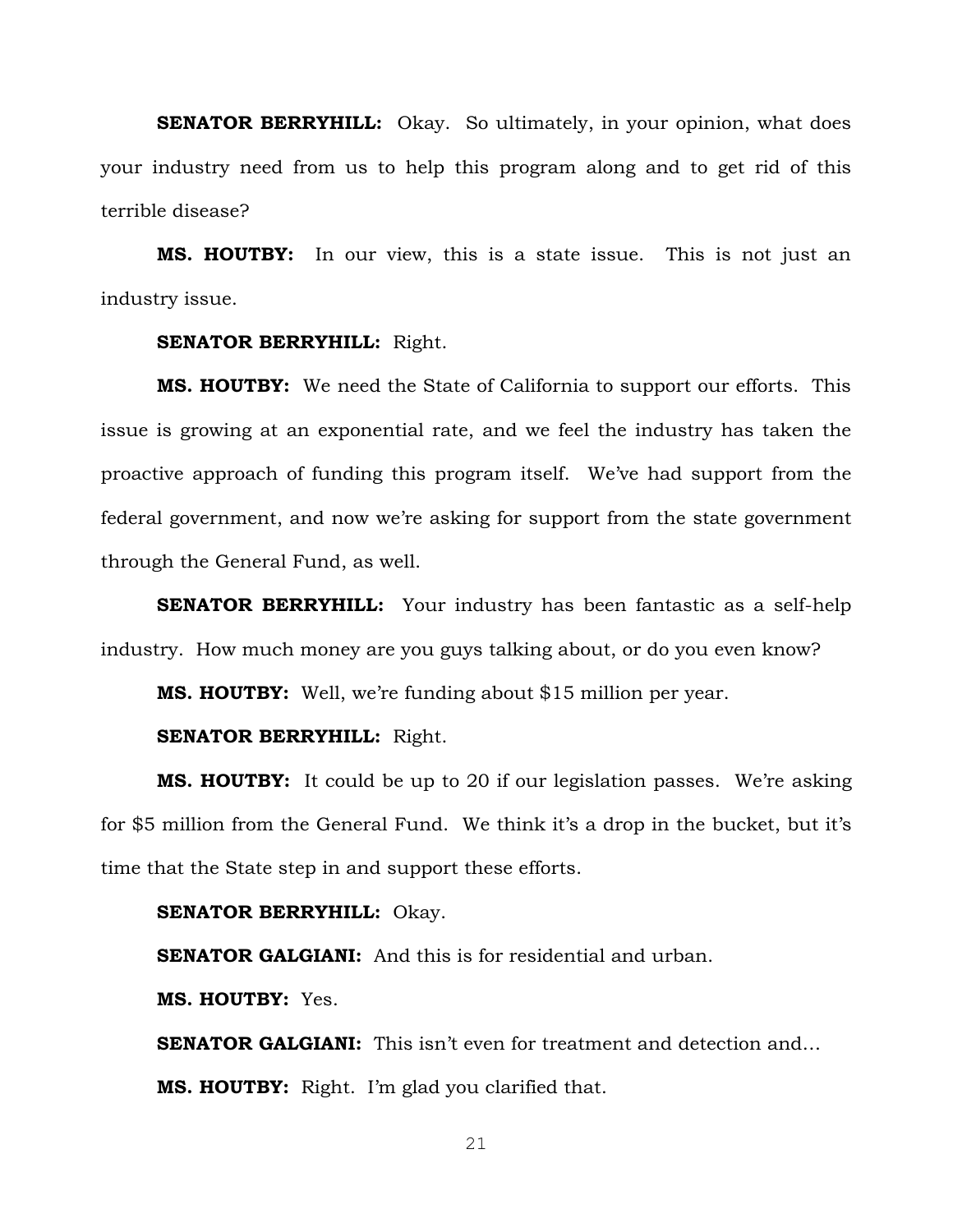**SENATOR GALGIANI:** ...industry groves. We're talking about backyard trees…

**MS. HOUTBY:** Exactly.

**SENATOR GALGIANI:** …that the industry is paying for the efforts for backyard trees for homeowners.

**MS. HOUTBY:** Exactly. All these funds go into residential and urban areas. And growers are responsible for paying for treatments and regulatory compliance on top of what they're paying into this backyard residential program.

**SENATOR BERRYHILL:** Great.

**SENATOR GALGIANI:** Any other questions? Okay.

**SENATOR BERRYHILL:** I'm good for now.

**MS. HOUTBY:** Thank you.

**SENATOR GALGIANI:** Okay. Thank you very much. And our next witness is David Roth, who is President of Cecelia Packing Corporation.

**MR. DAVID ROTH:** Thank you Madam Chairman and committee. I'm going to try to bring a different perspective to this. I run a packinghouse. I also farm personally, and I run and man, operate, a 2,150-acre citrus growing farm that we own personally – that I don't personally, but that the company owns.

And so looking at the direct costs on some of these things, going into the dollars and cents of what this industry as just a little one percenter as me, we pack about a million-two to a million-three cartons a year. That includes navels, Valencias, blood oranges, Cara Caras, and some different tangerine varieties. In doing that, I employ about 85 people in the packinghouse almost year round. I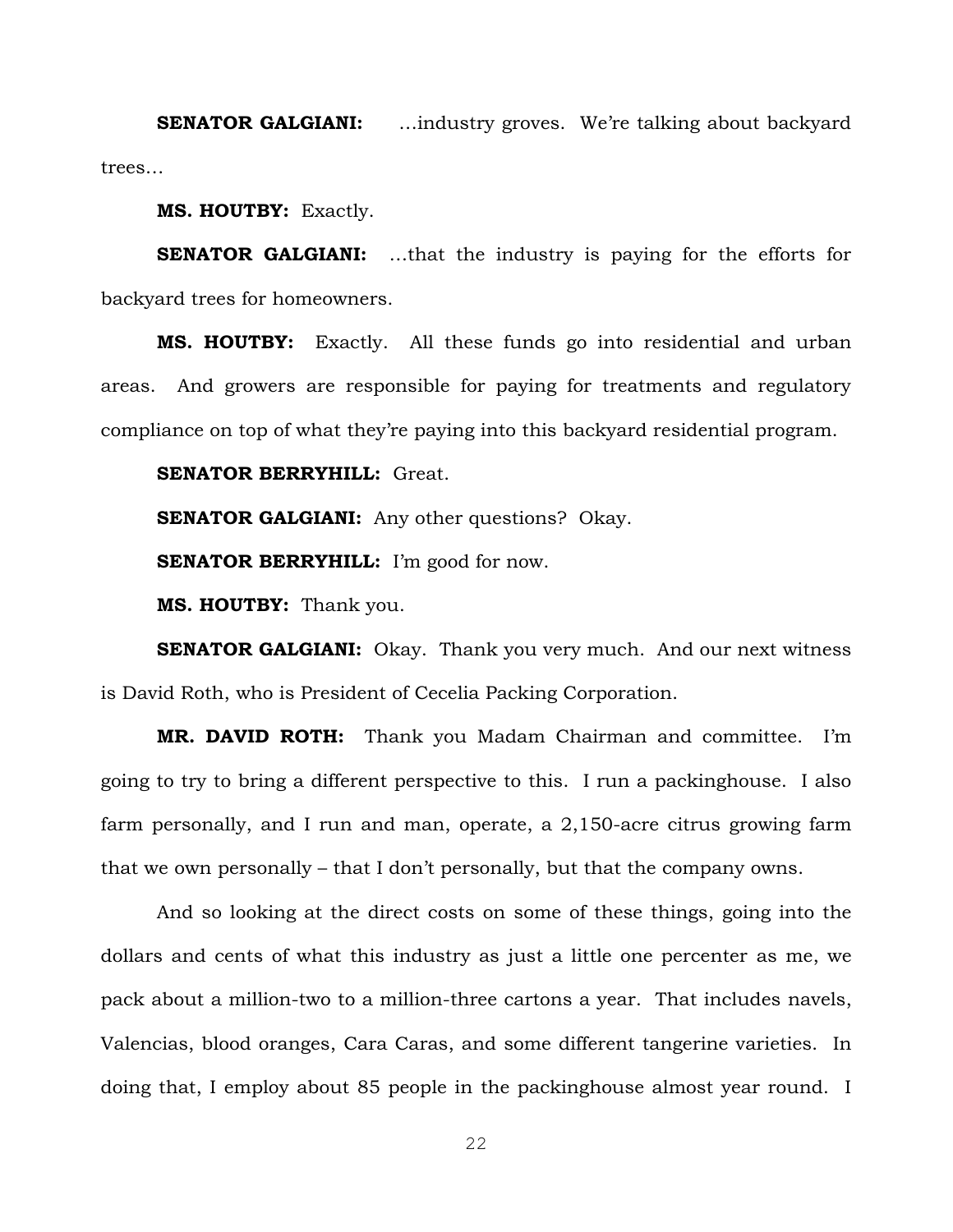employ 150 people almost year round in the fields harvesting the fruit. I also employ about 12 people in the office staff. And in our farming division, I have another 10 people working day and night, spraying, whatever we have to do, irrigating. This is a major contribution within our little teeny community of roughly two to three million, four million dollars that our company pays people for labor helping the citrus industry.

And the Asian citrus psyllid – we are not in denial. We know that this is a major issue in our surrounding growers, [talk at the] coffee shop, whatever. Citrus Mutual has done an excellent job of getting out the word, and we have taken notes. We are in different spray areas, which will be talked about later. If they find the pest, then we do a mandated, five acres, 800-yard spray thing. And everybody tries to get that done. But we don't have the CHMAs that the Florida people have and that seems to be working. And I think we're talking more and more about getting a spray program. Whether it's us or other community growers in a vicinity to go ahead and spray on a timely basis so that we're just not pushing the bug from one street, across the street to the neighbor. We need to encircle this and really kill a number of areas.

The latest find -- or one of the finds that you guys have maybe take notes of -- we've got it clear up in here -- to Tracy now. In the past, it starts off easily down at the border. And in the past, how it deals with the packinghouse -- I have some of the lemons that I pack or handle, we have to send down to Ventura or to Corona. And so the problems in dealing with what we have from going to one district that's not infected to a district that is infected -- we're having to spray five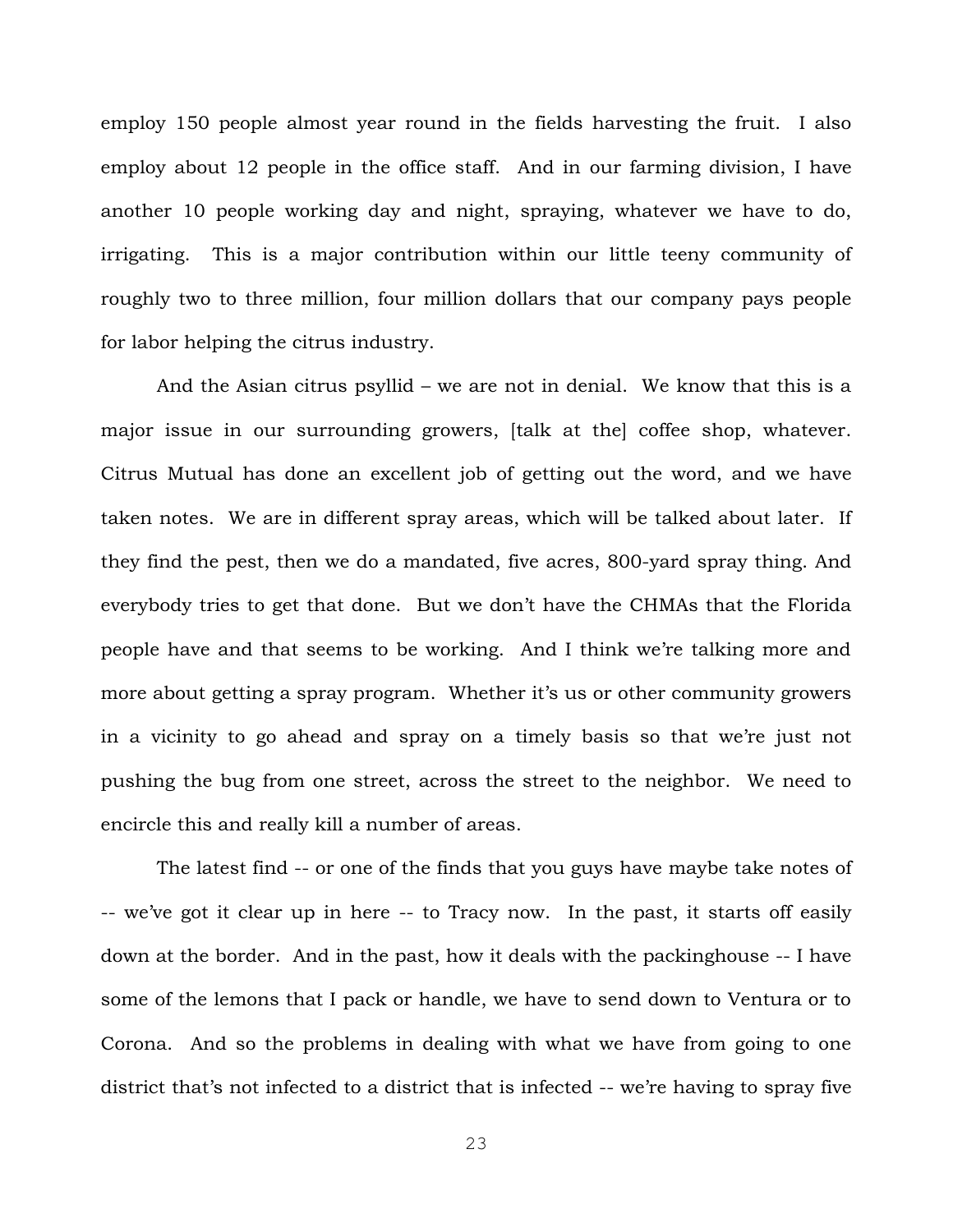or ten acres, go out and pick it, cover it, tarp it, and take it into a different community that is -- related to whether it's a zone that has had finds, we are [in] an ACP zone or not. And so going down the freeway…

**SENATOR BERRYHILL:** So excuse me real quick. So what you're saying is, once you got that fruit picked, then you got to fumigate it before you send it down there?

**MR. ROTH:** Well, we have to spray it, and then they have to tarp it. Because if it goes between--in a zone that there is no APC [*sic*] found, then you would potentially contaminate that area. So if you start up here, and we're in a zone, and you go down 99--which is half the problem--and head over the hill- which is a problem--if we go into a non-pest zone, then those trees need to be sprayed and brought and handled properly through the right channels.

### **SENATOR BERRYHILL:** And your plant is where?

**MR. ROTH:** I'm in Orange Cove, but I do have lemons that go into Ventura and go into Riverside. And so if you cross a zone that doesn't have the pest, you must either spray, tarp and do those things. Which, what I'm bringing up is, it is a problem for all these growers to know all the regulations that is going, happening.

The regulations kind of came into the packinghouse first. We are kind of like the first hit. We have to… We had to sign up. Every grower has an ACP number. And then it went from that into the truck drivers. And all of our trucking companies have to be known -- that they have a piece of paper in their truck and how they have to deal with it. Of course, the packinghouses… There's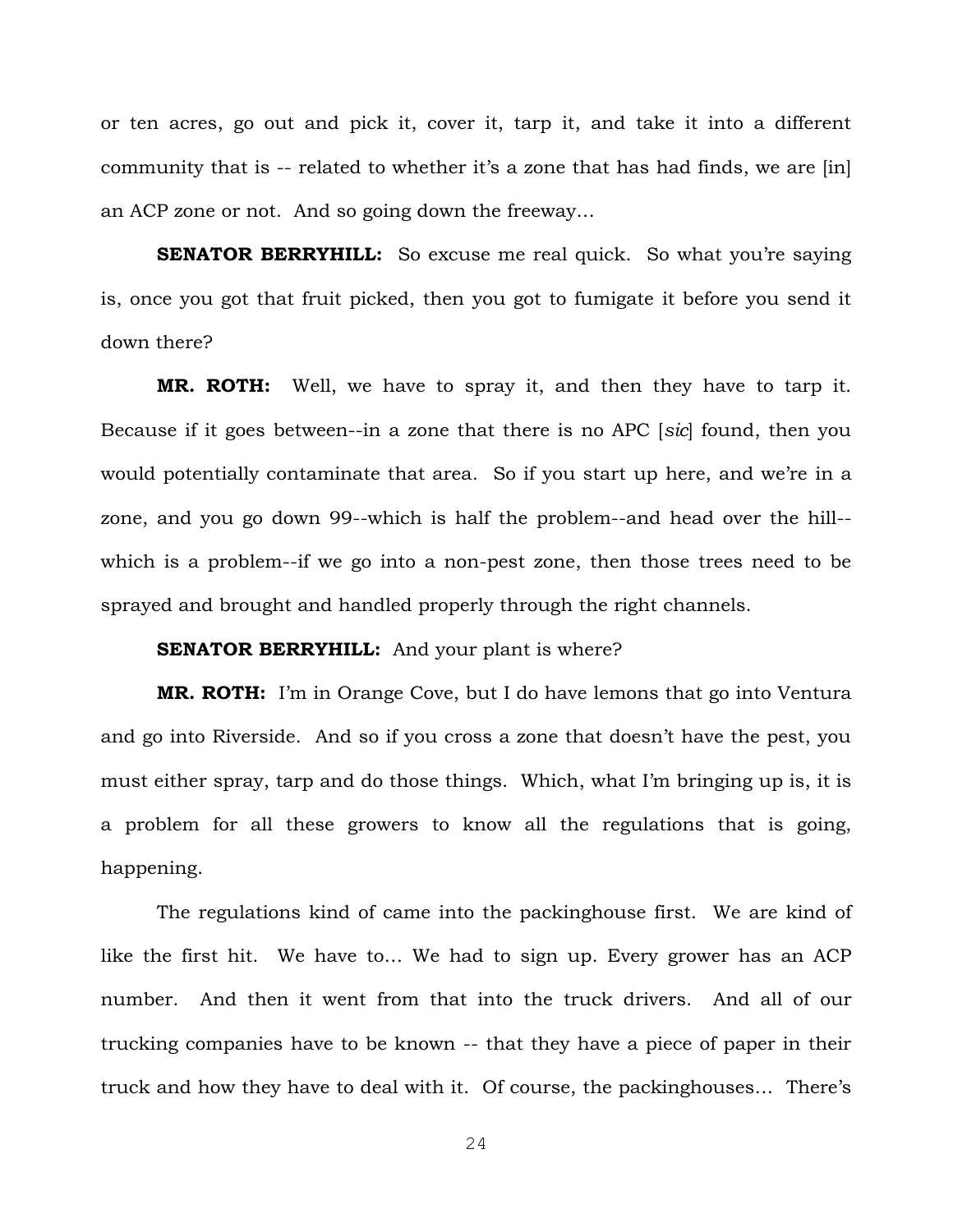a couple of packinghouses that are out of the zone, so everything that they bring into the zone either needs to be sprayed or tarped. So this is no picnic, for what we're having to face, and this has only been in the last couple of years. And I'm just talking in the packinghouse side. Give you an idea of how much money it's costing us, the regulations that we're going through. Haven't even gotten to the grower yet. Sorry. Haven't even got to the grower yet.

So those are the things that we are affected by this pest. And the packinghouses contribute. We give… We are assigned the bill for the nine cents per carton that [will be going] to twelve cents. Our grower base -- it's gone to the packinghouse, just write that check out for every grower and then pass those down the road [to CDFA] for that.

So our industry is really in not denial. We are trying to do the best destiny we possibly can and go in the right direction. We have to treat probably five or seven times a year. If you're moving out of district, you probably have to treat five acres. If you have 40 acres and you pick five, then you have to spray that 40 acres probably six or seven times to move the fruit from a district through a noninfected district to another district. Very costly, very problematic in some of the areas that we're dealing with as a packinghouse. And our packinghouse personnel saying, well, what am I doing today? You need to tell this grower we're going to pick in three days, and then it rains. And then it's just endless. So there's a thought process that has to go into this pest.

We have to cover our loads. The paperwork, we have three different kinds of paperwork moving through. One, the grower has a number. Then the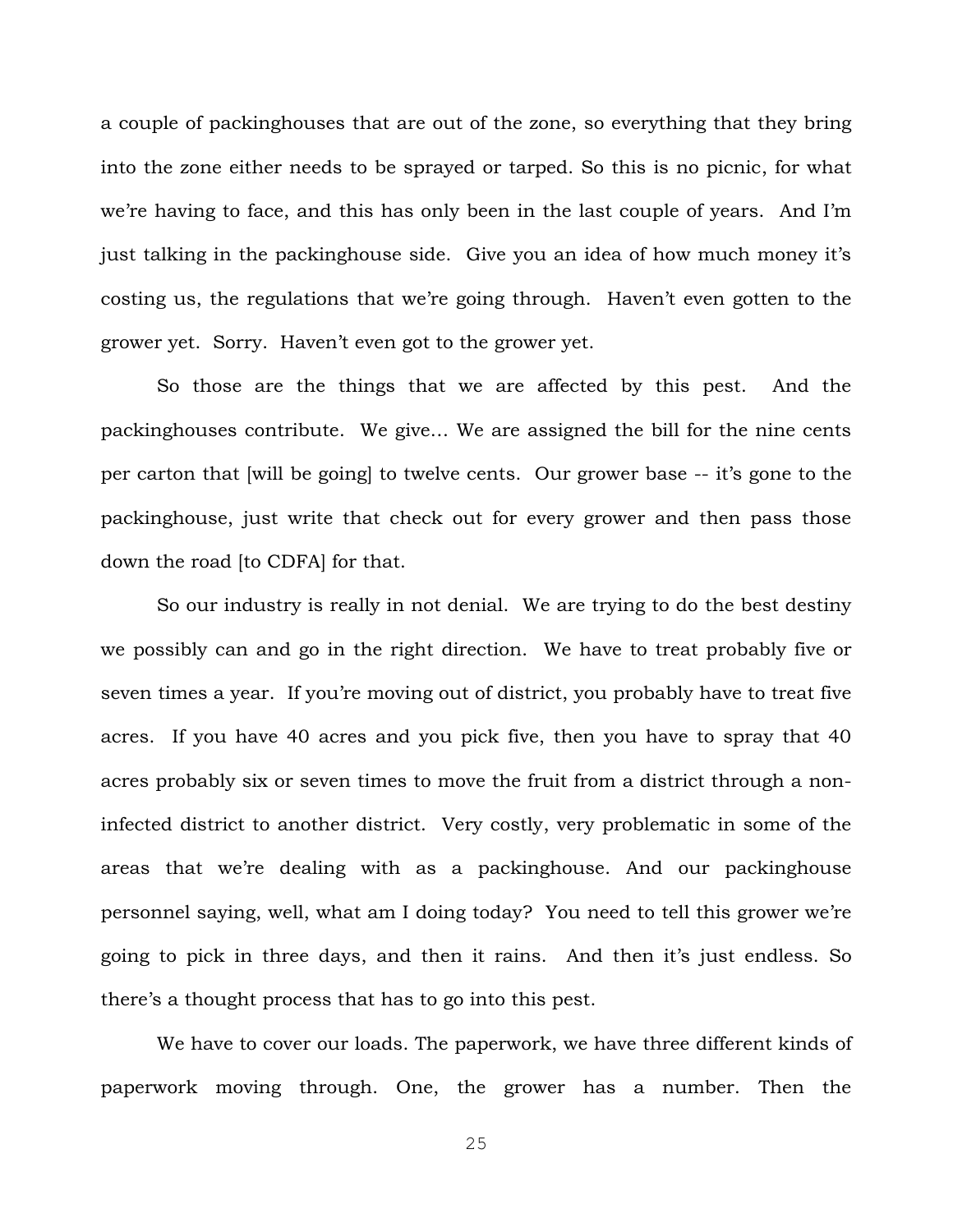packinghouse has to apply to the county and get all those right regulations. And then the truck driver itself has paperwork to move fruit through. So this is all packinghouse problems.

In the packinghouse itself, we're supposed to… All debris, leaves and trash that come from the field is supposed to be double bagged and put into a incinerator that will burn the leaves and trash. Of course, when it gets to the incinerator, they take it out of the bag. They dump the leaves in because they can't burn plastic. So it's kind of circling the wagon.

We do try to control not only ACP, but we're faced as a packinghouse, as a citrus industry, with a host of other pests that [have slowed down our exports to] Korea has slowed us down in [sic]. Japan wants lighter MRLs on our--on its fruit. There's a number of things that we just have to watch. ACP is the biggest one, but it also is not the only one that has locked us out of some of our export opportunities.

And so some of these things that you're taking -- or have down the road we hear -- taking out of toolbox, which is the neonics and those type of sprays. We have to spray five times a year. And we cannot not spray. These are very, very important. And the pesticides are important to the industry. And, you know, with Cecelia Packing alone probably feeding five [hundred], 400 people -- with their children and everything -- out at a rate of about three or \$4 million in payroll (one way or the other through the farm labor contractors, the packinghouse)… and that--it's something very, very significant. And I'm just a one percenter in the industry. Thank you.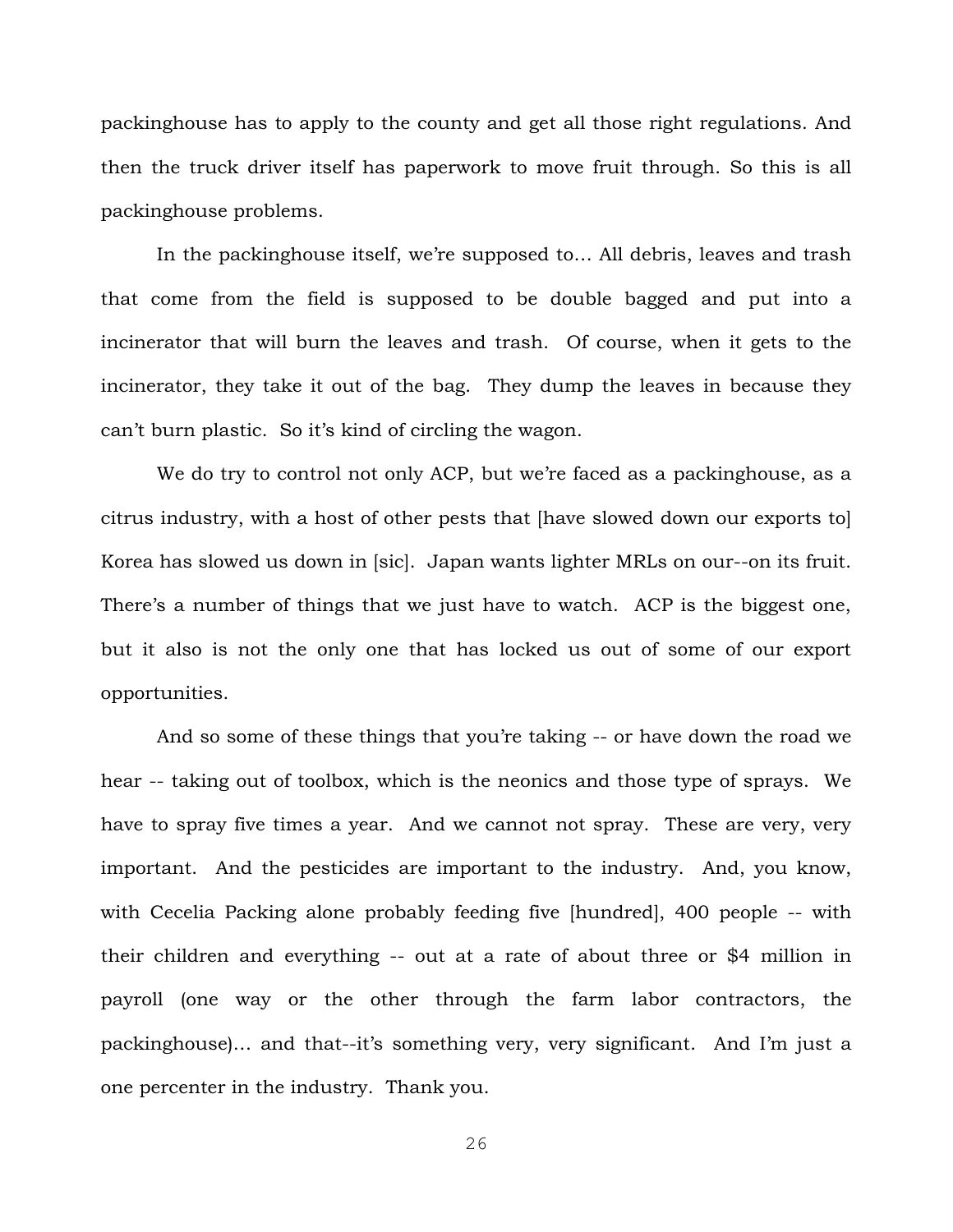**SENATOR GALGIANI:** Thank you. I'm looking through my notes for the name of the new disease that's resulted in very, very small, pea-sized fruit in Florida. The secondary disease.

**SENATOR BERRYHILL:** Yeah. He said postbloom, I think, yeah.

**SENATOR GALGIANI:** Yes. Has there been any sighting of that in California yet?

**MR. ROTH:** No. The only HLB that there is in existence is down--to our knowledge, at today--is around the San Gabriel down in Southern California. They're trying to get the trees out as fast as they can, obviously.

**SENATOR BERRYHILL:** What's this doing to the price of product at the market, and what's it going to do to the price of the product at market?

**MR. ROTH:** At this given time, because we're not majorly affected, we are still able to grow; and the volumes have been relatively consistent. This year, we had a very nice crop. We've got tangerines that are affected, would be affected. Any citrus is affected with HLB/ACP.

And so at this time in California, we have put up a gigantic front because we knew this was coming out of Florida. And we have tried not to step backwards from the attack. We've tried to really attack forwards. And when we find and know… there's pests in Dinuba--that brought me, my packinghouse in because I was in a five-mile radius. Just barely got me in. They just found another find over off Reed, about another five miles. But I have 300 acres that's in the Navelencia north of Orange Cove and east of Fresno. I've got 300 acres in there that--it's clean, no finds, no anything. So I can bring that fruit into any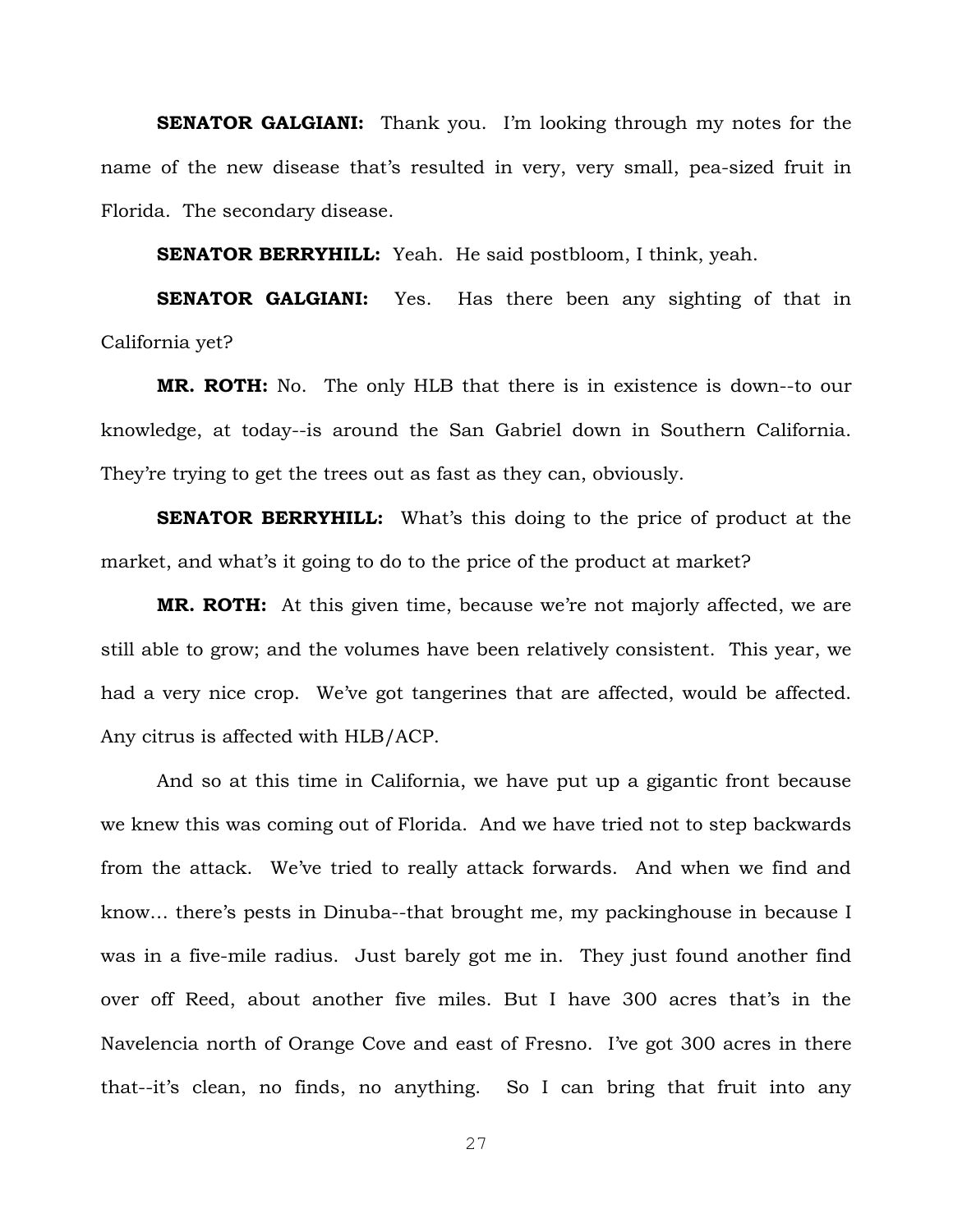contaminated district, but I can't… I don't want any fruit to go into that district; and, luckily, there's no packinghouse or anything like that.

**SENATOR BERRYHILL:** Yeah. So because of your, because of the industry's hard work, is it your estimate that we're kind of, we're on the front side of this thing, anyway? I mean, we've put up a good front. It seems to me as we're just sitting here--and it's early in this hearing--but it's the backyard trees that are the problem.

**MR. ROTH:** I would like to acknowledge that. Southern California has more trees in it than we--in their backyards--than we do farming it. And I would… I think that is part of it. They do not have a spray program. They do not care about pests. They pull an orange off and eat it and that's the life. Where ours is trying to control 40, 50, 2,000 acres at a time. And you're right, the backyard is the issue.

We do not… We feel very--I don't want to say comfortable--we feel like we are doing what we absolutely can to control it. We are funding it. That makes us feel good. Florida has done a tremendous amount of education and spent money back there for understanding how the pest lives and grows. So I feel positive that Florida, California has worked together to give us a little head start.

But with it moving from LA to Central California and along the roadways-- 99, 65, you kind of hear that, Tracy's 99--they're bringing… You have a few of these problematic areas that you're finding hitchhikers.

#### **SENATOR BERRYHILL:** Yeah.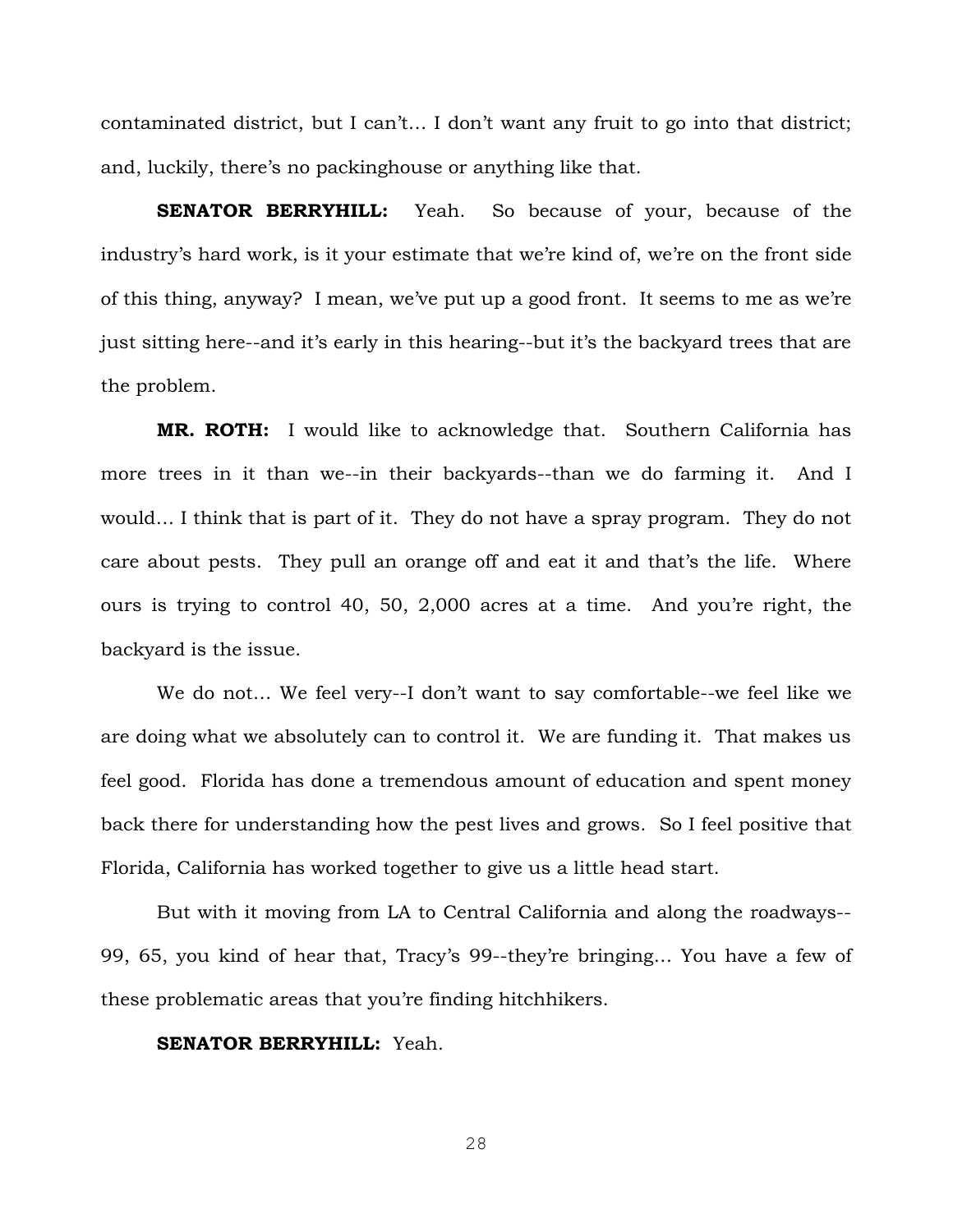**MR. ROTH:** And we really need to find a good, consistent way to figure out how to control it and/or stop it.

**SENATOR BERRYHILL:** Yeah. We had... In the winegrape industry, we had a heck of a problem with the glassy-winged sharpshooter, and this reminds me a little bit of the same, the movement as it moved up the valley. So I'm sure you're doing some of the same things and probably modeling the same…

**MR. ROTH:** Yeah. We have glassy-winged sharpshooter down in Kern County. So when I pick oranges down there, they have to… We have certain criteria…

#### **SENATOR BERRYHILL:** Right.

**MR. ROTH:** …we have to meet. And hold the fruit in a sweat room and make sure that there's none have flown out and that type of stuff. So all the time we're having to look for something.

**SENATOR BERRYHILL:** Yeah. If it's not one thing, it's another.

**MR. ROTH:** It is.

**SENATOR BERRYHILL:** All right. Thank you.

**SENATOR GALGIANI:** Are either of you able to describe for us how it works in practice with CDFA going out to residences and talking to homeowners about their trees? How do you know how they know who has an orange tree or any kind of a citrus tree in the backyard?

**MS. HOUTBY:** Actually, I think Victoria Hornbaker, who's on a panel after us, is going to touch on that. But I will tell you, it's a very--it's a great process. It's very transparent and open. Homeowners are invited to a public meeting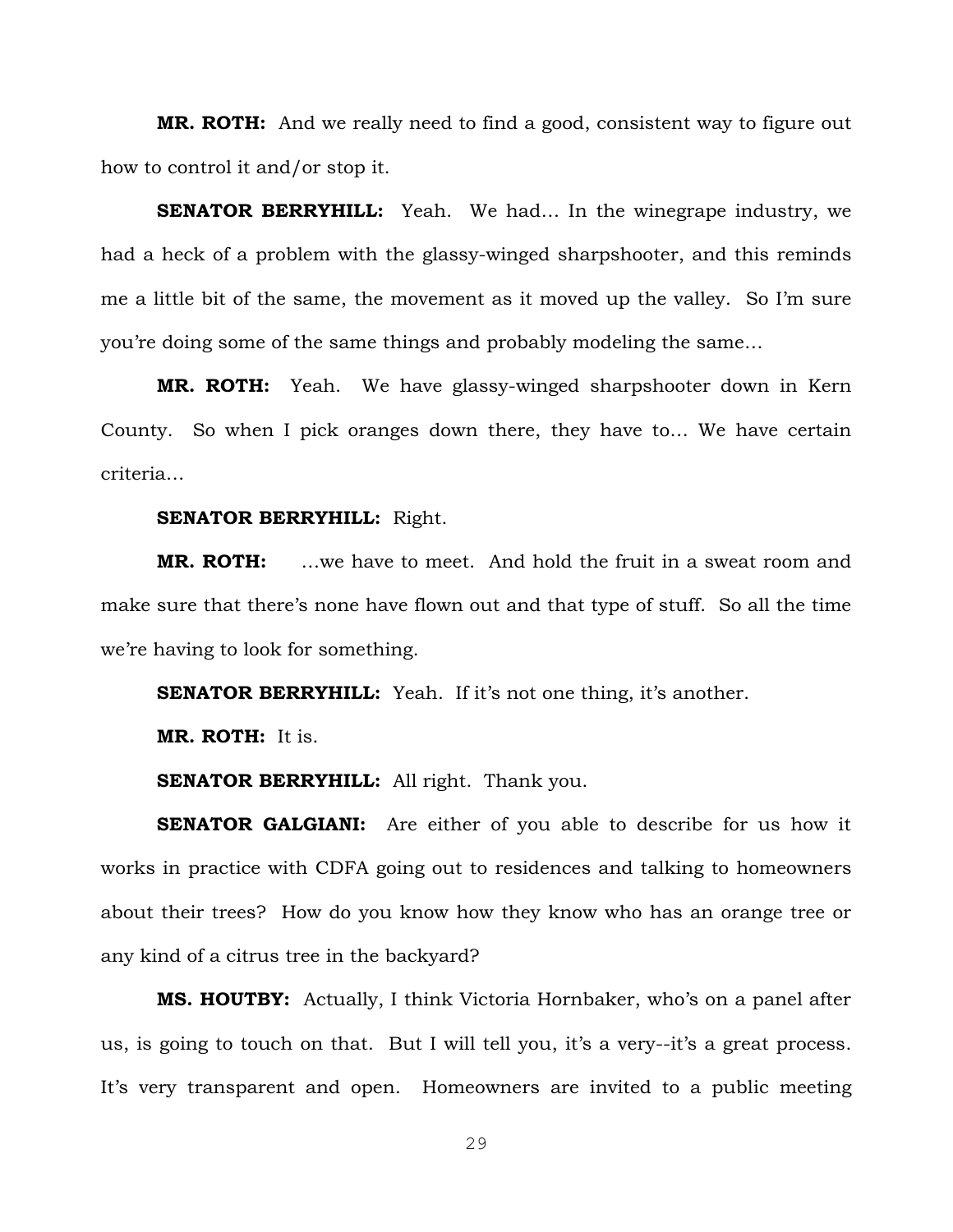where they are individually walked through the steps that they'll be experiencing as CDFA crews come into the neighborhood and treat their trees. And it's in partnership with the Department of Pesticide Regulation to assure the homeowners that the products that will be applied are safe and applied in a safe manner. It's a really good approach.

And in addition to that, the industry is funding about a million dollars a year in public outreach and education. That goes hand in hand with what CDFA is doing with treatments, just educating people about what this pest and disease means for all of California citrus trees. So we're really trying to build a good relationship with the homeowners and being as transparent as we can be.

**SENATOR GALGIANI:** Thank you. Any other questions? Okay. Thank you very much. And we'll move to our second panel: State, Federal and Local Response. And with us today, we have Victoria Hornbaker, Citrus Program Manager, from the California Department of Food and Agriculture; Beth Stone-Smith, Program Manager, California USDA, APHIS, Plant Protection and Quarantine; Melissa Cregan, Deputy Agriculture Commissioner, Fresno County; Rick Harrison, Pest Control Advisor, Crop Production Services, CAPCA State Treasurer. Thank you.

Also, I wanted to mention, for any members of the public who would like to testify, we have some sign-up sheets here that you can go ahead and do. And that way, at the end of our panels, we can hear from you as well.

So Victoria Hornbaker, if you can go ahead and start, please. Thank you.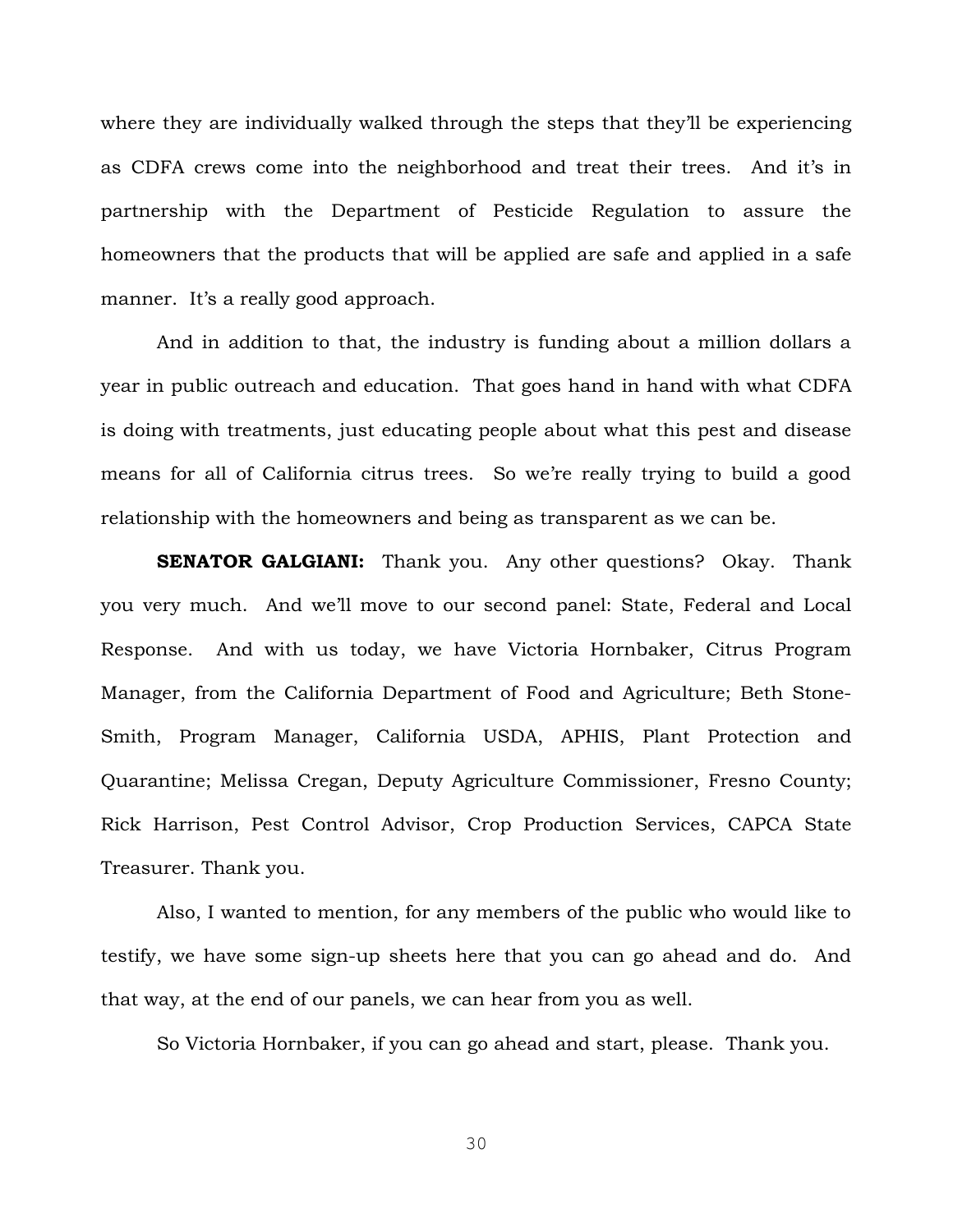**MS. VICTORIA HORNBAKER:** Madam Chair, members of the committee, thank you for allowing us to come and testify for you today. So I am the Program Manager for the Department of Food and Agriculture, which means that I work very, very closely with the folks that are sitting at this table with me, as well as with industry and members of the public.

It's a very cooperative program, as Alyssa stated. So our program continues to be cooperative. We are funded through grower assessments and through a cooperative federal agreement. Our proposed revenues for this year, revised proposed revenues, are \$27 million, with 63 percent of that projected funding coming through grower assessments and 37 percent coming from the federal CHRP funding.

ACP was first detected, as you know, in 2008 down along the border in San Diego. CDFA responded very aggressively to those initial finds. We established 20-mile radii quarantines around those finds. We did mandatory treatments. We did intensive trapping, arrays and surveys.

Over the course of the following six years, up into 2014, ACP--regardless of the activities we were doing--has spread rapidly through Southern California. As counties became more heavily infested and quarantine areas expanded, all of Southern California counties, from Imperial in the south to Santa Barbara along the coast, were deemed infested and placed under a contiguous quarantine. So the whole Southern California area is now a contiguous quarantine.

Despite all efforts, ACP continues to move north along the Central Coast and the Central Valley with numerous detections in Tulare County, facilitating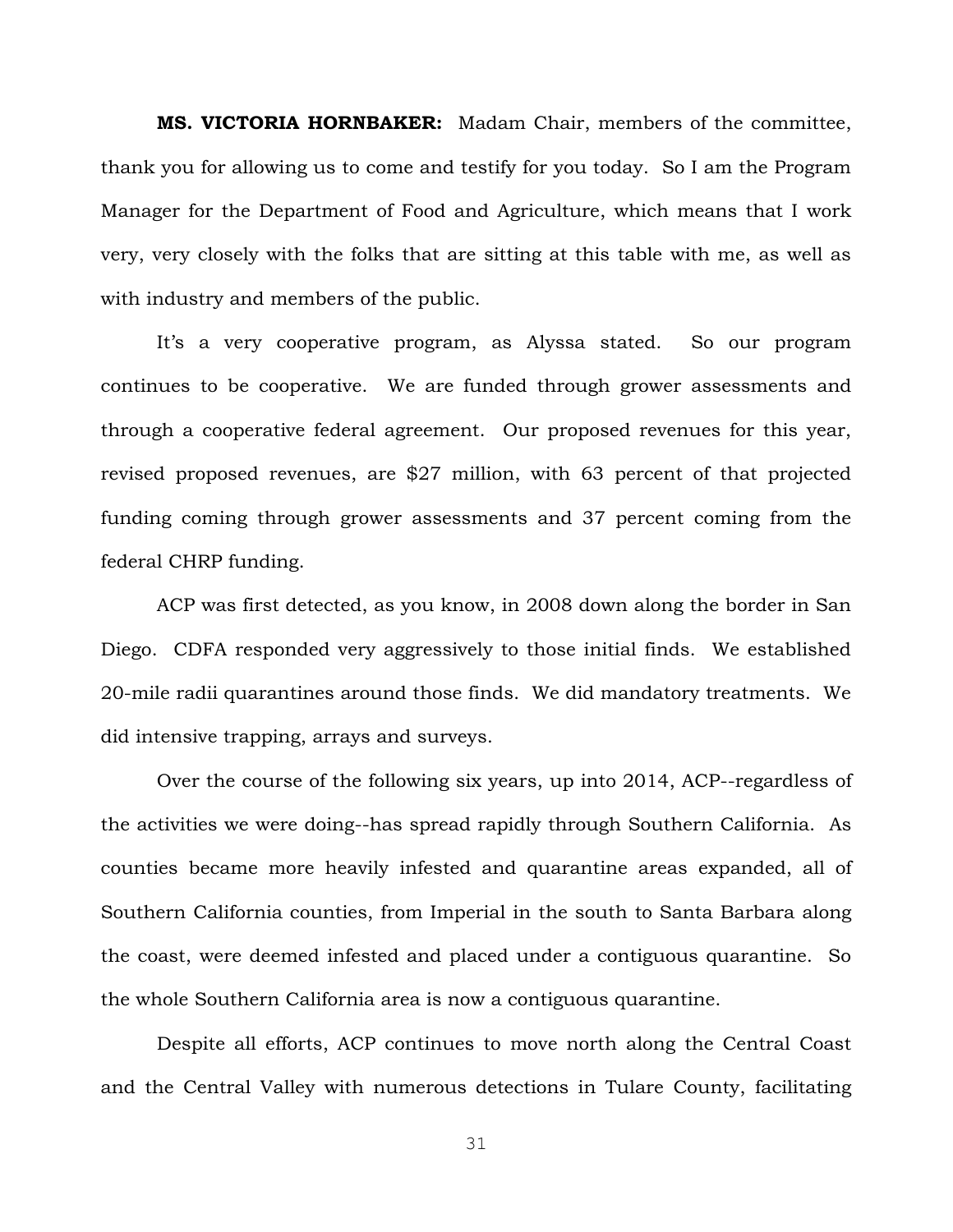the entire county to be placed under quarantine in 2014, as well. That same year, the program noted expansions of ACP detections and partial quarantines in San Luis Obispo, Santa Clara, and San Joaquin, and Madera counties. In 2015, the program further expanded with detections in San Benito, Stanislaus, and San Mateo counties. And then in 2016, we've had a find now in Kings County. So that's our newest county that's been added. As well as, we've experienced multiple finds in Kern County and Fresno County and Madera that are causing pretty expansive quarantine expansions.

There was a question earlier about our treatments. And in the past, treatments for other pests may have been mandatory; and up unto a point, our treatments were mandatory for ACP. However, our primary entomologist--based on all the data available to him and due to the distribution of ACP throughout different parts of the state--has determined that eradication for the Asian citrus psyllid is not feasible. And as such, our response in that program has switched from an eradicative strategy to a suppressive strategy.

So right now, we have four response scenarios that we employ. We have the voluntary area-wide treatment program, similar to the CHMAs that were mentioned by our partners from Florida. We have psyllid management areas. So we have growers throughout Southern California who are neighbors who have developed these psyllid management, or PMAs. And they do their very coordinated treatments within a two-week timeframe. When those growers all do that, CDFA partners with them; and we do a 400-meter treatment on all residential properties around those groves. We feel like we're giving them some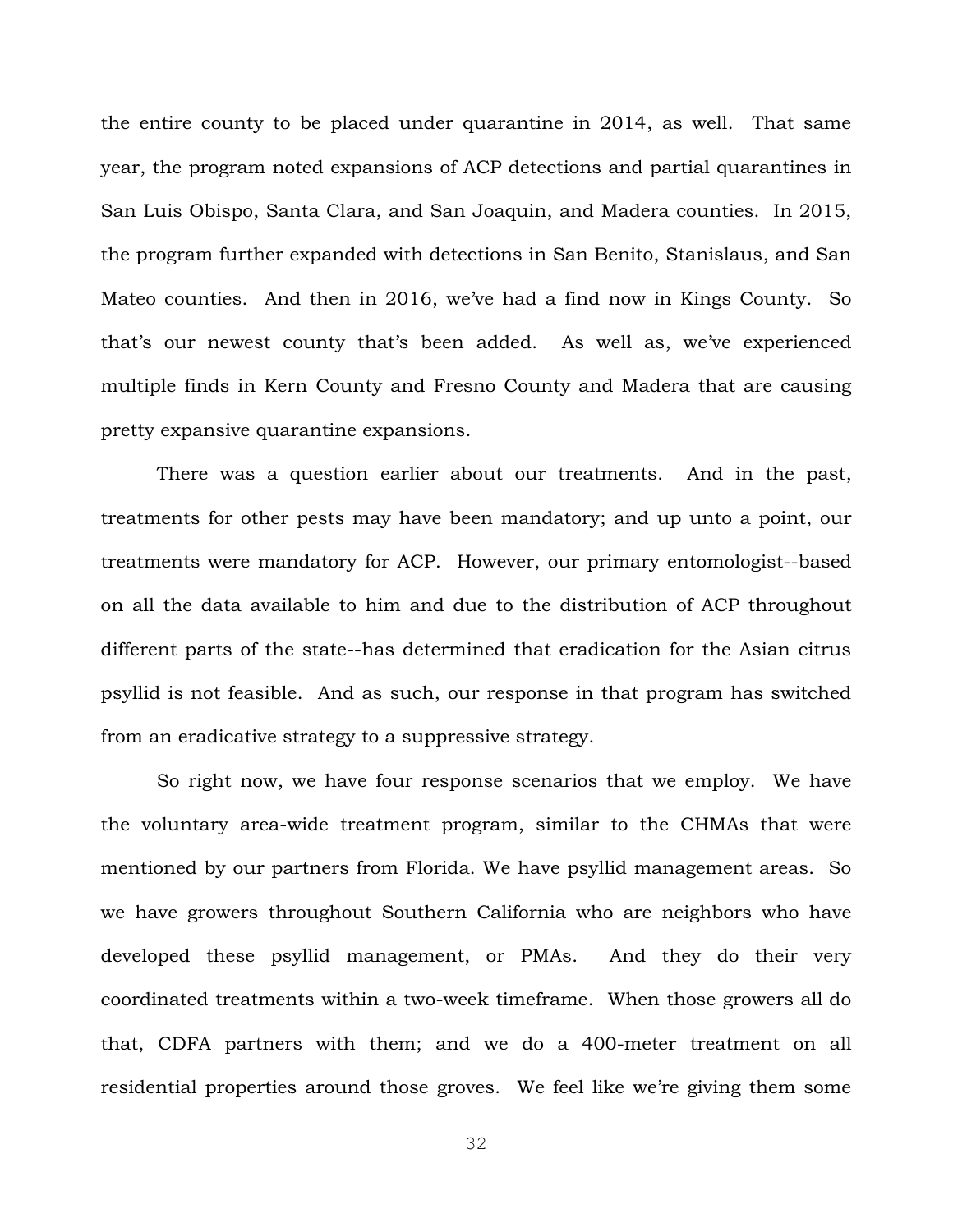relief from the immediate reinfestation from the residential areas. As you know, in many of our--commercial groves are very, very close to urban residential areas.

So our next scenario, that we, is a voluntary international border response program. So we do maintain a two-mile trapping buffer along the U.S.-Mexico border, and we do 400-meter treatments on ACP finds in those areas.

I have included a map in your packet that shows the latest HLB finds in Mexico. Previous to this map that you have in your packet, the closest HLB find in Mexico was about 500 miles away in Baja del Sur. We now have finds in Baja California in the municipality of Ensenada. So it is about 70 miles away from our border now.

We also maintain voluntary treatments in response to ACP detections in areas not considered generally infested, so areas north of Southern California. In those, we do 100--we trap very intensively. So we're setting out a trapping array of 100 traps per square mile where we can find hosts. We do survey work and treat within 100 to 400 meters of the find.

And then to answer your question, we still do maintain some mandatory activities in our program and those are in response to HLB finds. So when we have an HLB find, we do a mandatory 800-meter survey, treatment, and trapping around those find sites.

**SENATOR BERRYHILL:** That's in any given tree in a backyard or...

**MS. HORNBAKER:** Yeah. So for instance, in San Gabriel… Now, we actually, yesterday we had another confirmed positive; so we're up to 21 trees in San Gabriel. Whenever we have a positive find, that elicits the response. We set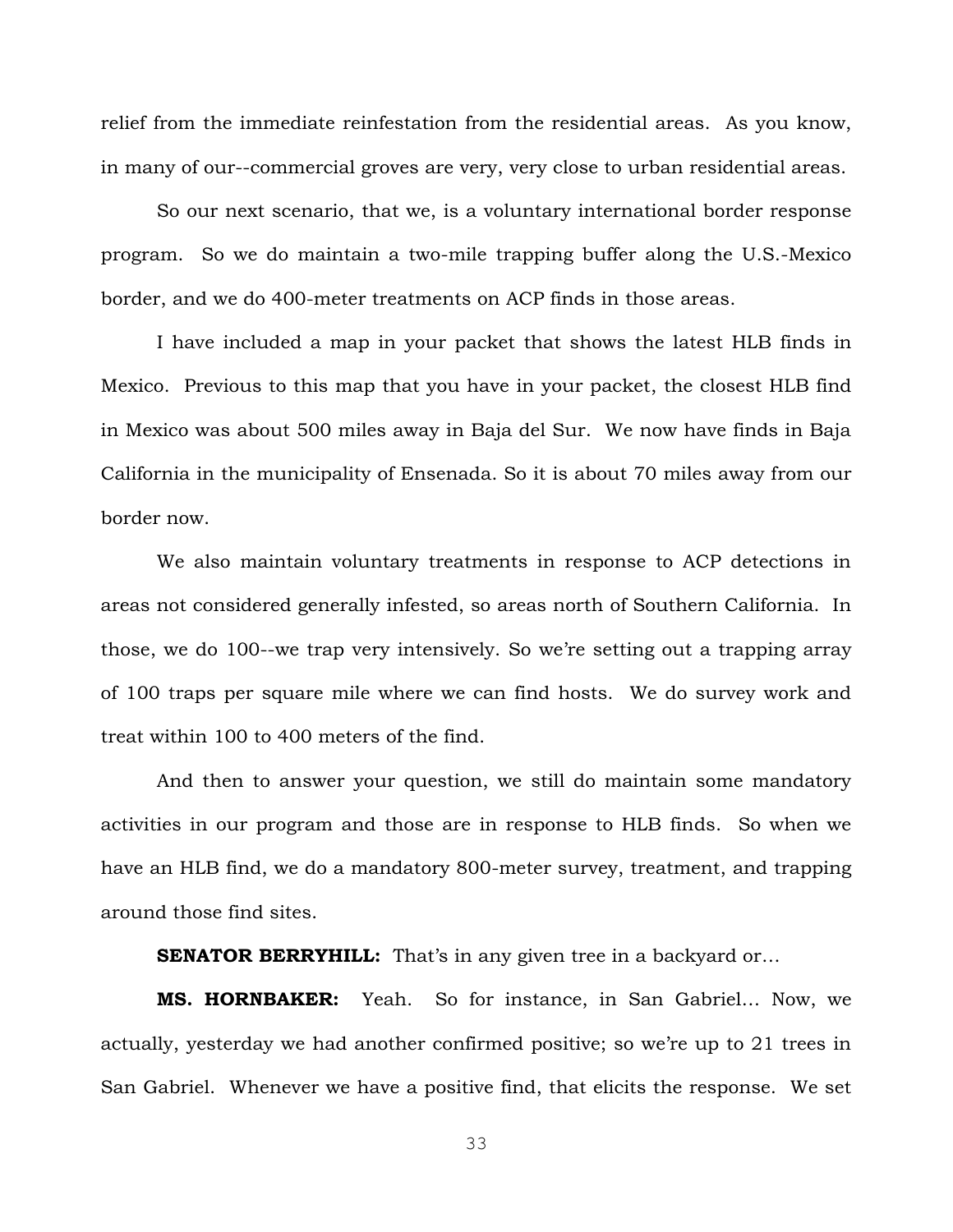that 800-meter area up. We do survey where we collect plant samples and any psyllids that we find from every home in the 800-meter area, and we treat every ACP or HLB host plant in that 800-meter area. And we do not allow people to opt out. Those are mandatory.

**SENATOR BERRYHILL:** Can you kill that aphid at that point in time if you catch it early enough?

**MS. HORNBAKER:** Yeah. I mean the treatments are effective on the psyllids, definitely. The problem is we have no cure for the disease. So the only thing that we can do--and what we do--is we remove the trees. So the positive tree, we'll do a mandatory removal. For the most part--in fact, out of San Gabriel, the 21 trees, we've only had to serve one warrant to remove a tree. The rest of them, the homeowners, are all--they collaborate with us and say, yeah, I understand my tree is dying. Please go ahead and take it out for me. So that's really, you know--it's unfortunate that they lose their tree, but the tree is in the process of dying.

So in addition to our response scenarios, the CDFA has worked with researchers at USDA and the University of California to develop a number of biological control methods. The program currently is producing two biocontrol agents. They're called Tamarixia radiata and Diaphorencyrtus aligarhensis. Those are little, tiny wasps that don't sting humans; but they do lay their eggs on the young immature stages of ACP, and they also feed on the adults in young stages of ACP.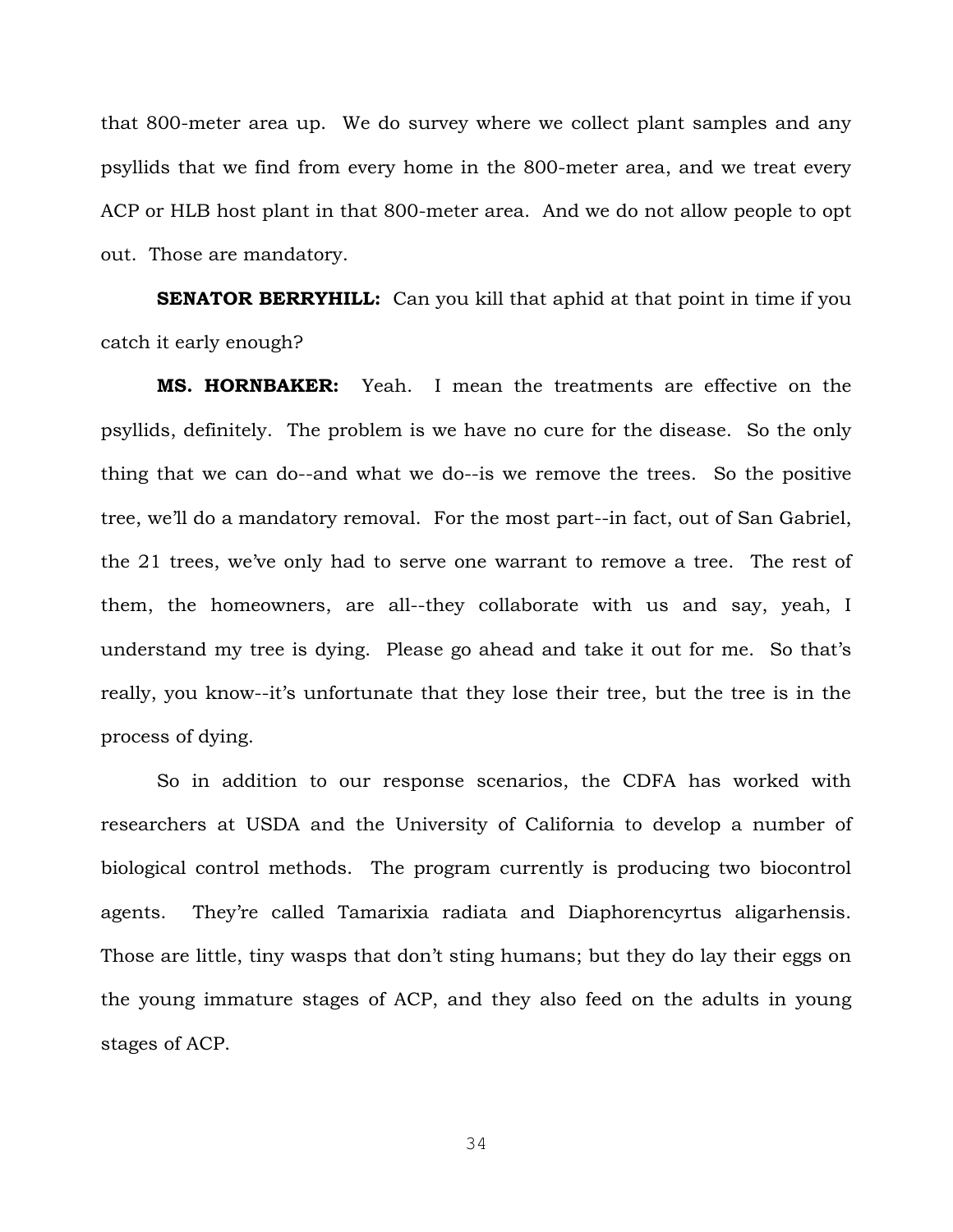To date, we have released over three million Tamarixia and over 250,000 Diaphorencyrtus aligarhensis throughout Southern California. The main goal of this is to establish classical biocontrol with these agents, basically releasing them in a large enough quantity so that they become established in those areas and will organically take care of ACP populations. It's not a silver bullet, but it is something that we're using in areas, for instance, like the LA Basin, where we have just a tremendous number of ACP and we're not treating because treatments aren't feasible.

The overall objective of our program is to detect and eradicate HLB. Until 2015, we had only the one HLB detection in Hacienda Heights. That tree was removed. We continued to intensively survey that area. We have not had an additional find there. In 2015, however, we did have a find in San Gabriel.

We're constantly doing survey work. We have trained surveyors. We send them to Florida, we send them to Texas. They learn what symptoms to look for HLB. So they go out in these areas and based on risks that… We have a researcher out of Florida that's developed a risk model for us. We survey different areas at different concentrations. So for instance, we had surveyors working in the LA area in San Gabriel, and they pulled sample from a kumquat tree of psyllids. The tree itself did not look classically symptomatic, so they didn't pull samples from that tree of the tissue. But the psyllids came back in the inconclusive range, and so that prompts us to go back and actually pull plant tissue. And at that point, we determined that that tree was PCR positive for the bacteria that causes HLB. So that prompted our 800-meter survey. We found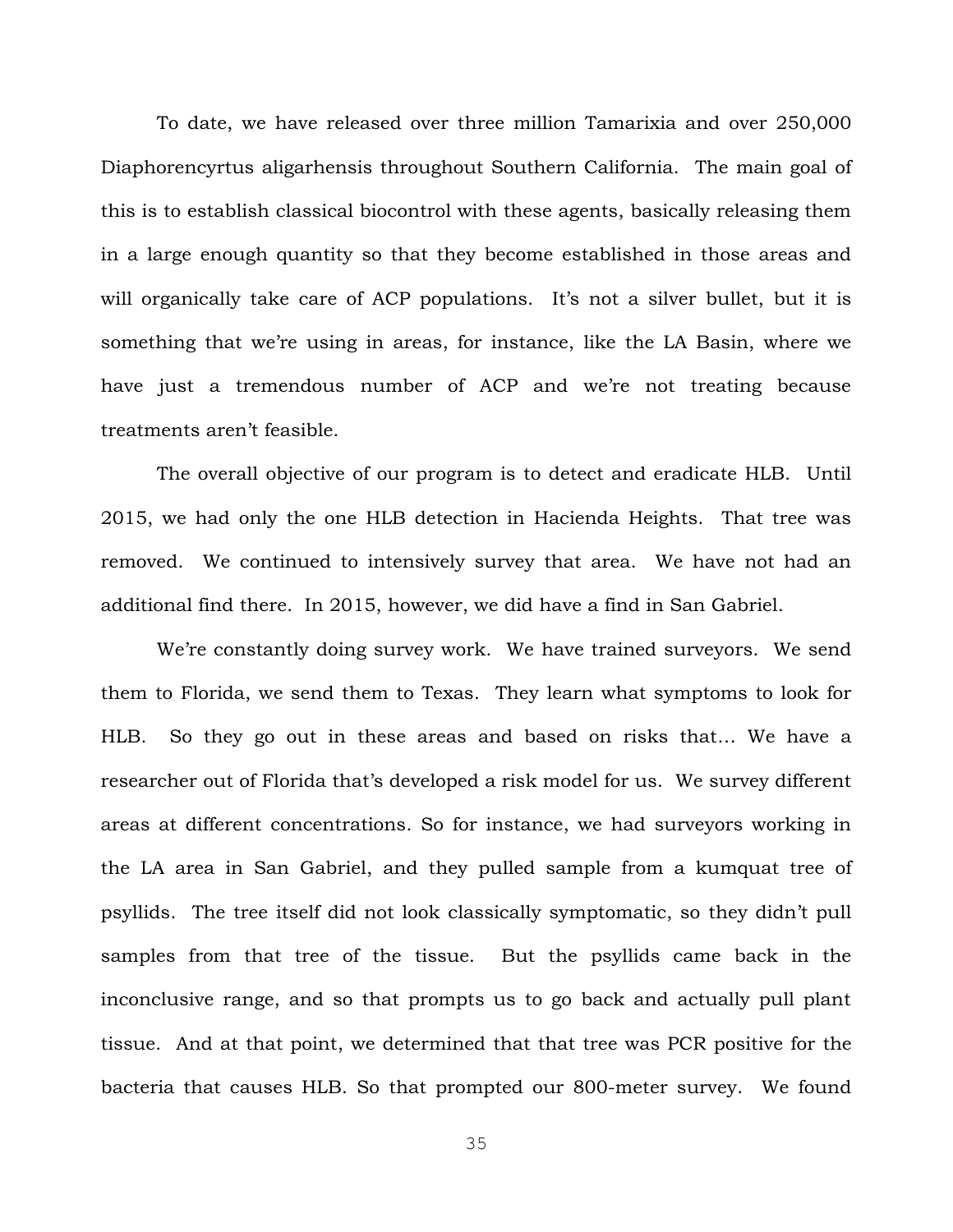nine additional trees in 2015 based on that survey, so that brought us to 10. In the beginning of 2016, we went back to resurvey the area. And now we've got 11 additional trees in the city of San Gabriel. So it's… There's a map in your packet also that shows the quarantine area. Our quarantine area has now been increased to 177 square miles in LA County and three square miles in Orange County for HLB.

So what does that mean? It's basically an area where we don't allow nursery stock to be sold, citrus nursery stock. We have really stringent controls on what goes into and out of an HLB quarantine area. We even worked with the Rose Parade organizers to make sure that they weren't using any fresh citrus leaves or fresh potted citrus plants because they were going to go through that quarantine area on the parade route. And they were willing to work with us and, I think, you know, partnered with us really well.

So we continue to work very closely with USDA, the University of California Extension to implement our best management practices. We really look to USDA and the UC to provide us with a lot of the background information. And, you know, we are also working with stakeholders on the potential to expand diagnostic capabilities. It's something that we're hearing folks need as they want to be able to test their own groves. So we're working on that. We're also working with the potential to expand biocontrol to private entities as well. Right now, it's just being done by USDA, the University, and CDFA.

CDFA continues to support nationwide research objectives that will benefit the California citrus industry, including working on resistant citrus varieties,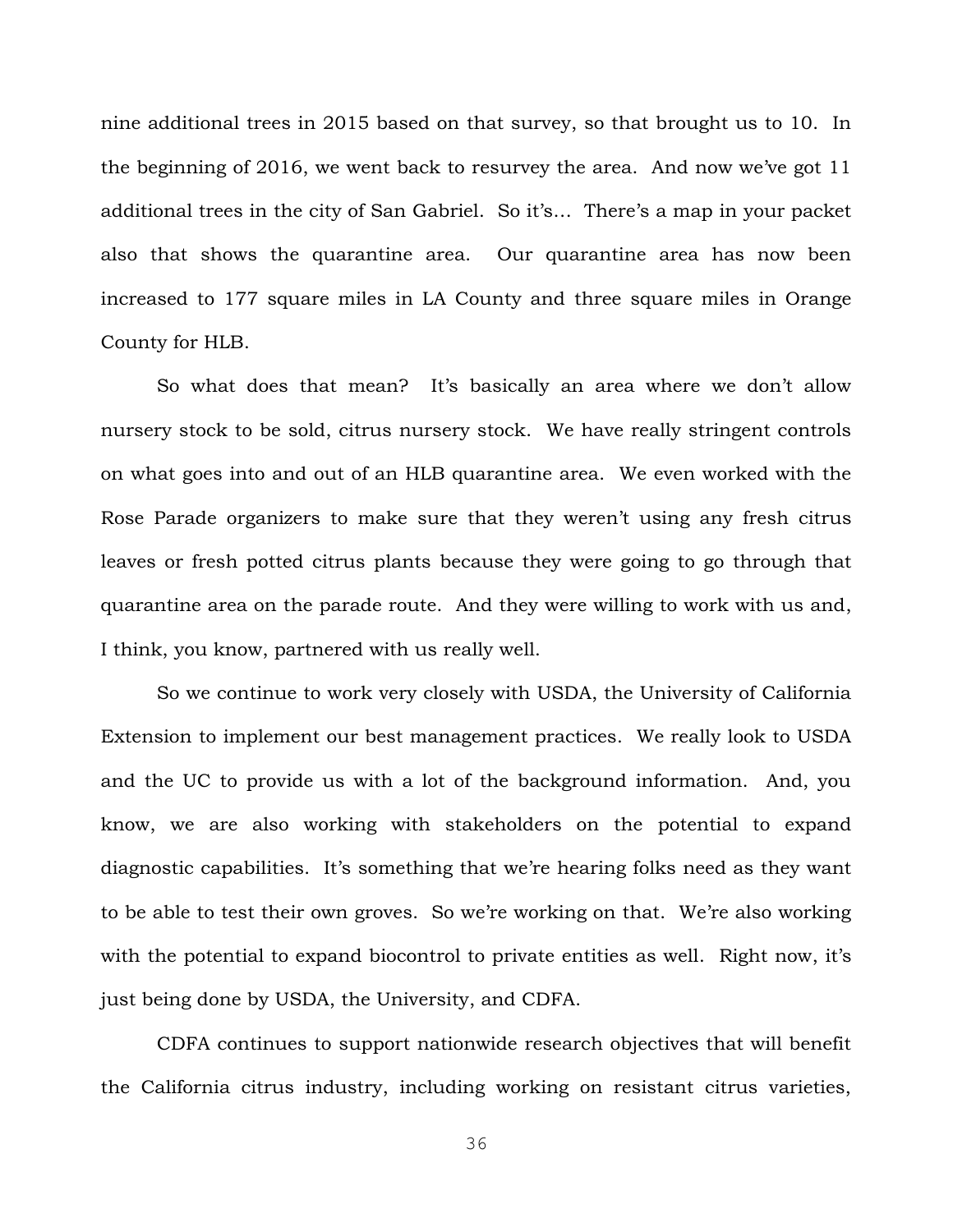early HLB detection technologies, and inoculum removal techniques. CDFA also continues to maintain certified clean nursery stock certification and compliance agreements to allow movement of nursery stock within and from quarantine zones if specific mitigations are met. We maintain a similar set of compliance agreements, as was explained earlier, for bulk citrus movement. CDFA also continues to work closely with California Citrus Mutual and communications contractor Nuffer, Smith and Tucker to conduct a robust outreach communication program to growers, elected officials, and residents in California. The goal is to continue to educate the public about the potential threat of ACP and HLB on both commercial and residential citrus. I provided a couple little things in there, in your packet, that shows some of the stuff that they've helped us produce.

And we continue to work with our cooperators to improve our trapping and survey capabilities in new ACP- and HLB-find areas and work to overcome our challenges that are presented to us by these expansions.

**SENATOR GALGIANI:** Do we have any questions at this point? Okay. We'll go… Thank you very, very much. And we'll go ahead and take our next witness, Beth Stone-Smith, Program Manager, California USDA, APHIS, Plant Protection and Quarantine.

**MS. BETH STONE-SMITH:** Lots of acronyms.

**SENATOR GALGIANI:** Thank you.

**MS. STONE-SMITH:** Good morning. Privilege to be here, thank you for the invitation. As stated, my name is Beth Stone-Smith; and I'm a program manager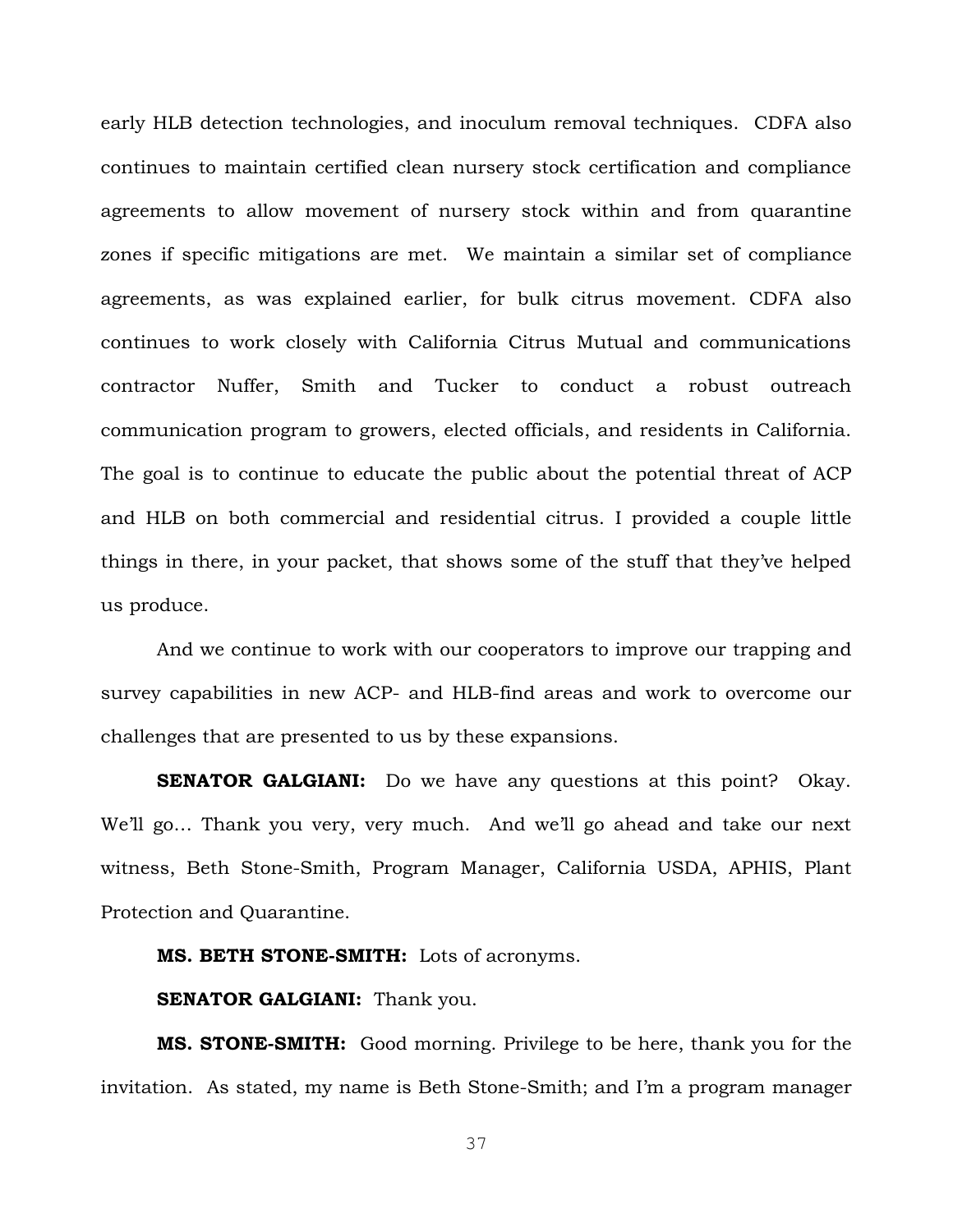with United States Department of Agriculture, Animal and Plant Health Inspection Service and, specifically, Plant Protection and Quarantine, which works to deal with invasive insect pests and plant diseases.

Specifically, a couple of programs I work with is the glassy-winged sharpshooter, Pierce's disease program; European grapevine moth; and then I handle the funding that comes in through our agency and is given over to CDFA and the counties to do much of the work that they're doing here.

So as already mentioned by multiple speakers, this is a very cooperative program. We rely on our partners at the state and at the county level to implement regulations and implement survey activities.

I'm going to give you a little bit of background on ACP/HLB, which we've already heard pieces of so I won't go into great detail but just to give a little bit of background there. And then I'll give a little bit of background on what we've done, actions we've taken, and then a little piece of the funding and how that comes in through the federal side.

So already mentioned, ACP was discovered in Florida back in 1998. And despite efforts, it spread by 2001 to 37 counties and subsequently has spread to other states. We have it not only in Florida and Texas but also detections in Louisiana, Alabama, Georgia, Mississippi, South Carolina, Arizona, Hawaii, and of course California, as well as some island nations like Puerto Rico and U.S. territories of Samoa. Specifically, in California, you've already heard we have quarantines, either whole or partial, in 22 counties in California.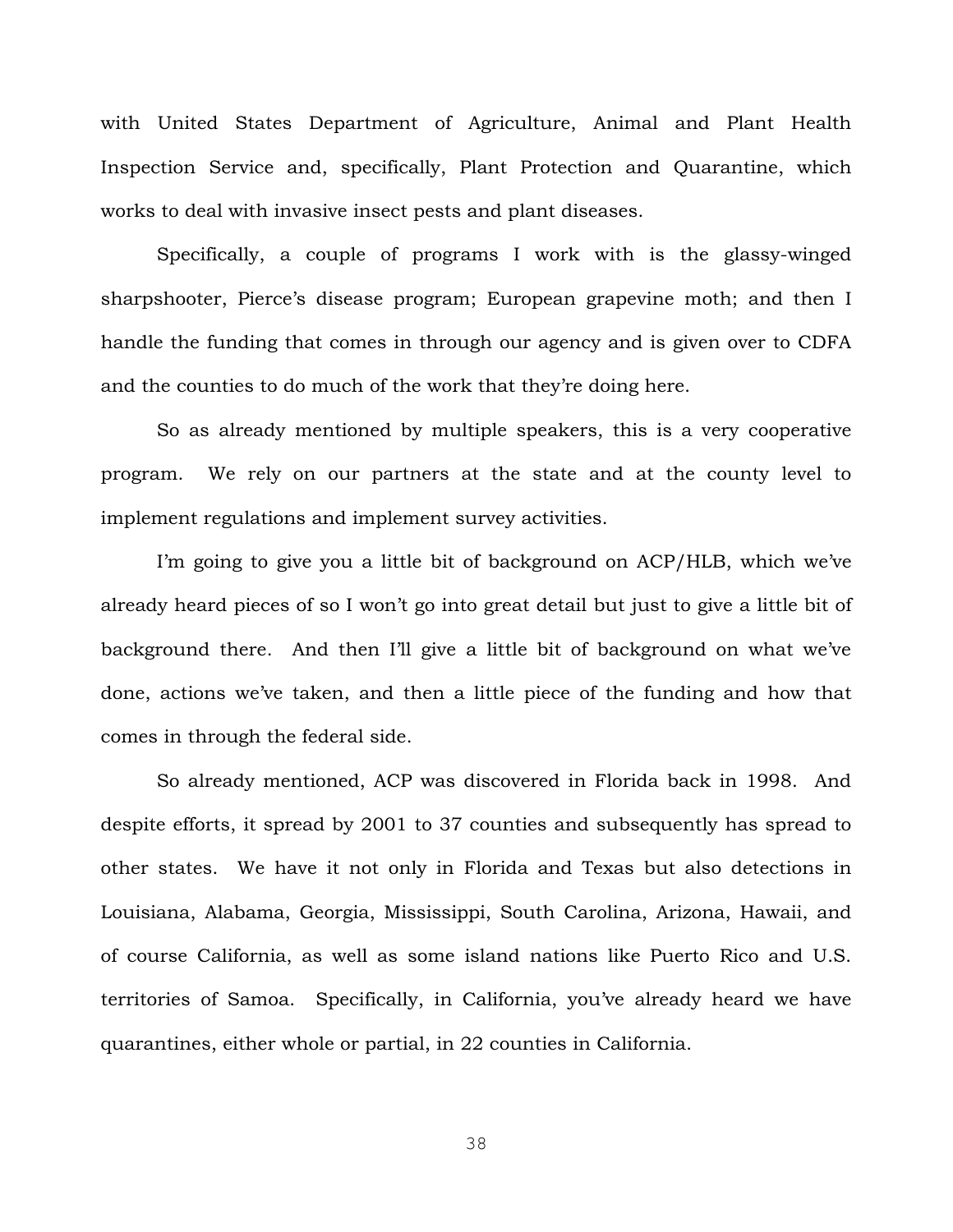And then on the HLB side of the problem, in 2005, you've already heard about Florida's situation there. And by 2015, they had HLB detections in 37 counties out of their 67 counties in the state. So we've already heard background on the trouble there. Currently, all of Florida and Texas are quarantined for HLB. And Victoria and others have already given background on our detections here in California, where we have two quarantine areas that kind of mesh and meet up together down in the Los Angeles County area, both the Hacienda Heights and the San Gabriel finds that Victoria's already talked about.

So some of the actions that the federal government has taken--and this program obviously has had separate pieces in each state, as each state has had its detections and has had their issues spread and has had their problems- there's been pieces of funding. But a larger effort was put in place back in 2014 called the Multi-Agency Coordination Group, or MAC. And this is a group not only with APHIS, we are kind of… We call ourselves the action agency side of USDA, whereas Agricultural Research Service will do more basic research.

So with APHIS and with ARS, the Agricultural Research Service, along with the National Institute of Food and Agriculture and state departments of agriculture, they formed this group to make it a single point of contact for all activities going on. That not only helps California learn from Florida, it helps with all of the research that's going on so there isn't duplicative efforts. The information's being shared. All that. And it also sparked a greater sense of urgency for the citrus industry to have this large coordinated effort across multiple states led by federal entities.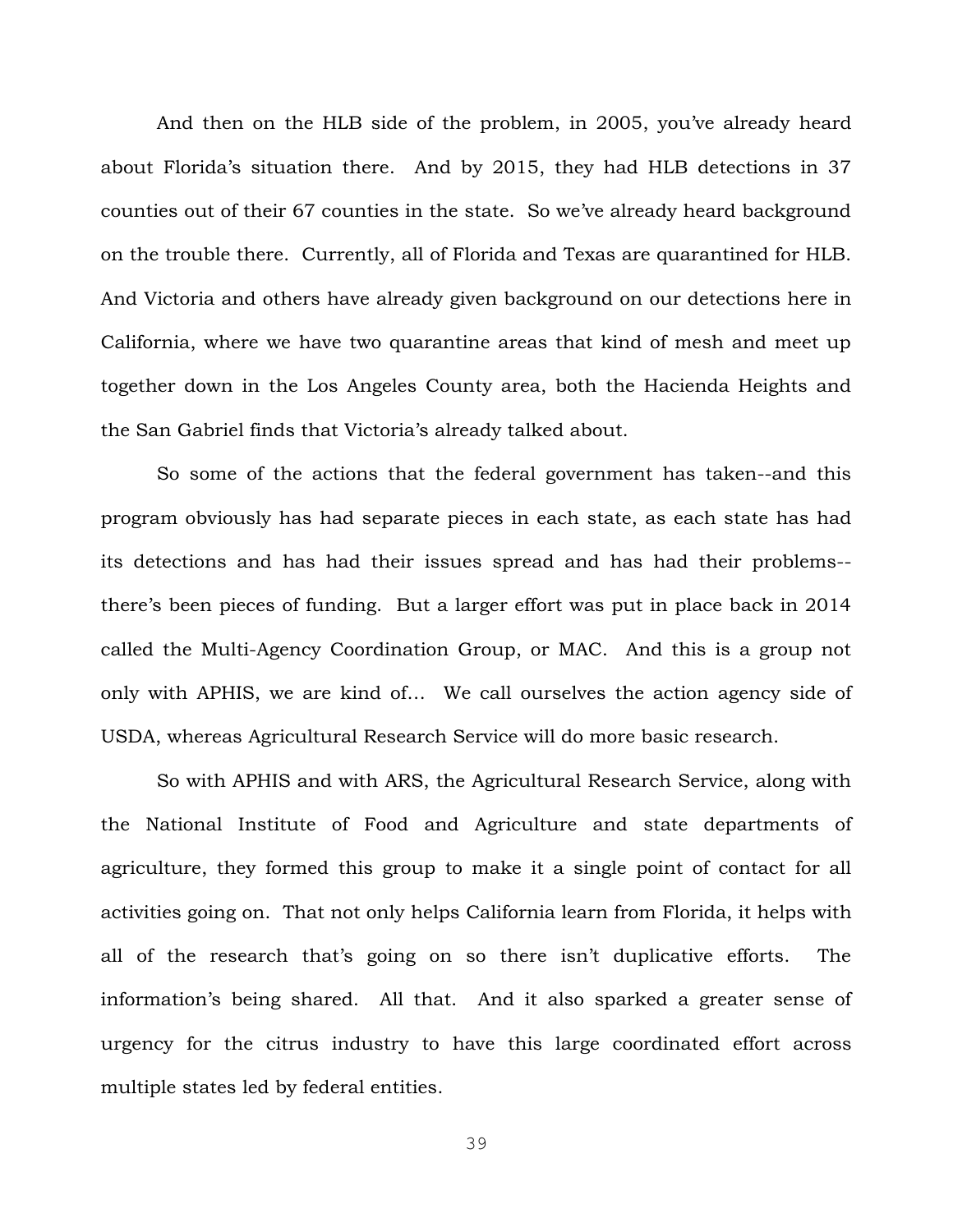So in addition to that MAC implementation, we also have biological-controlagent work being done, as Victoria already mentioned. The survey and regulatory enforcement measures, we had some of those mentioned here. Stemming the movement of ACP around the state is critically important, as the industry has told us, and so those regulatory measures like tarping of loads and treatments being mandated before things can move are part of those regulatory enforcements to not allow ACP to spread freely.

As far as the funding goes, on the MAC side of the program, there's been \$20 million provided so far in the last couple of years with 30 projects being carried out by state cooperators, universities, and private companies. Obviously, the focus of those projects is to have real-time, practical solutions for growers in the near term. So not only is there background research being done to kind of do building blocks on information, but there's near term--we need information now- focus on a lot of this research for growers. More than three million of that funding comes to projects that are in California, specifically.

And then the other piece of funding that's big for us here in California, we've heard people say the word CHRP, that's another acronym, Citrus Health Response Program. That's a line item under our federal budget that receives funding and that funding is spread out across the states that have citrus, the largest amount of funding going to Florida and California. And that's certainly reflective of the activities that are going on as well as the immense amount of citrus acreage in both of those states. And there's been \$37.8 million in those Citrus Health Response Program funds disbursed in fiscal year 2015. Much of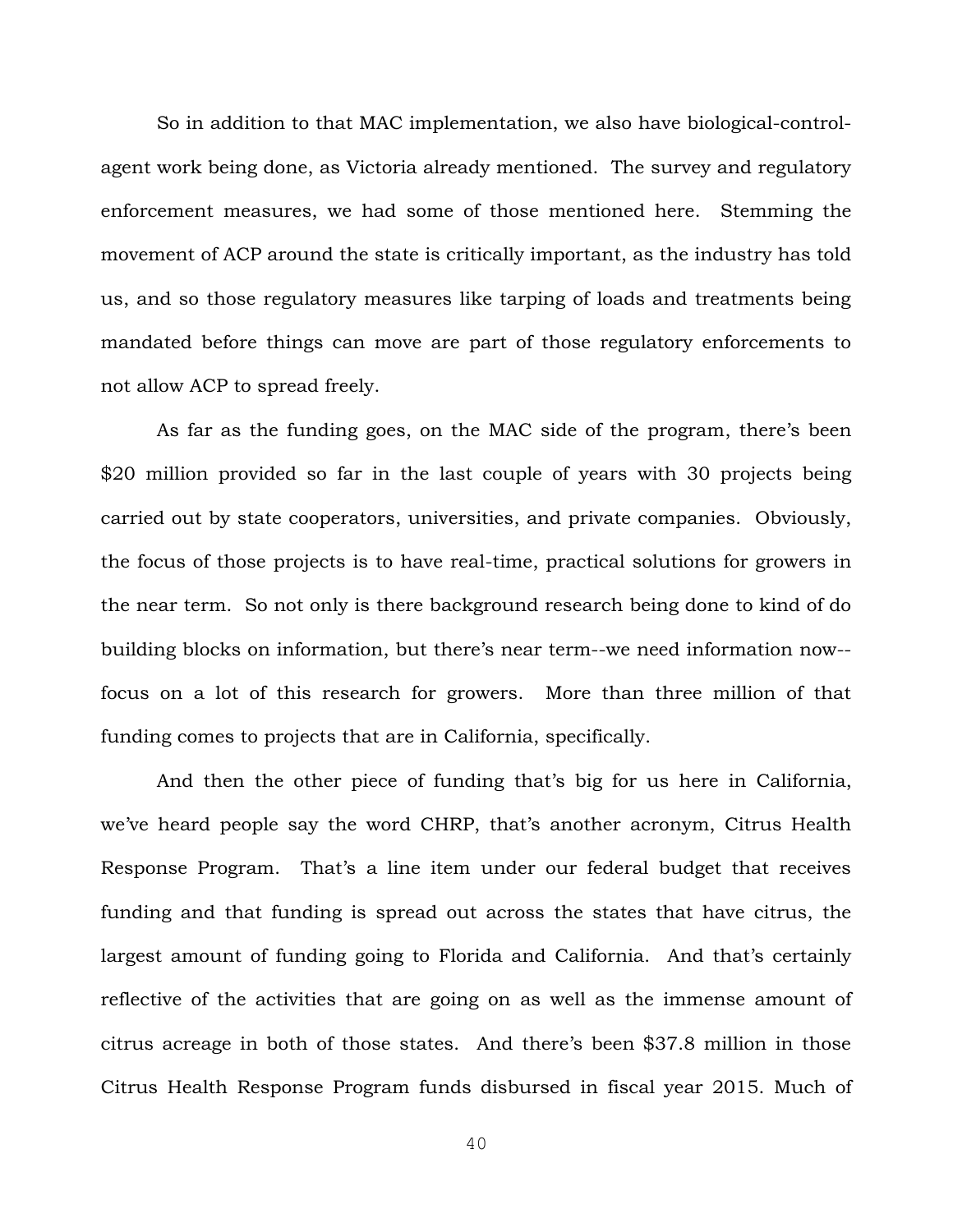that is that 10.8 million. You've heard that number thrown around. That goes directly to CDFA for their activities. That's included in our number for California. And then we do have some staff with our agency that does some nurseries certification work to try and keep nurseries who produce citrus stock in compliance with regulations and keeping them in business so that they can move their product.

So a couple of folks mentioned other federal agencies that are heavily invested in this. I believe it was Andrew from Florida Citrus Mutual that mentioned the National Institute of Food and Agriculture, because of the 2014 Farm Bill, is giving \$125 million over the next five years to citrus-related issues. We have collaborations that Victoria mentioned on the border with Mexico and with Mexican agricultural agencies to help not only survey for ACP and HLB; but we also have staff that works for international services, that works directly in those countries to try and facilitate information so that we know what's going on to reduce the risk of what's going to be happening or could be happening in our state.

There's just the last piece some of my folks put in here on future projects, and much of that has already been mentioned. The thermal treatments, Andrew mentioned already, on trees is something that has worked in Florida, specifically. There is some work that's been done on dog teams sniffing out trees that are HLB positive. The benefit of a dog being able to sniff that out is that you know early on that the tree is infected, and you can remove that inoculum.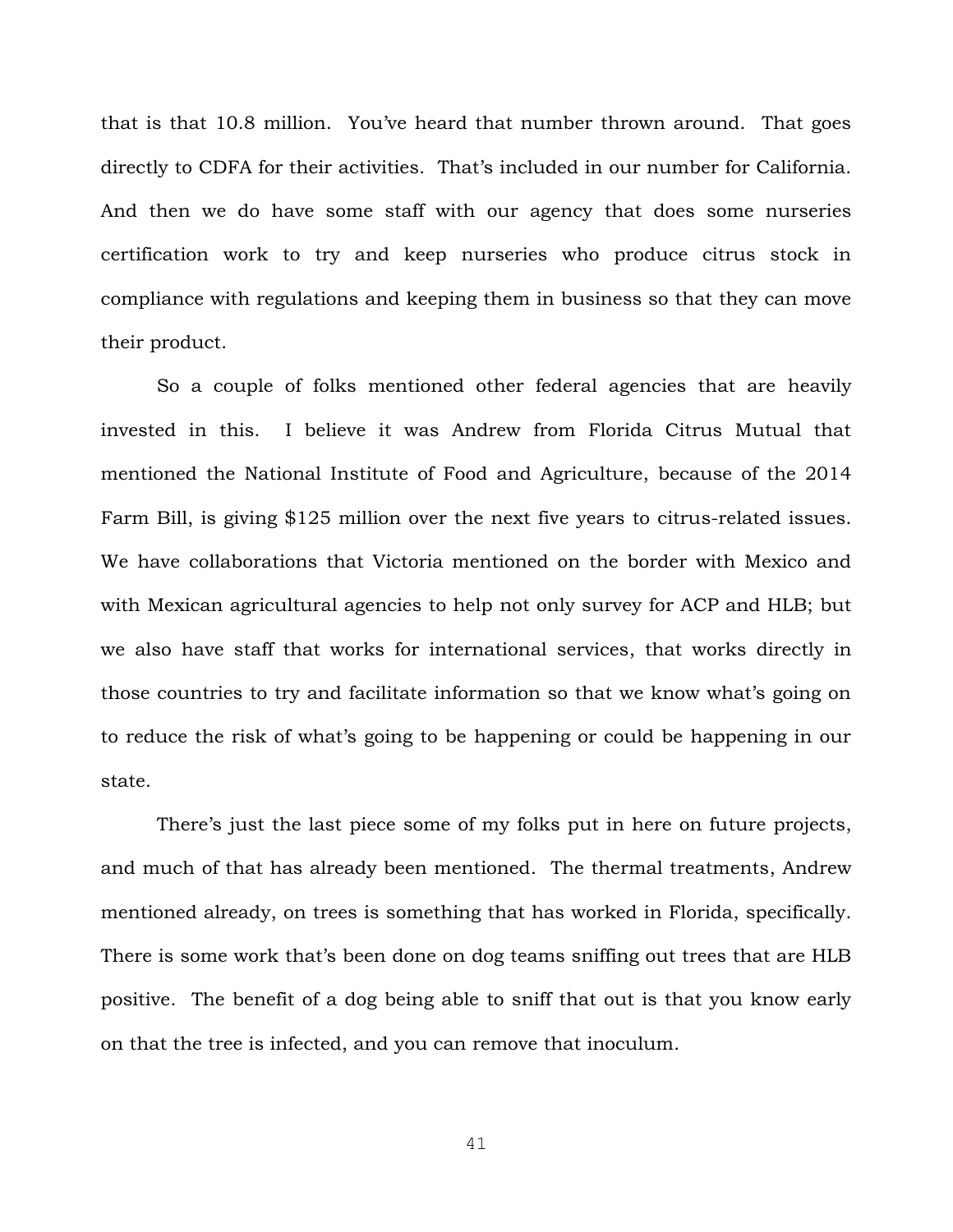Part of the two-pronged approach is not only reducing the vector, ACP, but you have to remove that inoculum in the system so that they're not spreading it around. So having dogs that can detect those kinds of things would be very valuable to implement.

**SENATOR GALGIANI:** Excuse me. Removing the "inoculum," you said? **MS. STONE-SMITH:** Yes. So the tree is…

#### **SENATOR GALGIANI:** What's that?

**MS. STONE-SMITH:** The tree has that bacteria in it that the insect is feeding on and moving around, so they want… When they detect HLB, they remove the tree, so you're taking out that bacteria. It's considered an "inoculum." The insect can't pick it up and move it around if it doesn't have it sitting there to feed on, much like our glassy-winged sharpshooter/Pierce's disease issue. Same dynamics.

And so just in conclusion, I appreciate the opportunity to be here. As has already been stated, a highly cooperative program. I think one of the benefits I've experienced working my career in the great state of California is--not only the dynamics with the state Department of Agriculture and the counties and university--we really benefit from that local-level entities of getting things done. We've seen things in other countries in USDA and even in other states where the coordination is not such that things get done at that local level. So we really benefit from that. Any questions?

**SENATOR GALGIANI:** Thank you. Any questions?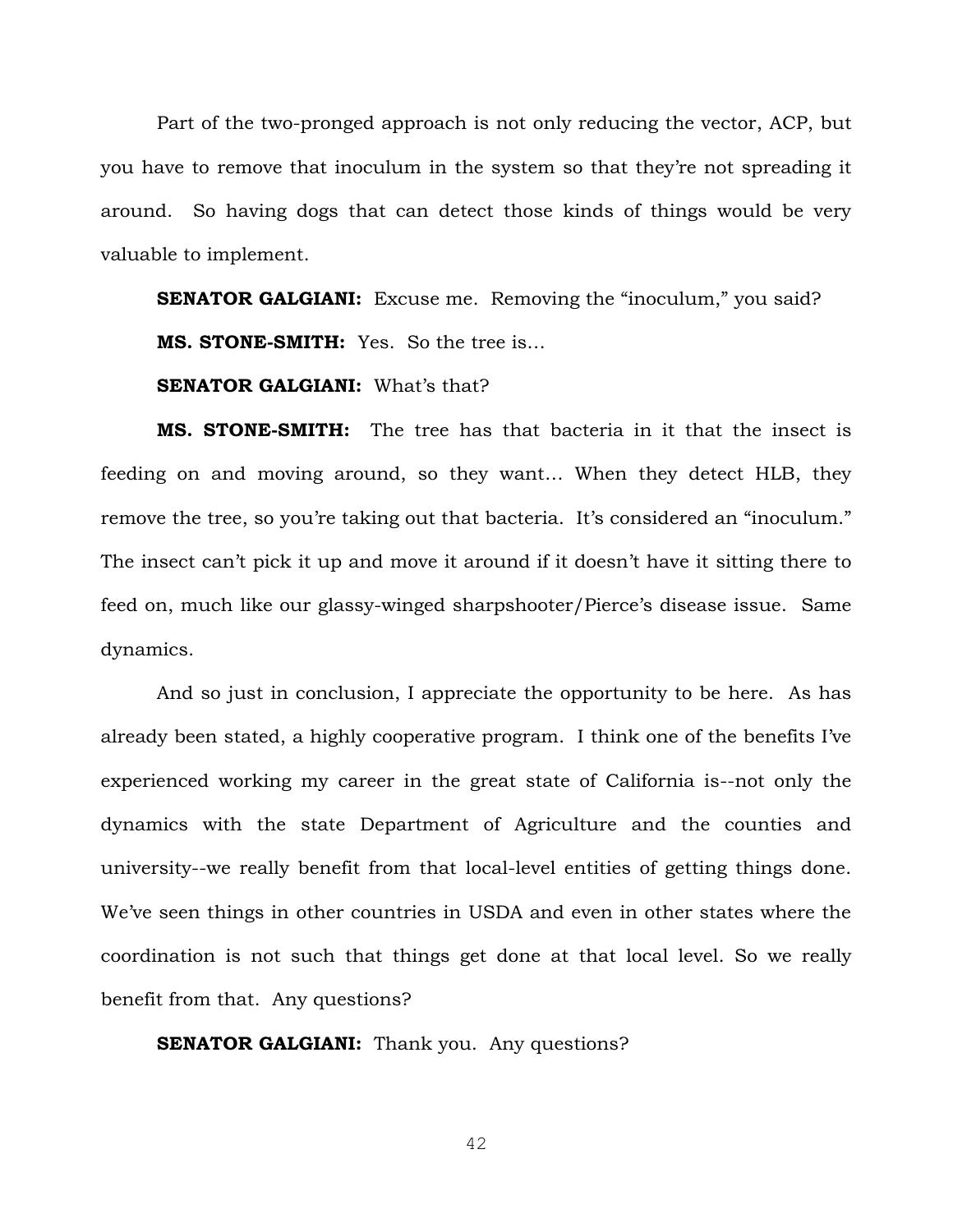**SENATOR BERRYHILL:** Yeah, I do. I was going to ask a question; I figured I didn't need to. But you are collaborating with Mexico in this whole deal, and that is working out? I farmed there for a few years in the late '80s, and it was helter skelter.

**MS. STONE-SMITH:** Yeah.

**SENATOR BERRYHILL:** And I don't know...

**MS. STONE-SMITH:** Working out is…

**SENATOR BERRYHILL:** ...how that's changed anymore.

**MS. STONE-SMITH:** Yeah.

**SENATOR BERRYHILL:** But it's pretty tough to get your arms around it, I would think.

**MS. STONE-SMITH:** It is, absolutely. But the effort certainly needs to be made…

# **SENATOR BERRYHILL:** Yeah.

**MS. STONE-SMITH:** …so that we can get as much information as we can out of them.

**SENATOR BERRYHILL:** Yeah. Thank you.

**SENATOR GALGIANI:** Okay. Thank you very much. And our next witness is Melissa Cregan, Deputy Agricultural Commissioner, Fresno County.

**MS. MELISSA CREGAN:** Thank you, Madam Chairman, members of the committee. At the local level, from our perspective, pest exclusion--it starts with "exclusion." We really try to keep these pests from coming in and getting established.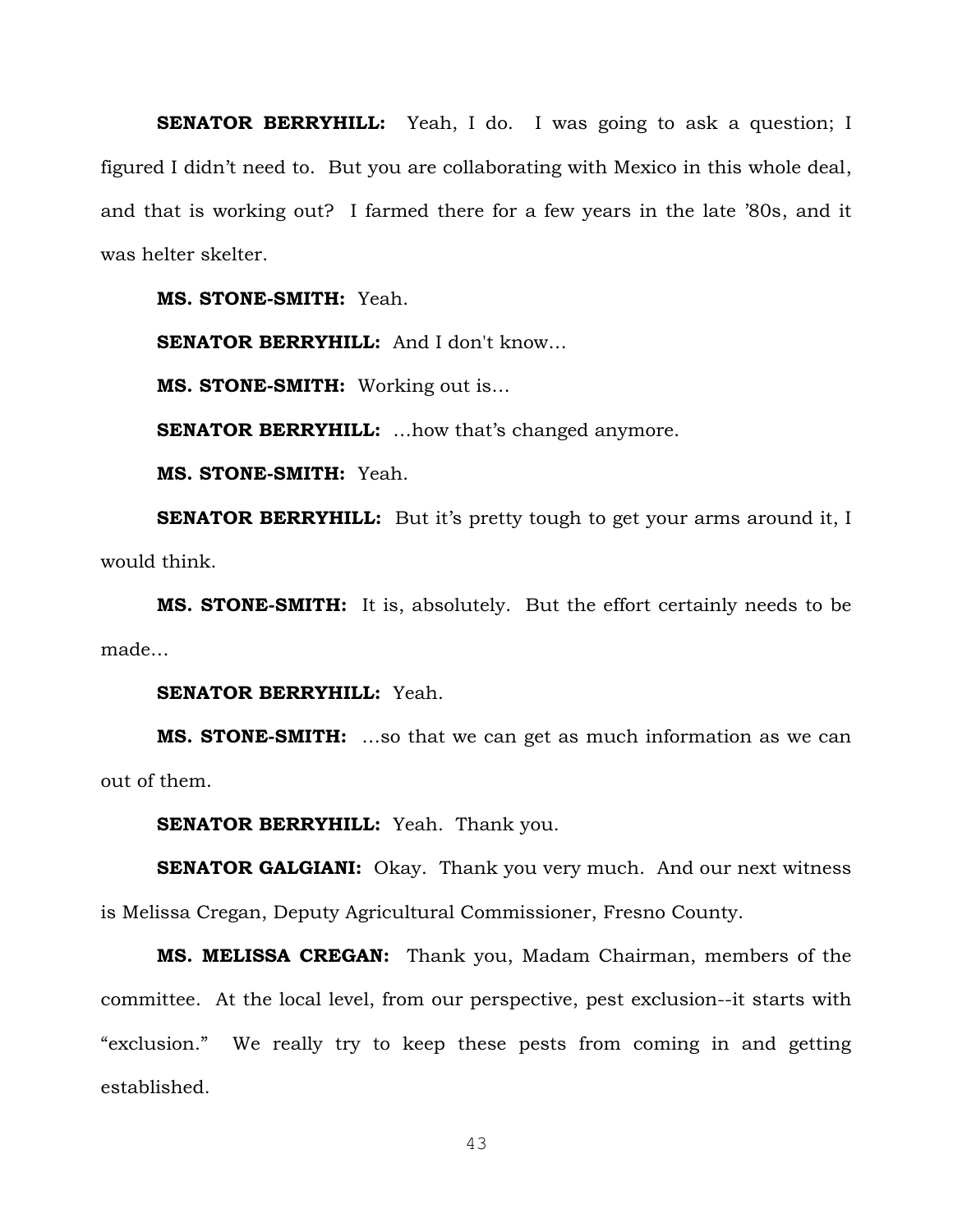We realized the movement of Asian citrus psyllid fairly early, in 2009, when we had a detection of Asian citrus psyllids on curry leaves that were found in a shipment from our express parcel carriers. And actually, one of our dog teams found that shipment. And so our Exclusion Division, we have folks every morning who get up at, you know, report to the terminals at 5:00, 6:00 o'clock in the morning; and they look for packages that are going to be distributed throughout California that may have plant material in them and with that pest. Because folks who put, you know, oranges, citrus in a box in Florida to send to their aunt in Fresno, you know, they don't necessarily understand that there could be pests that they would be moving.

So you know, that's a very important program that we have. Funding for that program comes through the, comes through several areas, but the farm bill for the dog teams. There's a small amount of funding that comes through CDFA for non-dog team functions. In Fresno County, that's about \$50,000 a year. It doesn't pay for the staff of… You know, when that division's fully staffed of, you know, five to six inspectors, you know, \$50,000 doesn't get us very far. So a lot of that money, then, is local funding through the county's general fund that we use for those sorts of activities.

We also inspect incoming nursery shipments. That's another area where we see risk of Asian citrus psyllid or other exotic pests moving in.

Our next level of defense at the local level is our pest detection trapping. We have several general detection programs, one specifically for Asian citrus psyllid. We put out about 3,100 residential traps throughout the county. Those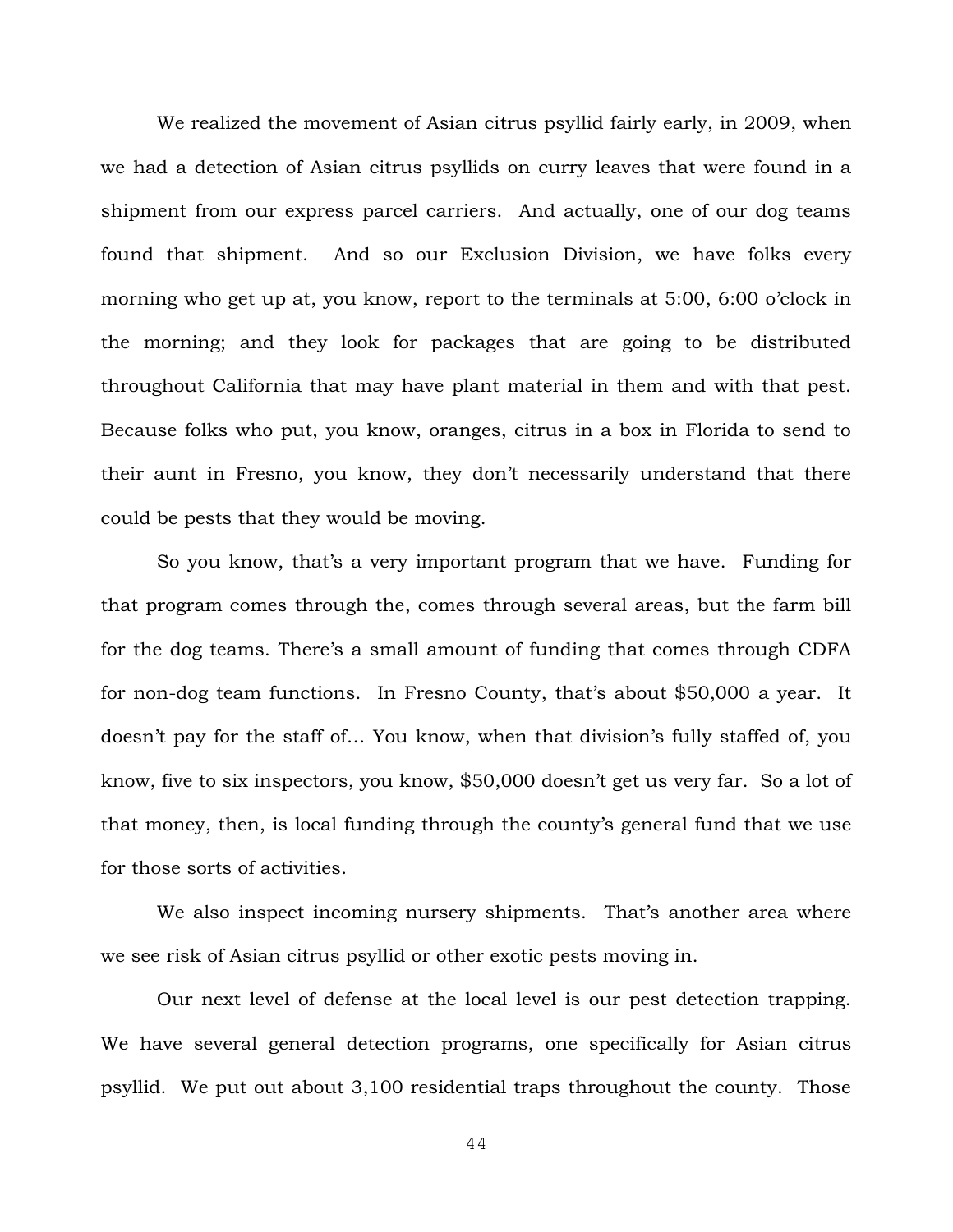are serviced monthly. It takes us about five full-time trappers to get those serviced.

As well, the glassy-winged sharpshooter program uses the same type of trap and often the same hosts. So we have those traps screened for Asian citrus psyllid as well. We have about 1,600 of those traps in commercial citrus. We have about 50 traps in packinghouses, 80 in nurseries, and another 600 residential. So all told, within the county of Fresno, just the county of Fresno, we have about 5,400 traps where we're looking for Asian citrus psyllid.

And then when we take those traps down, we service them, we send them to the state lab, where I imagine some unfortunate people have to sit there and scan over these traps because, as you know, this pest is very small. And so they look for these pests and then they let us know, let the state know, who informs us when a suspect has been found.

So once a suspect is identified, you know, we work with our state and federal partners to distribute information. They want to know where our current traps are because once we have a find the state takes over and puts out our delimitation traps. So they want to know where our current traps are. We have to transfer all that information to them. They want to know where commercial citrus is within, usually, a five-mile radius of that find. So we pass on that information. We develop quarantine boundaries cooperatively with CDFA to, you know, obviously try to contain that pest.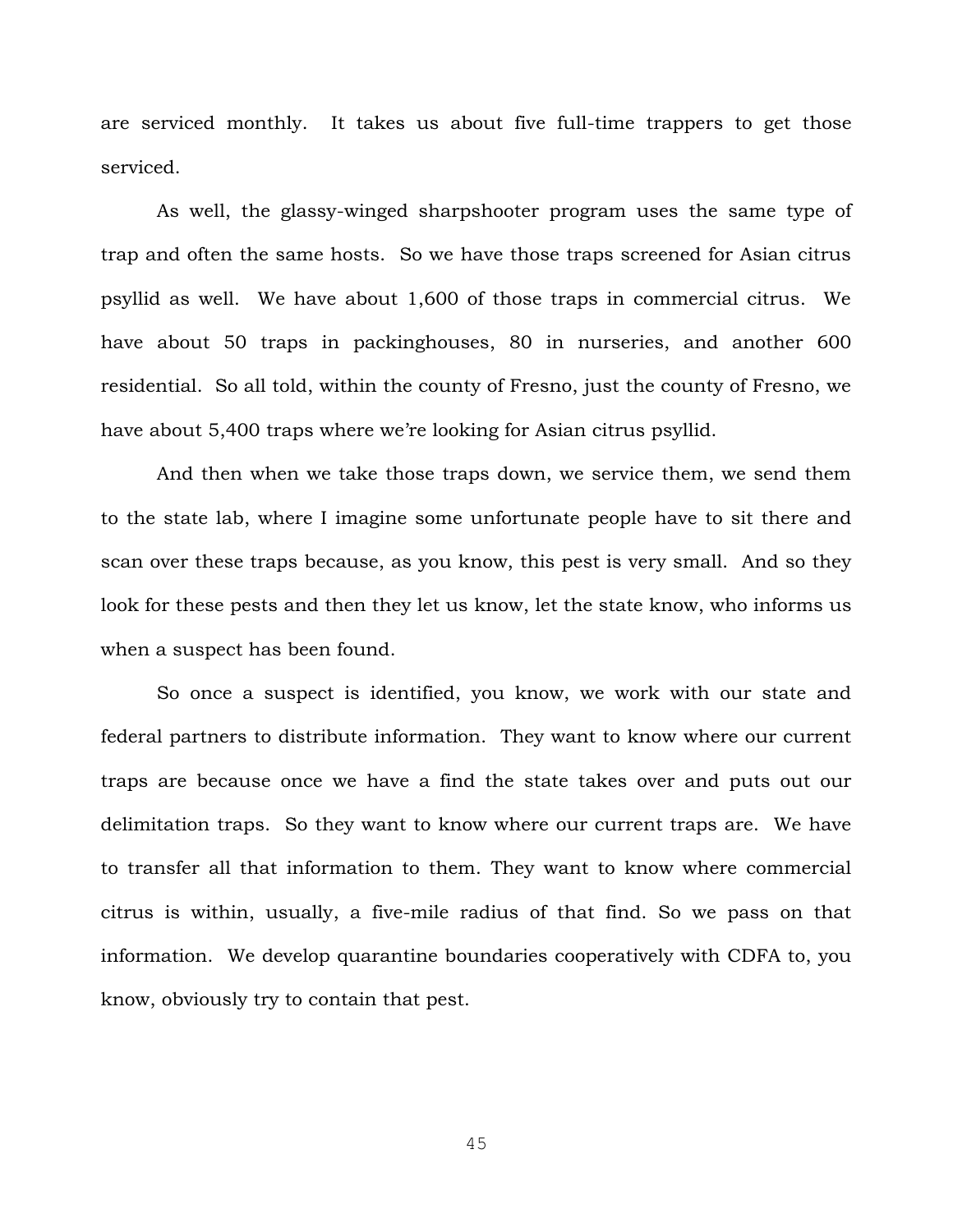And then within that, we'll… It was mentioned before, the problem of abandoned groves. And, you know, that's going to continue to be a challenge. And, you know, I'll touch on that here in a little bit.

Activities that we directly, at the county, we sign up [packing] sheds that are outside of the quarantine area with compliance agreements, and those are the ones that really feel the biggest impact. Is if they are outside of a quarantine area and they're supplying groves, or within the quarantine area, they have to do the spraying and the tarping and all of that. So we have a limited amount of resources, that we can do sort of spot checks at those packinghouses to make sure that they're doing the correct paperwork and following the correct procedures, tarping the loads, doing the treatments. But we have no funding for that. None of these programs fund that sort of follow-up to check compliance with these sorts of programs. Our funding only covers detection trapping. And so at the county level, we have a limited resource to do those sorts of activities.

I provided you guys with a map that shows the Fresno County overview. Fresno County, so far, is not completely quarantined. Unfortunately, this year is driving us to that full county quarantine fairly quickly. It was sort of a slow progression.

In Tulare County, they had some quarantines along the border that overlapped into Fresno County. That was in about 2013. Our first find was right, actually, at the very corner of Fresno County. It was about 50 feet into our county from what would be considered Tulare County. And that expanded our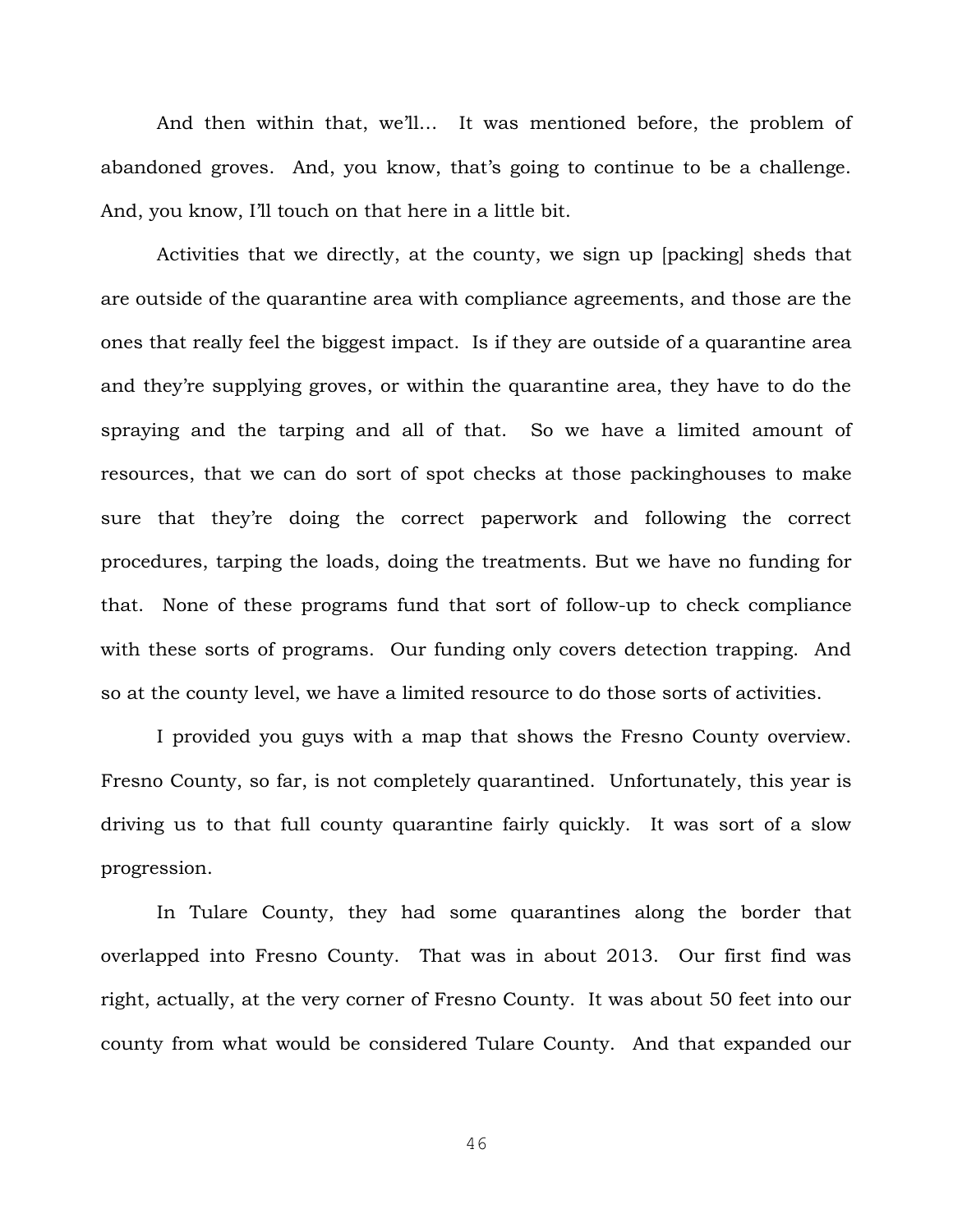quarantine up into the Orange Cove area, which, you know, as it is named, has a lot of citrus and packing sheds.

Things were quiet from 2013 until 2014. We had no other finds within the county. In 2015 was when we had our next find. That was in somewhat of the Orange Cove area. It was about half a mile outside of that quarantine area that was from the 2013 finds. So that expanded the quarantine again. And then very late in 2015, December, we had our first find in the city of Fresno. So now we have… We switched from having the contiguous quarantine area with Tulare County to having another quarantine area which eventually became contiguous with the quarantine in Madera. So now we're starting to link up quarantine areas.

Now, in 2016, I believe we're up to six finds as of last Friday. This map shows the current quarantine area that we have mapped out. So where you see the finds in Selma and up in Clovis, we don't currently have the quarantine area, the boundaries drawn for that yet, because the finds are so new. But pretty much what that's going to do is connect a large section of the county. We'll have easily over 50 percent of our citrus production area under quarantine at that point. And we'll be looking probably towards a full-county quarantine probably within this next year. Again, that decision gets made cooperatively through the county agricultural commissioner and CDFA.

So with that spread, you can kind of see on the map that the psyllids are being found along major freeways for the most part. A lot of them are being found in residential areas, the majority of them now. And so, really, our biggest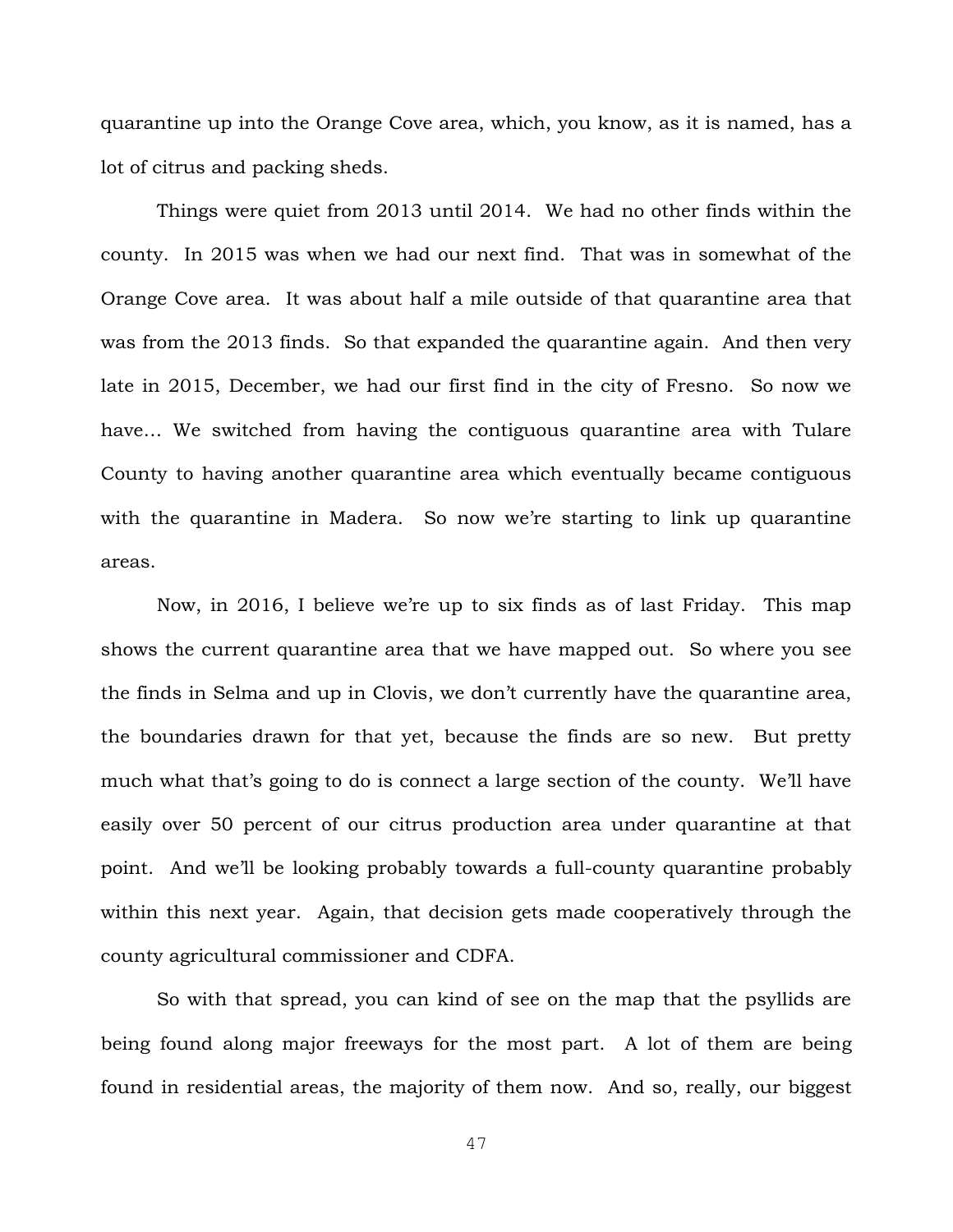challenge at the local level, as we see going forward, is going to be dealing with urban psyllids in that situation. Because the growers, obviously, they're very aware of the problem. They're very educated on it. They know what they need to do, and they're putting in a lot of work. Our residential community is less informed. And, you know, we try to compensate for that through outreach. We do a fair amount of media. We do television interviews for local news. We do radio spots. We have a monthly newsletter that we send out to any interested parties can sign up for. We attend the public meetings when there are going to be treatments. And then we also meet with elected officials for cities and the county officials to let them know kind of what will be going on when there are finds in their communities.

One of the challenges that was brought up is going to be our residential nursery industry; and that currently when a quarantine is declared, the trees are being sold at these residential nurseries, they're tagged by CDFA. And the tag says, you know, don't take this out of the quarantine area. Unfortunately, a lot of our residential folks, they don't know where the quarantine area is. To them, this is kind of like the tag on your mattress that says do not remove. They don't pay a lot of attention to it, unfortunately. And, you know, I think when we start seeing HLB arise it's going to be the hardest to control it in the cities, just because we have a lot less control over them. We don't have a lot of enforcement tools. You know, I can't follow every citrus tree that's bought in a citrus nursery and follow them home to make sure they aren't taking it outside of the quarantine area. We'll never have those sorts of resources.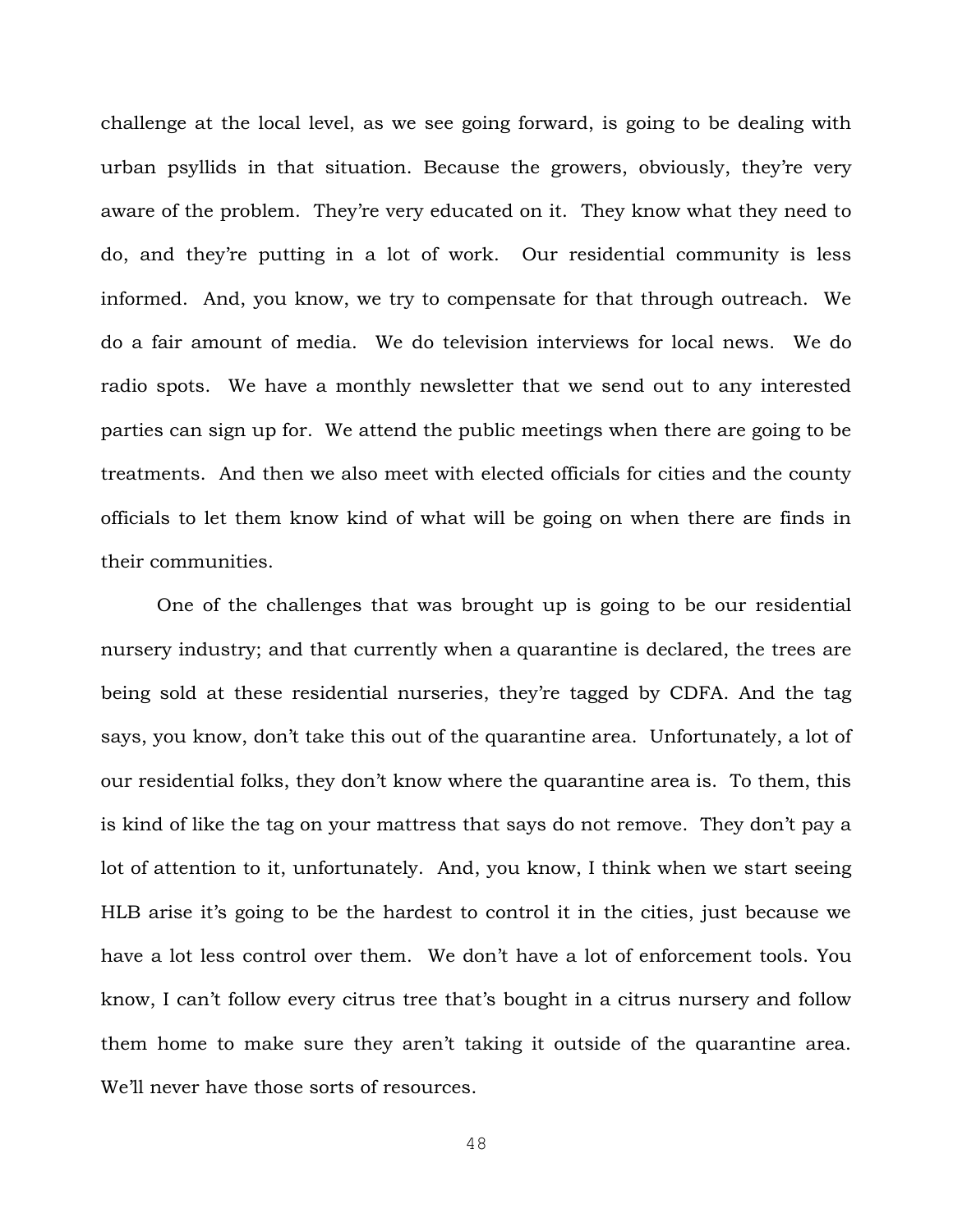And then, also, another problem that we have are trees that are being sold at nonretail nurseries, at swap meets, roadside vendors. These are people that are grafting trees at home, and it's illegal. They're not, you know, allowed to be doing these things, but the amount of resources it takes to control these sorts of situations is… It's just tremendous. And again, we have no funding for that sort of control. All of that comes… If we do it at the local level, all of that will be having to be funded by the counties. And every county is in a different financial situation as to how feasible it is to direct your resources to that problem.

You know, also, a lot of these swap meets… There's no requirements on the swap meet managers like there are with our certified farmers' markets where there's some responsibility on the market manager to make sure that certain things are being complied with. The swap meets, there is nothing like that. So we can go and we can clear out all the citrus in any given day at a swap meet; and then the next week, they'll all be right back because they know we don't have the resources to be there. And if we can get the information on the person, correct information, we could go down the road of a civil penalty for selling that citrus, but the resources that takes… Is time consuming, as well. And now, we've gotten rid of one small grower and there's probably five, ten more that will just take their place in our county alone.

So that's really where I see our biggest challenge coming from. And I don't know that I can really offer any ideas necessarily at this point as to how we can control that. But it's a problem that we're going to need to address because that's where we're going to have these diseased trees being sold, is not likely in our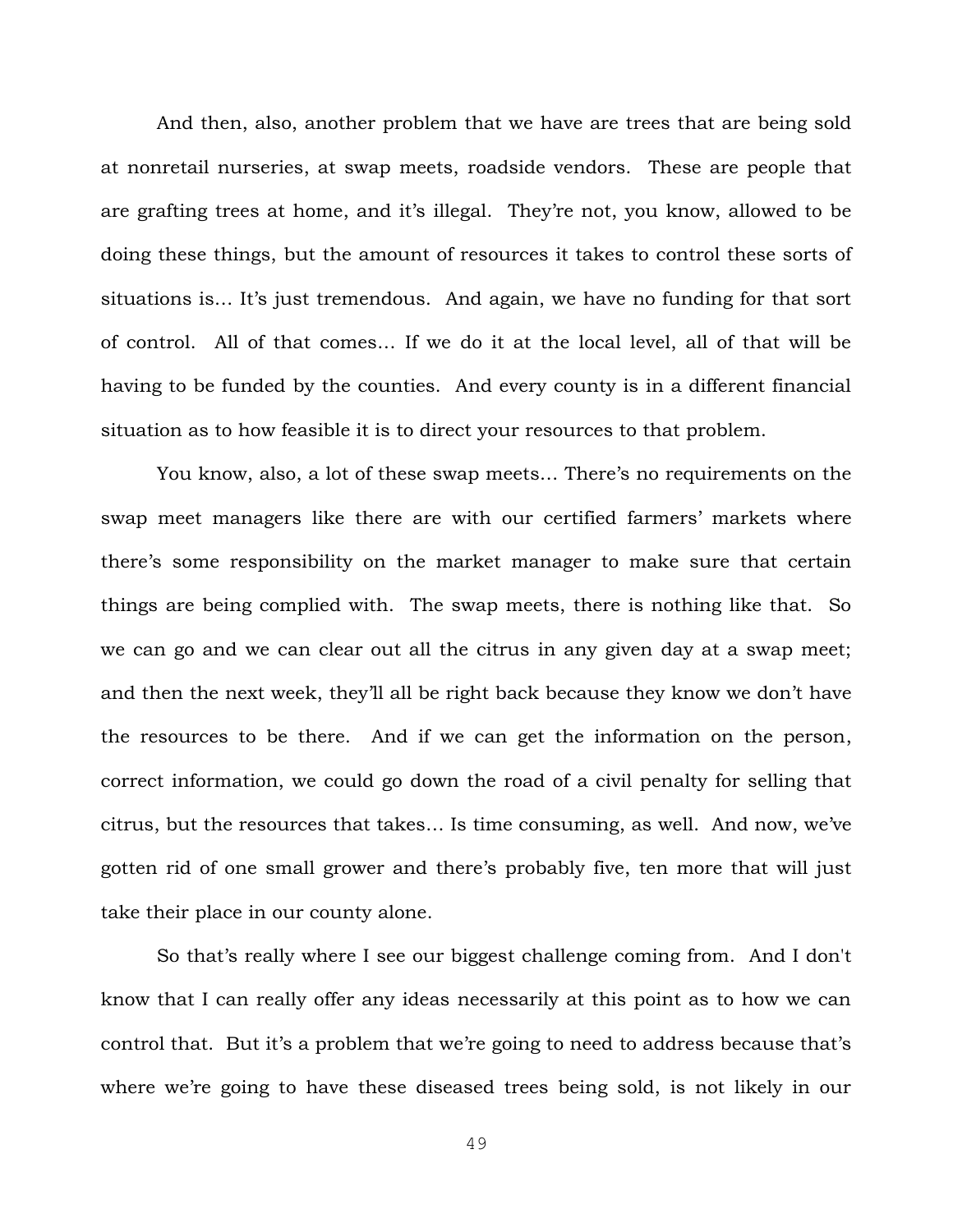commercial nurseries, but these outlets that are difficult to pin them down. They'll be on a different street corner throughout Fresno on any given day, and how do you find them? You know, that really is our challenge.

So I think, you know, I'll wrap up with that. Is just that at the county level, there are fundings, you know, to find these psyllids. But then, once we find them, our resources are pretty limited as to what we have to deal with them at that point. It's kind of all in the hands of CDFA to do the treatments. And then, you know, we've got to do as much surveillance as we can at these markets where trees are being sold. And, you know, that's difficult.

**SENATOR GALGIANI:** So looking forward, you go into an area and you do the trappings and you find some have, some do not. Looking long term at this, you have multiple homeowners who have these trees. How far are we going to go where year after year the state and the industry is paying to have these trappings done to see if there are pests in residential trees? I know we're addressing the immediate problems and the immediate concerns, but has there been thought to how long are we going to allow for homeowners to have these trees in the yards? And what's the responsibility of the homeowner? Because, right now, the industry is bearing the full responsibility for all of the expense associated with the detection and protection for residences and their orange trees.

**MS. CREGAN:** You know, I don't know how directly I can answer that question. We do a lot of outreach to homeowners to let them know that this isn't just a citrus industry problem, and this is a California problem. And that I have three citrus trees in my own yard. I like them. I want to keep them.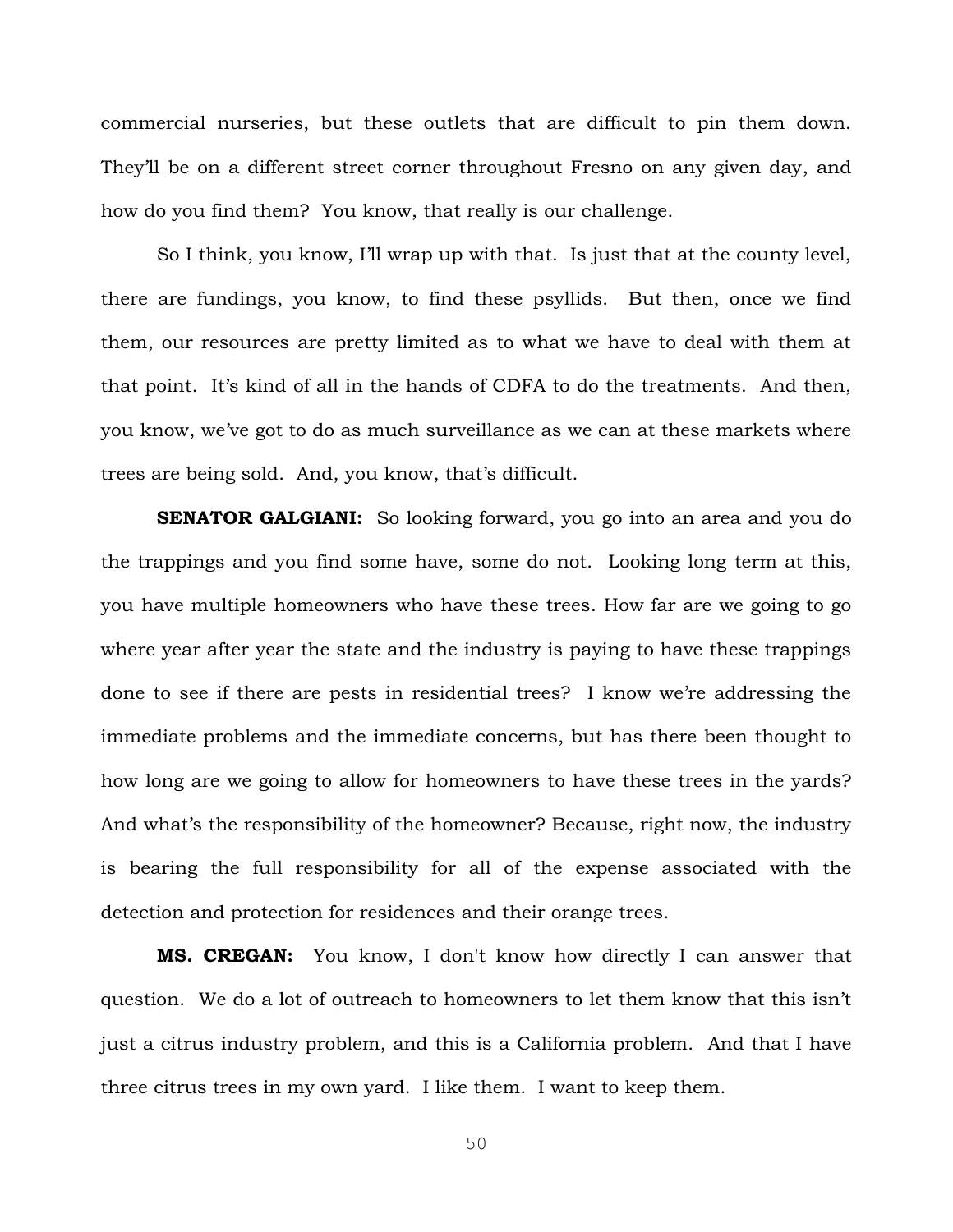I recently went out to a residence on a… We had sort of a tour for some foreign officials. And this woman was telling me the story of her grapefruit tree. And this thing was, you know, 20 feet tall. And she's telling me about how she bought this when they moved into the house. I mean this tree had sentimental meaning to her. And so going to her and asking her to remove that tree… Again, that's one of those situations, I don't think that that would be a successful ask.

And then we would be in the position of can we mandate that trees will be removed from residences? I don't… You know, I don't know if Victoria can speak to that.

**MS. HORNBAKER:** Yeah. I mean I can just say that we have the authority to remove trees that are diseased, and we have used that authority in San Gabriel on one property that did refuse to volunteer the tree. I don't think that authority would expand to trees that are not diseased. That would all be voluntary.

**SENATOR GALGIANI:** What about trees where the pest is present and not diseased yet?

**MS. HORNBAKER:** That's a difficult one because we don't… Just because you have the psyllid doesn't mean you have the disease. You can have the psyllid, and it can be, you know, a generally infested area; and if the disease is not brought into that area, the psyllid can persist and the trees will continue to live. The only issue is when the psyllid carries that disease into an area and then the trees become diseased.

**SENATOR GALGIANI:** So the psyllids aren't always carrying the disease? **MS. HORNBAKER:** Correct.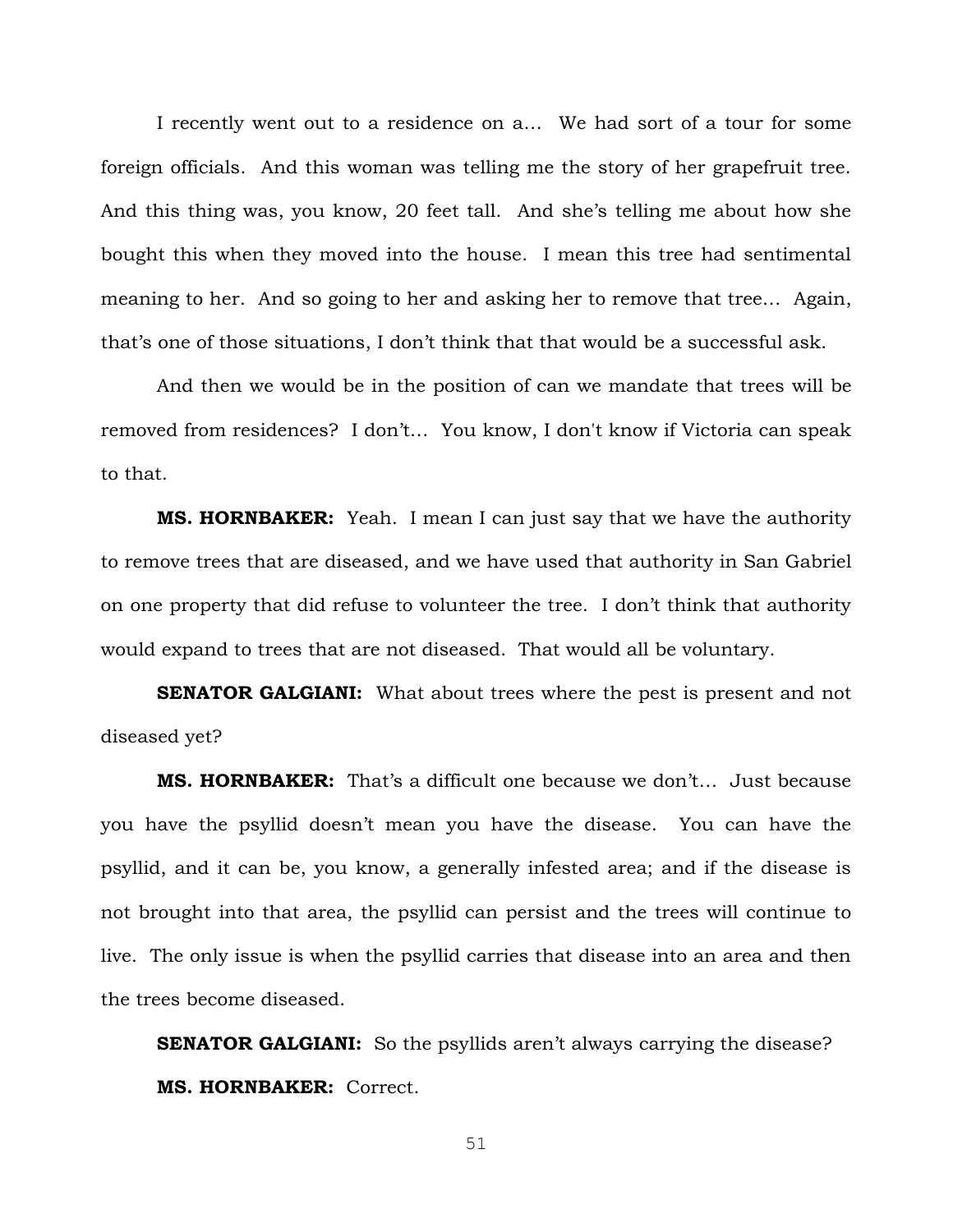### **SENATOR GALGIANI:** Okay. Any questions?

**SENATOR BERRYHILL:** Yeah, I have a question. You know, in the mid '80s, when there was talk of shutting down all the border stations in the state because they were expensive to run, we managed as an industry to keep them open. Have we determined where these pests, because this is, I mean, it's the… We got the citrus problem today; we had the glassy-winged sharpshooter a couple years ago. Would those border stations… Do we know where this thing… Did this thing come from Mexico? Did it come from… Do we even know where it originated from? And would the border stations, in your opinion, are they a tool to keep this kind of stuff from coming in?

**MS. HORNBAKER:** Yeah, they definitely are a tool, and we rely really heavily on the border stations and the counties with their dog teams. The problem I think that what we have is we have multiple international ports of entry into our state. We're a state that has a very diverse populace. People that…

**SENATOR BERRYHILL:** Yeah. But we have pretty strict laws as far as fruit and stuff coming in from out of the country.

**MS. HORNBAKER:** Yeah, we definitely do. But I can tell you, I was at San Francisco Airport a couple years ago doing a talk with the border protection folks there and their beetle brigade. And they had a table set with just citrus stuff: fruit, dried fruit, leaves, different things. And I said, "Wow, is that like a month's worth of stuff?" "No, Victoria. That was from yesterday."

So yes, there are very strict rules about what you can and can't bring into the state. But many people either, you know, they're just unaware of those rules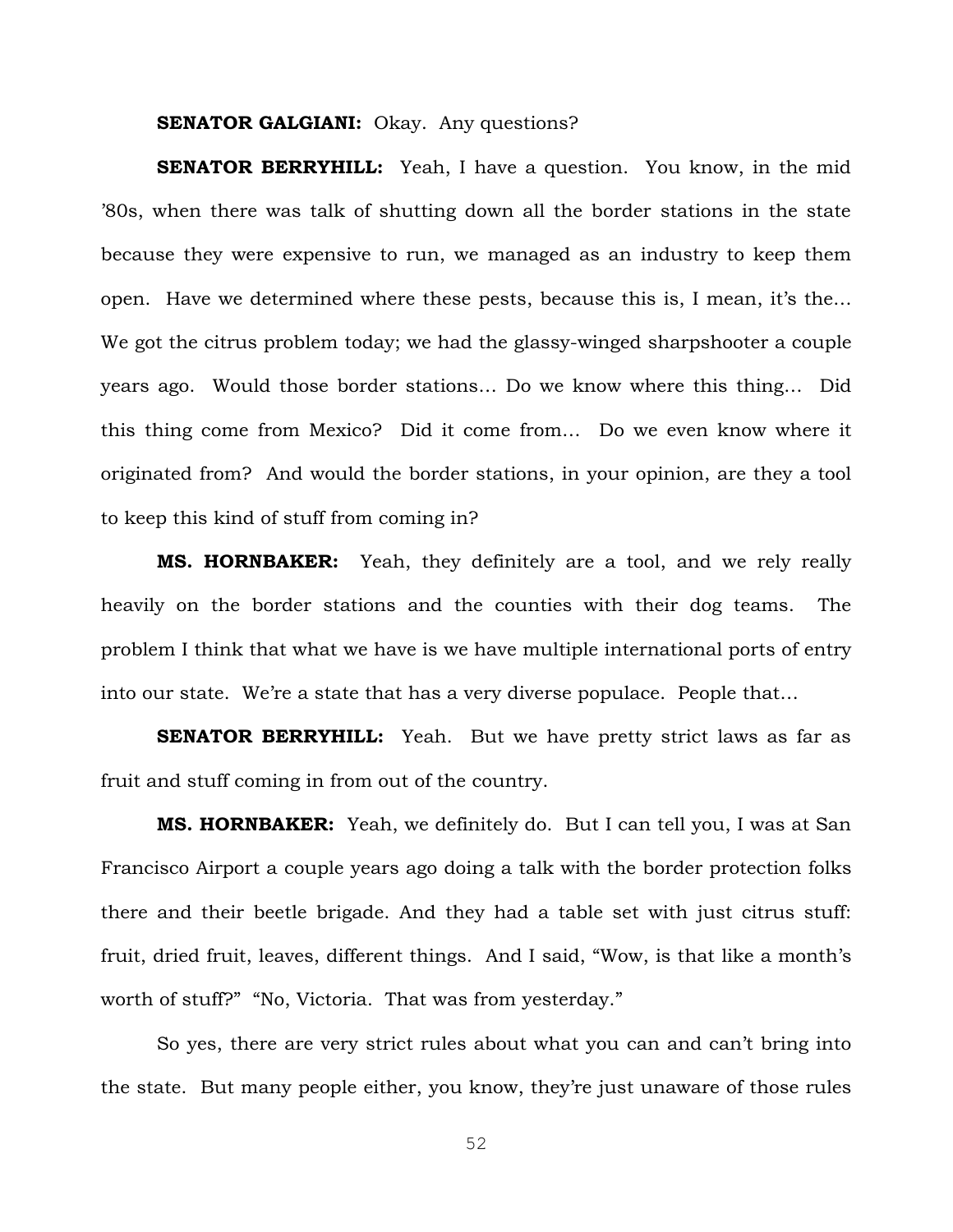or they think it's just, you know, I'm going to bring this piece of my home country back with me or my vacation memory. This delicious fruit that I had, I'm going to bring some and graft it onto my tree. So I think people do it, you know, either it's a naiveté, they don't know, or they just don't feel that they're going to be doing anything to bring pests in or to damage our industry here.

But there are many, you know, multiple, like I said, international ports of entry. There's internet sales of just about anything and everything, you know. And as much stuff as we catch coming through UPS and the U.S. Postal Service and FedEx, there's many things that we don't catch.

**MS. CREGAN:** Well, and to add on to the U.S. Postal Service, that really is a problem within our dog team program in that mail is protected by federal laws, that you have to have a search warrant to open a piece of mail. And so we have dog teams, and they can only work in certain post offices that have an MOU with the Postal Service. And then once they hit on one of these packages, they have to try to contact either the sender or the receiver and get permission to open that package. Or if they can't get permission, then they have to get a federal warrant, and that's a long process.

So again, you know, the resources that it takes to catch this material coming in… Our express carriers, we can open whatever we want; but the mail, Postal Service, is a completely different animal. And the limited amount of post offices that we are working in, we're definitely finding pests of concern. And, you know, we're trying our best to get into more post offices and find a way to deal with that issue. But, you know, it's definitely far from where it needs to be.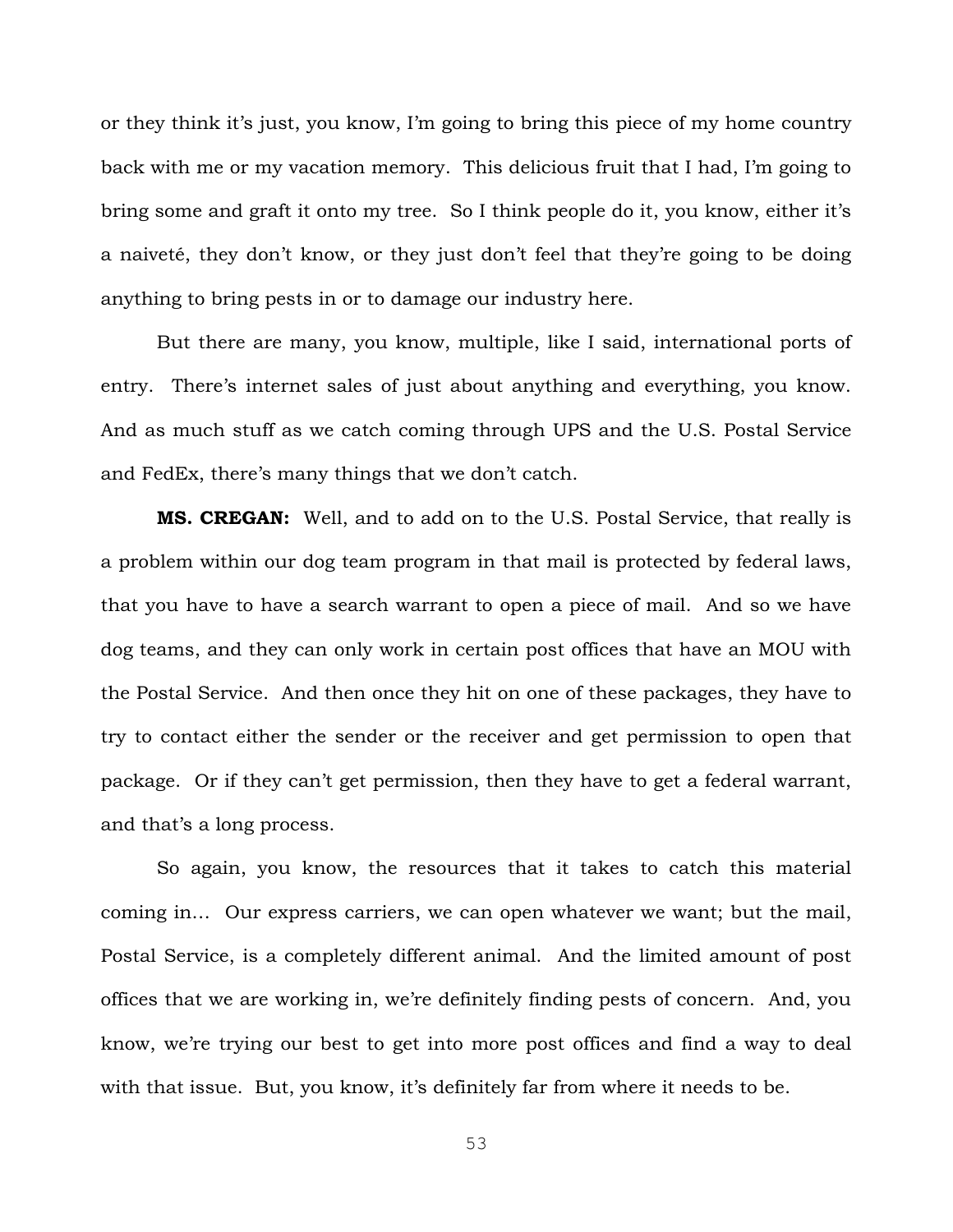**SENATOR BERRYHILL:** Yeah. I guess my point is: It is costly once you have these infestations; but when all of a sudden you get fruits and vegetables quarantined and we can't export them, now you're really talking some real money. So anything that we can do as we move forward in trying to figure out how to keep this stuff from happening, anything we can do up front is cheap compared to what happens once you get these outbreaks. And we warned of this way back "in the day" that, you know, we're just an accident waiting to happen; and we're seeing it. So I don't know, maybe we should be concentrating on a few more resources up front to try to keep this stuff from happening.

**SENATOR GALGIANI:** Okay. Thank you very much. And our next witness is Rick Harrison, Pest Control Advisor, Crop Production Services, CAPCA State Treasurer.

**MR. RICK HARRISON:** Thank you, Madam Chair and committee members. As stated, my name is Rick Harrison. I've been a pest control advisor for 16 years in Ventura County. I also serve the California Association of Pest Control Advisors on their executive board as the treasurer.

My roles as a PCA consist of field checking. I walk orchards and monitor pest populations and beneficial insect populations. I trap for pests such as Asian citrus psyllid. And I monitor the edges of fields primarily. There's an edge effect, what they call an "edge effect," with Asian citrus psyllid, where you see a lot of the pest, the beginning of the pest population forming at the edges of fields. So that's the first place that I look and also when the trees are flushing with new growth.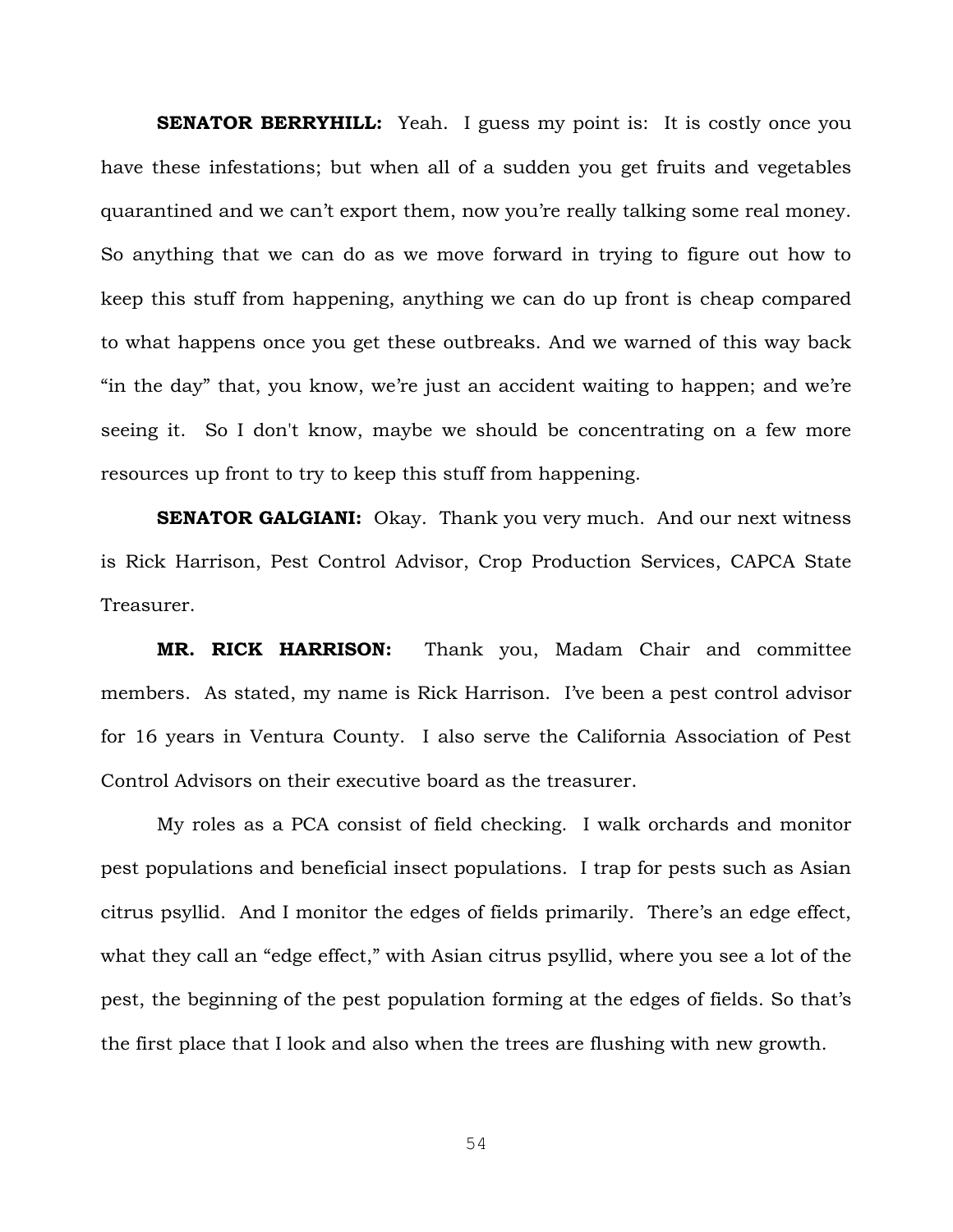They are very persistent insects, and they will find the smallest leaf that you can imagine and lay eggs on that. The problem with Asian citrus psyllid is it reproduces very fast. It can go from an egg to an adult in as little as two and a half weeks, and each adult can lay up to 800 eggs.

So in our area, in Ventura County, we have started with the area-wide treatments where we're basically working from the east end of our county and spraying every PMA, which is a pest management area. Each location needs to be sprayed within a two-week period. And then after that two-week period, and the people have, commercial citrus has been treated, CDFA will come in and treat the homeowners around there.

Right now, we are just finishing our winter treatments. We have approximately two weeks left on that. And in areas where we began the winter treatments in January, I'm already on my third spray because the pest comes back so fast.

The pesticides that we have available are very effective. However, they don't last long. Of the pesticides that we use, the pyrethroids and the neonicotinoids seem to be the best. The problem with these chemicals is, if we're continually spraying the same materials over and over to control the pests, eventually resistance to the pesticides can happen. And I believe they're starting to see a little bit of that in Florida now.

These pyrethroid sprays do upset our natural enemies. So when we do a spray, we're creating other problems. We see other pests come up that we normally don't even have to treat for. So these treatments that we're putting on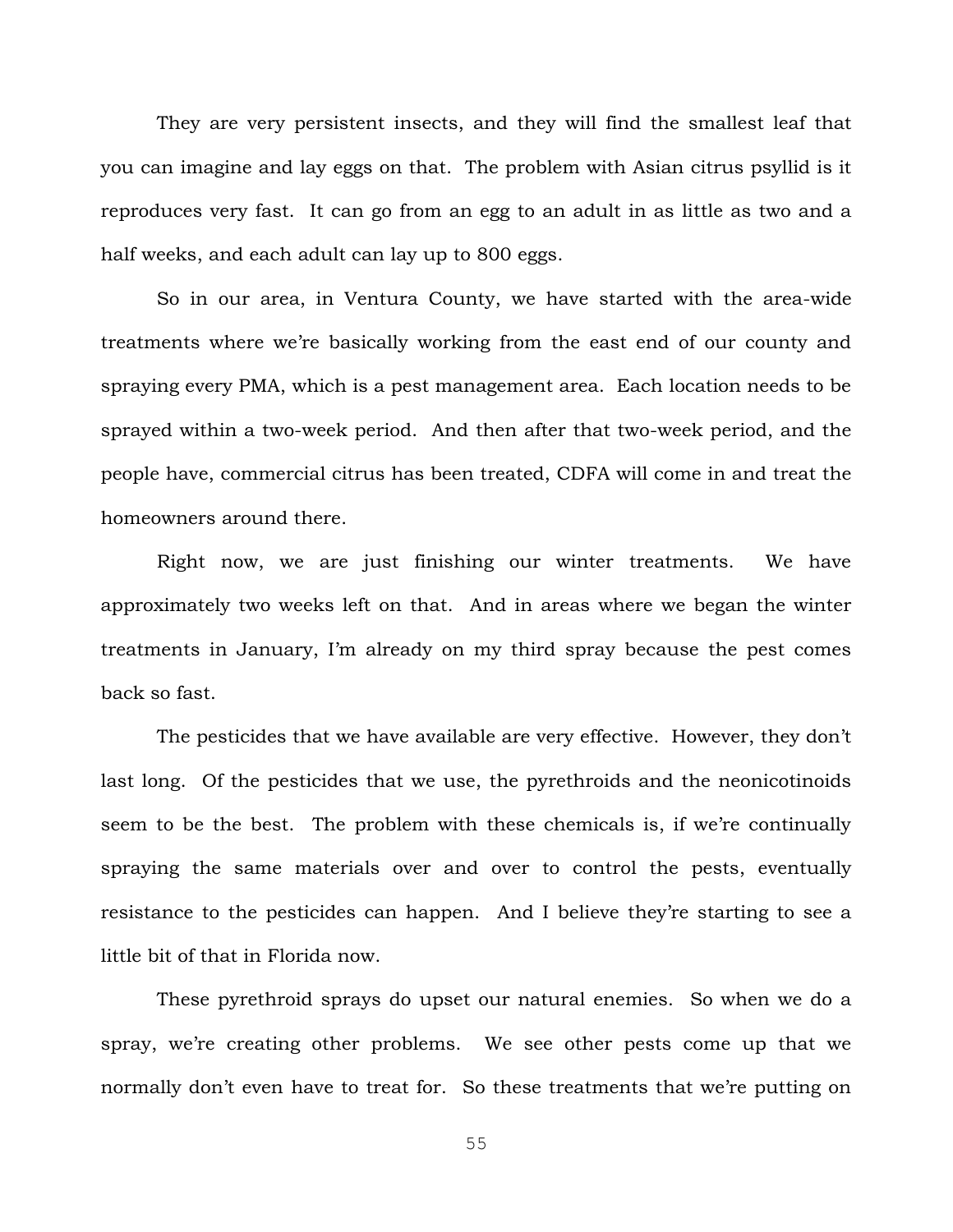are a cost to the grower, and then we're also creating another treatment down the line that's another cost for the grower. So eventually, it's my fear that we're going to get the growers to not want to treat anymore because they feel like they won't be able to afford it.

**SENATOR GALGIANI:** So are you saying that the treatment in itself reduces the resistance to yet another disease?

**MR. HARRISON:** So basically what happens is, in Ventura County we have a very unique system where it's a coastal community, the weather is very nice, and we have a lot of beneficial insects that control other pests, such as spider mites and red scale. And then when we go and spray these chemicals for the psyllid, we're knocking those beneficial insects out; and you have flare-ups, basically, of the other pests.

**SENATOR GALGIANI:** I see. Thank you.

**MR. HARRISON:** So I also deal with organic citrus, and the organic… There are organic pesticides available to use. Many of them are very short-lived. The two best materials that I've seen don't really control the insect for more than a week, if that, if you're lucky. So I don't think, or I hope... I would hope that organic would stay around, but it's not looking so positive.

### **SENATOR GALGIANI:** The organic treatments?

**MR. HARRISON:** Yeah.

# **SENATOR GALGIANI:** Okay.

**MR. HARRISON:** Something that has been difficult for us is getting releases of parasitoids. Like we heard earlier, Tamarixia is a very effective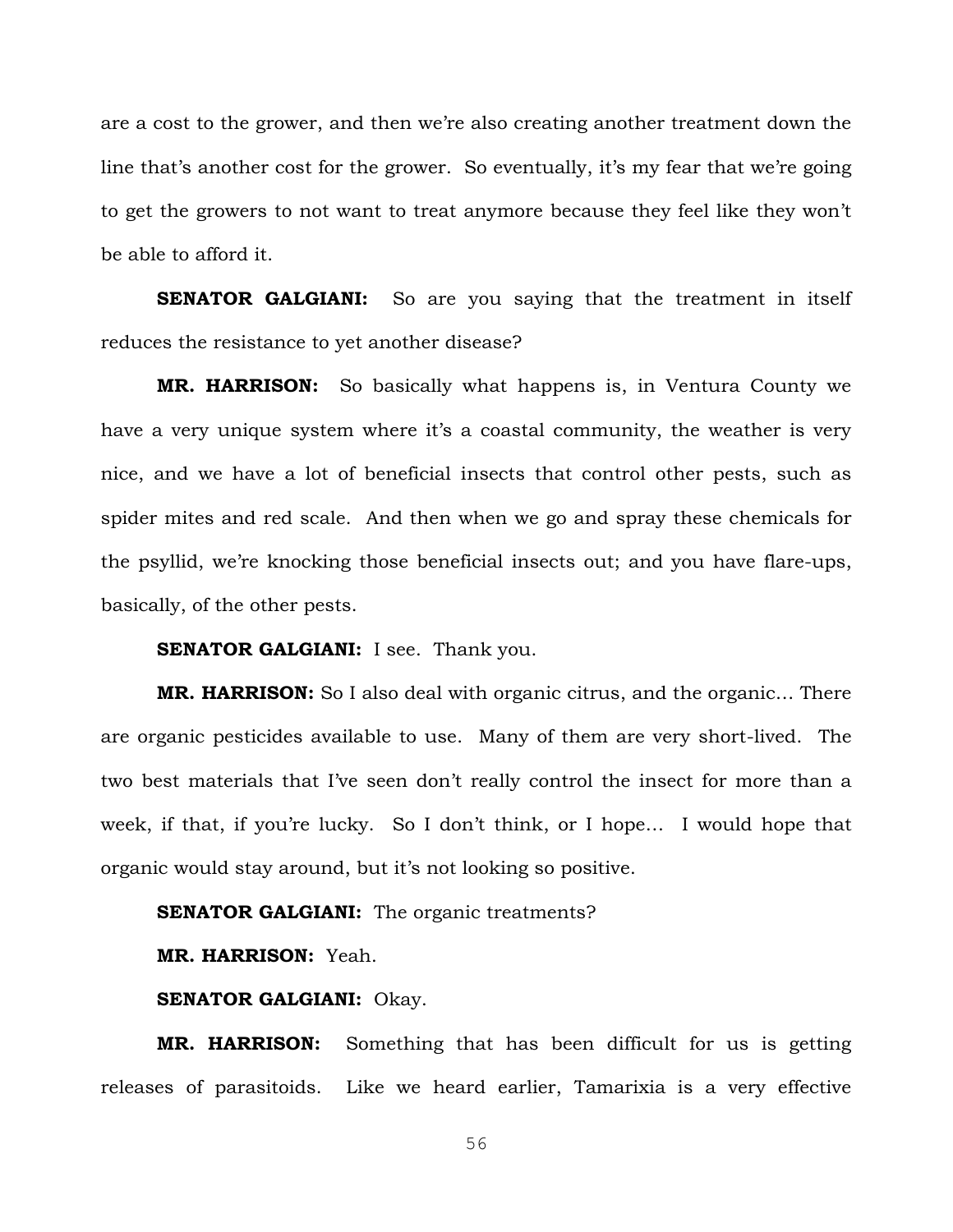parasitoid for the larval stages of Asian citrus psyllid. The biggest concern for me is we are not allowed to have private industry rear the insect, and I don't know if CDFA has the capability to keep up with the demand that's necessary.

We have a lot of homeowners that are very close to citrus, commercial citrus. And in my mind, that would be the ideal situation for Tamarixia releases, is to release in homeowners' citrus.

Something that I deal with, CAPCA, is educating PCAs, facilitating the success of the PCA through education. And in order for me to maintain my license, I have to have 40 hours of continuing education that is, I guess, certified through the Department of Pesticide Regulations. And it's becoming difficult for a lot of the courses to be approved by Department of Pesticide Regulations recently.

And I think my last thing is, in order to reduce the spread of the disease, we need to reduce the population of psyllids and prevent the movement of infected psyllids into our area or any growing area.

**SENATOR GALGIANI:** Okay. So the Tamarixias are not able to be reared by the private sector at all, so there's just a reliance on CDFA for those bugs?

# **MR. HARRISON:** That's correct.

**MS. HORNBAKER:** So currently, the biocontrol program, there's CDFA. We have a rearing facility at Mount Rubidoux. We're in the process of almost having one built at Cal Poly Pomona. USDA does some rearing, and they're doing what we call "field insectaries," where they actually tent trees and rear the Tamarixia in the field in these tents.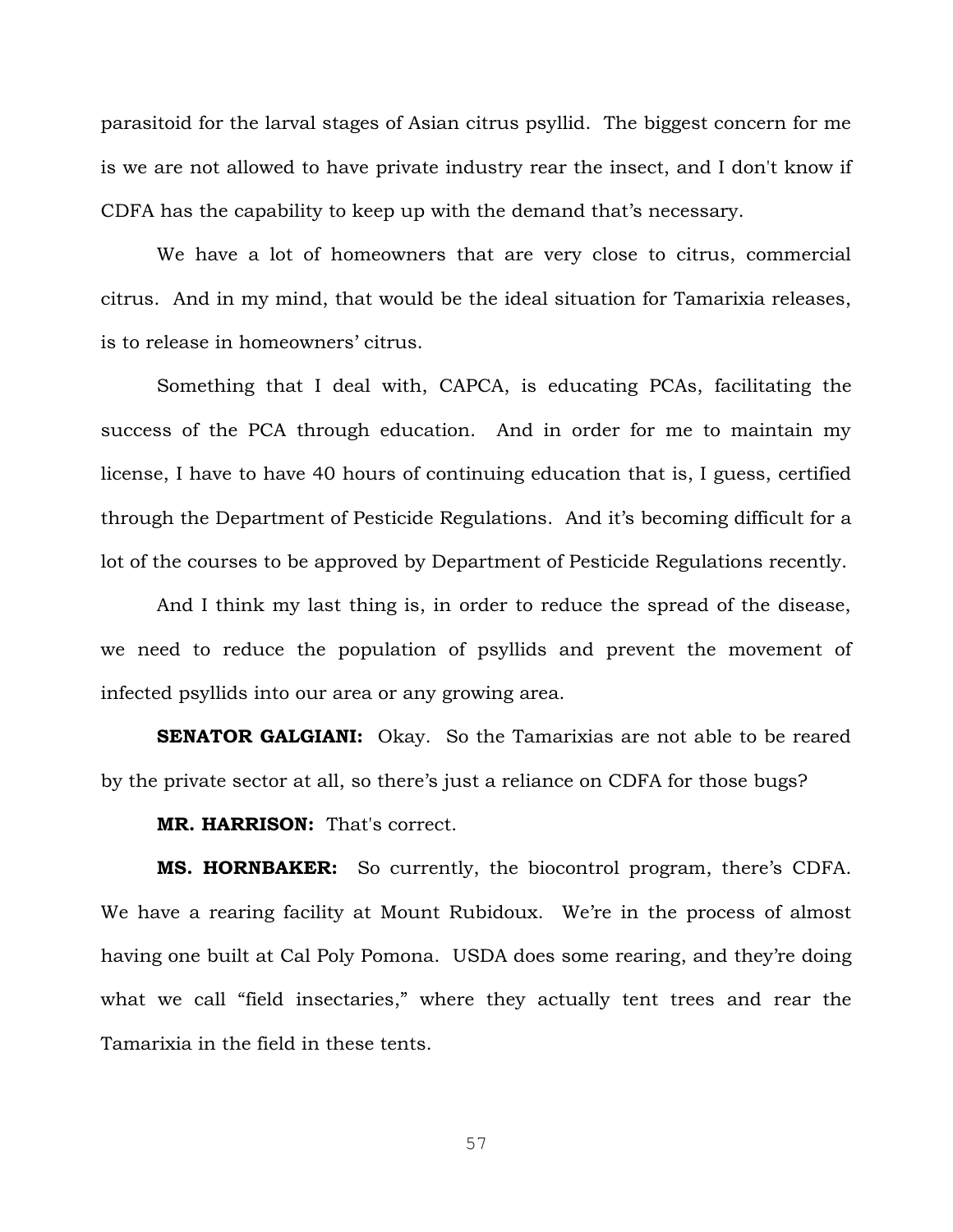They also have partnered with, under USDA, a private insectory in Southern California to develop what we're calling the "technology transfer." The idea is that once this is developed--and I think we're very close to that--that that technology can be transferred to other private insectories. And we're hopeful that we can get them to where they need to be to start rearing Tamarixia.

It is a very labor-intensive insect to rear, very different from many other biocontrol agents. You require nursery plants, you require a colony of ACP, and you require Tamarixia to continually rear the Tamarixia. But that is something that's in our short-term plan, is to get this technology transferred over to any insectory, private insectory, that's willing and able and interested and then help facilitate the permitting process for them to start rearing Tamarixia. Because we do see that the goal of our program is really the urban residential area, and that private insectories could fill the niche for growers.

**SENATOR GALGIANI:** Okay. Thank you. Any other questions? Okay. Thank you very, very much. And we are moving into our last panel, "Developing Solutions to Combat Asian Citrus Psyllid/Huanglongbing." And first we have Beth Grafton-Cardwell, Ph.D., Director of Lindcove Research and Extension Center and research entomologist at UC Riverside. And following the presentation from Beth Grafton-Cardwell, we have Neil McRoberts, Ph.D., an associate professor of plant pathology at UC Davis. Thank you.

DR. BETH GRAFTON-CARDWELL: Thank you, Madam Chairman and committee. Thank you for inviting me today to speak about this. I did provide a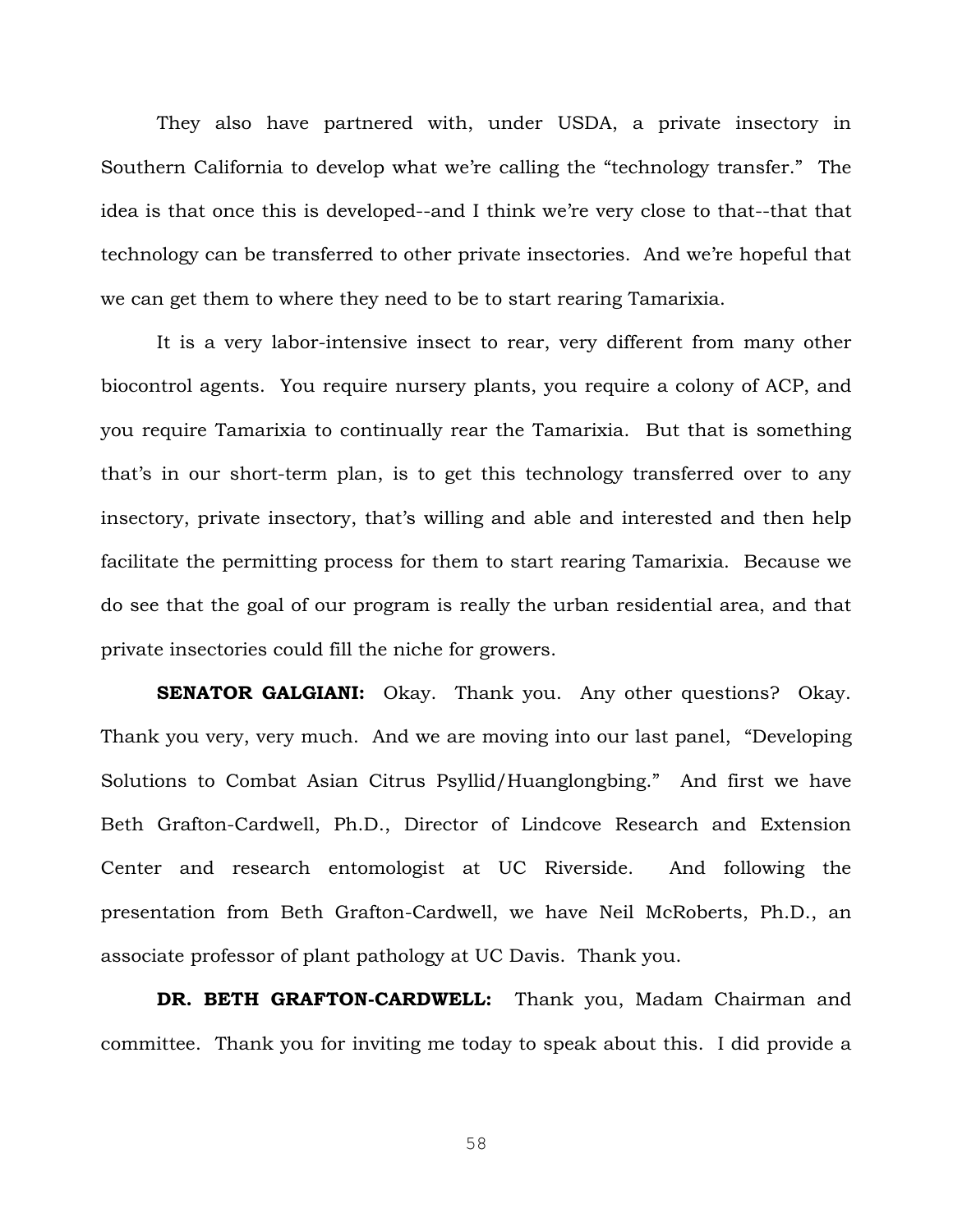PowerPoint handout for you. If you want to follow along with that, that might help with the discussion.

My name is Dr. Beth Grafton-Cardwell. I'm a citrus integrated pest management specialist hired by the University of California, Riverside but stationed up in the San Joaquin Valley where for the past 26 years I've been studying citrus pests and how to manage them in the best possible way.

I am also director of the Lindcove Research and Extension Center in Tulare County, and that particular center has two roles. It provides a place for researchers to come and conduct research on citrus trees; and it also houses the citrus clonal protection program, which is a screened-in area of trees that they release budwood that has been tested for diseases; and they release that to the nurseries, who then make the trees that go out to the commercial growers as well as the homeowners. So it's a way for the citrus industry to insure that people start with disease-free trees. And so it's a very important aspect of that particular center.

Now, I'm going to go backwards a little bit into some details of the biology of the psyllid and Huanglongbing because I think it helps explain why we have the research directions that we have and why this is a really difficult research problem.

There are two ways that Huanglongbing disease can spread. It can spread by grafting diseased plant material from one tree to another or by the Asian citrus psyllid. The Asian citrus psyllid picks up the bacteria, and when it's feeding, into its body; it re-circulates and increases. And then when it feeds on other trees,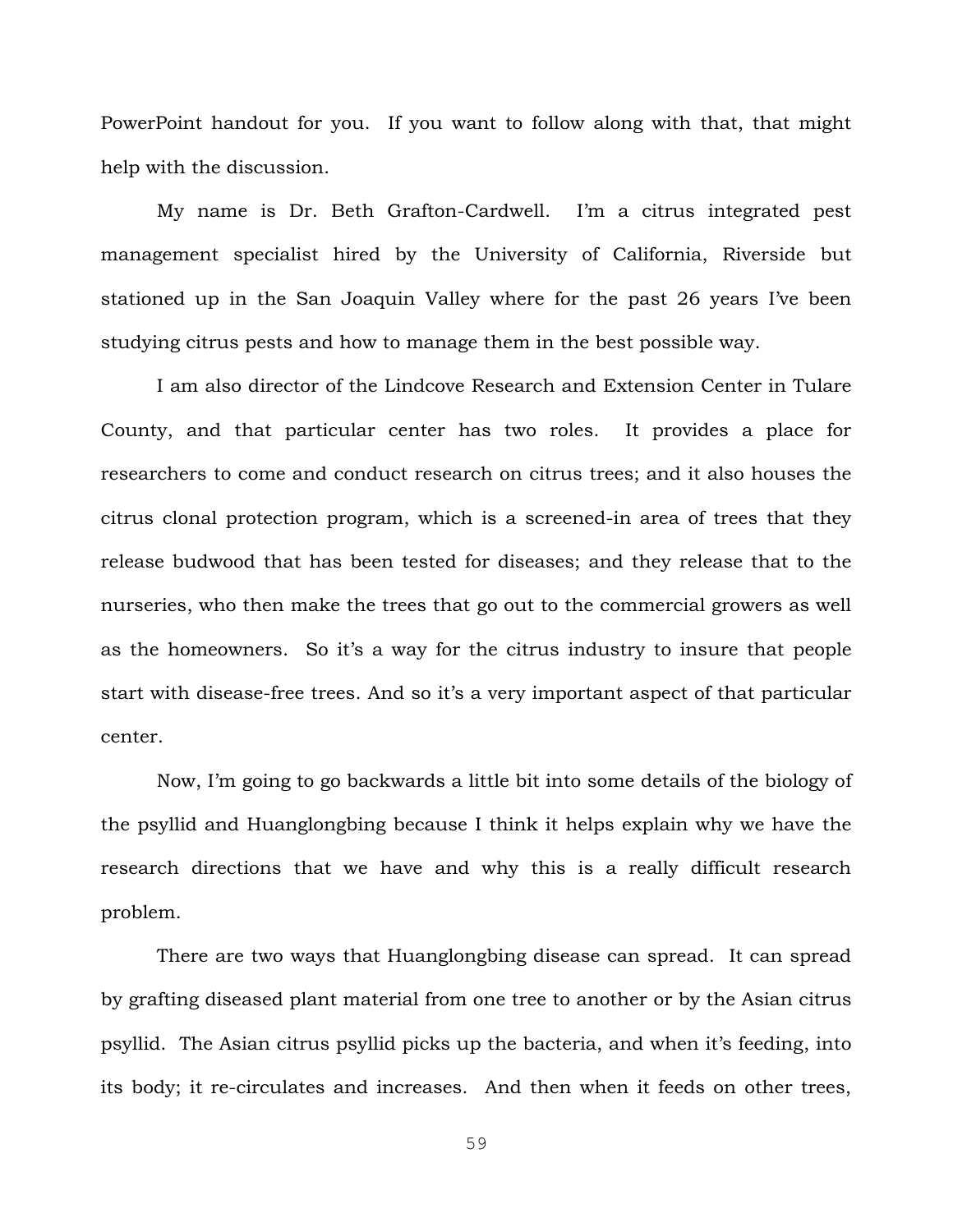sometimes, not always, but sometimes it passes that bacteria into the next tree and passes it on.

And HLB is a deadly disease. It causes the fruit to become small, uneven in size and color; and it renders the juice completely unpalatable. It becomes bitter, and it can't be marketed. And then as the disease progresses in the tree, it eventually kills the tree. And currently, we have no cure for that disease. Trees can die in as little as five years--we expect citrus to live 100 years. So it's very shocking for us to have a disease in North America that can kill trees that quickly. We estimate there are about 30 million commercial citrus trees and probably 20 million residential trees in California, so the disease is affecting everyone. And as it progresses through the state of California, it's going to change the landscape of California because we have so many trees that are citrus.

The disease was first discovered in Florida in 2005, and it swept throughout that state, largely because Florida did not do anything to manage the psyllids. Now, it's estimated that 100 percent of commercial citrus orchards in Florida have some level of the infection. And, as you heard from the Floridian, that acreage has declined by 50 percent. Production is down more than 60 percent. And their industry is being threatened to collapse because there isn't enough fruit to keep the… sustain the juice plants.

California first discovered the disease in 2012 but has managed to confine its spread to Southern California for the moment. California is doing better at controlling Huanglongbing compared to Florida because it proactively instituted quarantines and regulations to help prevent spread of the disease.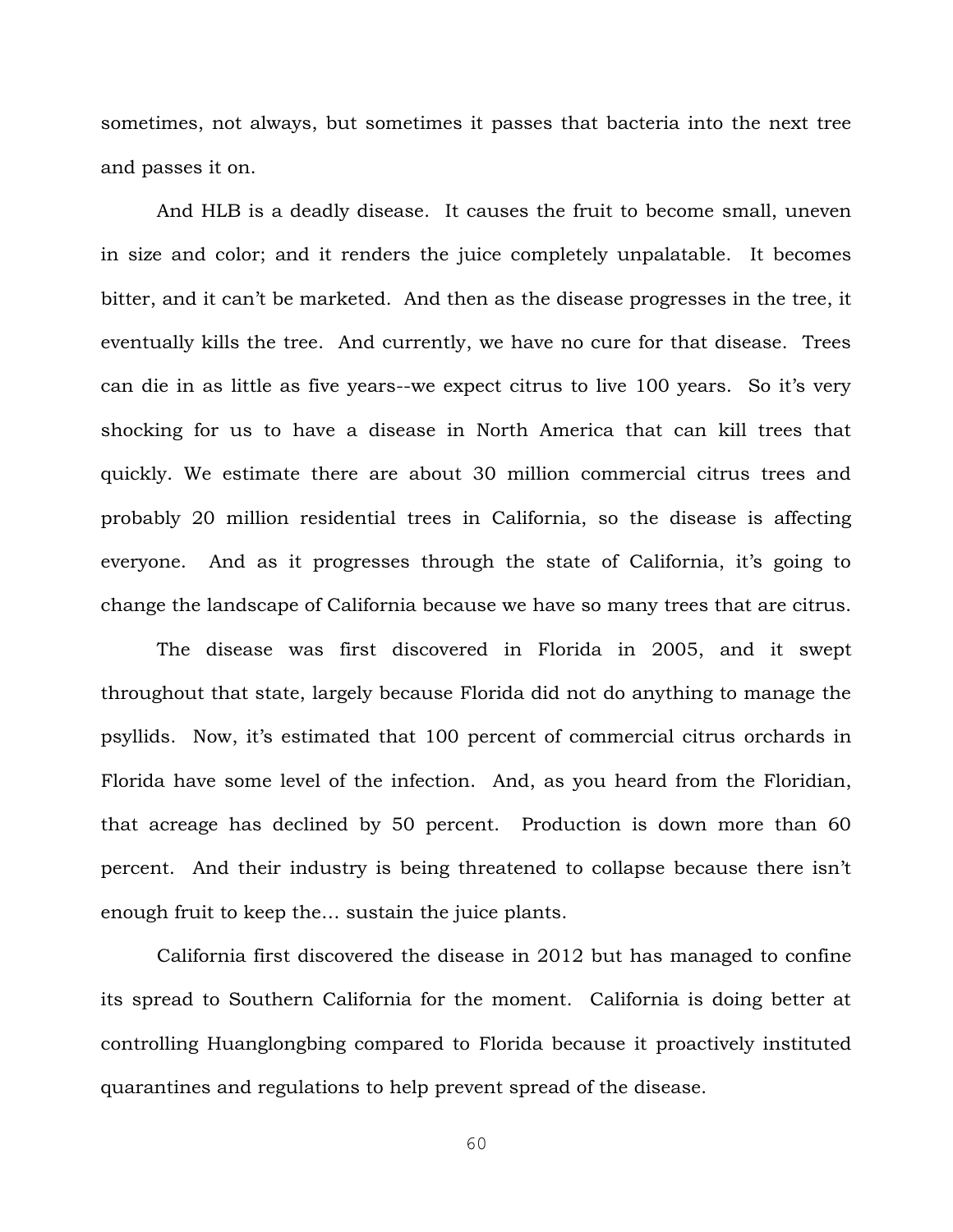The citrus nurseries have moved a large part of their production inside of protected structures, either screenhouses or greenhouses; and they're treating plants with pesticides before they ship them out to the retail markets. And all this is to insure that the trees are protected as they're sitting out there in the open so that psyllids don't come in and establish on them and then get bought by homeowners and moved around the state.

Plant material in the form of trees or bulk citrus cannot move freely out of the quarantine areas, which in this particular picture, number five, is shown in blue are the quarantine areas. So presumably, where you have infestations of psyllids, you don't want bulk citrus that hasn't been treated or nursery trees that haven't been treated moving out of there and carrying psyllids with them.

Commercial citrus orchards are being treated with insecticides. Residences are being treated with insecticides if they're in a zone that is new to the insect or near commercial citrus. And that's in an effort to locally eradicate the pest, especially in those new regions.

In areas where the psyllid has become well established, such as Southern California, parasite releases--you heard about the little Tamarixia--are being made. And homeowners are being asked to treat on their own for ants to protect this, those parasites, and apply insecticides when they can to help control the psyllids. But it's a really difficult problem. As you all know, it's very difficult to get the urban population to control pests. And they have a hard time understanding what this insect is. It's as small as an aphid. Most of them barely know what an aphid is, much less what a psyllid is.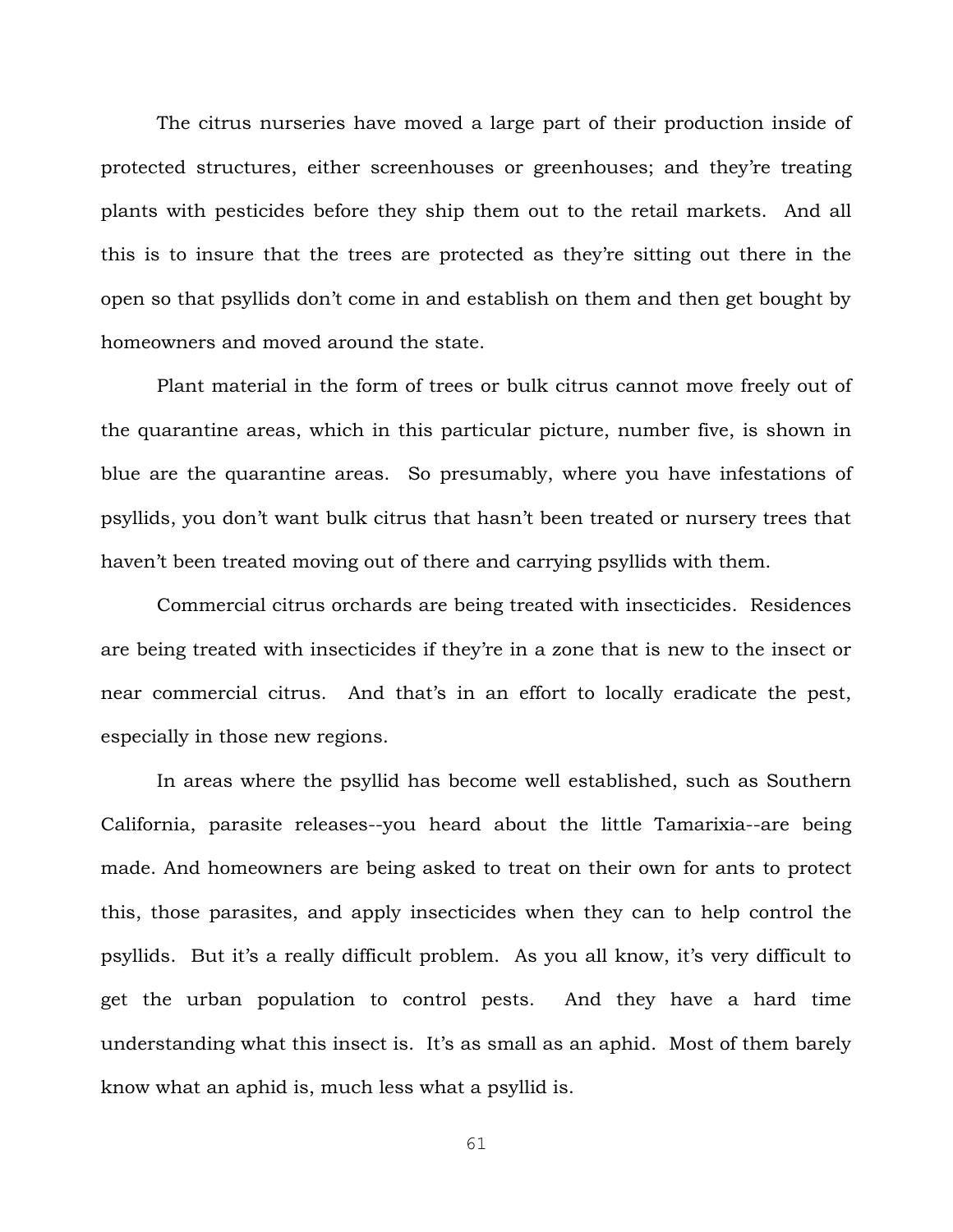I've spent my whole life studying the insecticides that control insects in citrus. And many insecticide groups kill psyllids if you make a direct hit on that particular psyllid. However, the psyllids are extremely tiny, and they move about, and it's difficult to achieve perfect coverage with any spray. Therefore, it's important that insecticides with lasting residues are used so that the adults that fly in from a neighboring field or the nymph that emerges from inside its little nymphal case and comes out as an adult, and somehow has escaped that direct hit, they get hit by the residues that are still on the leaves.

Research worldwide is showing that the neonicotinoid group and the pyrethroid groups are absolutely the longest lasting in terms of their effect on psyllids, and that's why they're used quite a bit. They're used in both the residential treatment program and commercial growers as well use them quite a bit. So maintaining registration of these insecticides is absolutely critical for management of psyllids in both backyards and commercial citrus.

Most citrus varieties bloom for only about four weeks out of the year, so bee health can be easily preserved by careful timing and use of these insecticides. And regulations are in effect to protect commercial citrus. And CDFA is very careful not to spray these insecticides on blooming trees in backyards.

So a lot of the concern about pesticides related to bee health is, really, people are not very well educated in how the products are used and how they can be used safely and protect bees. So I think that's an important point to make.

# **SENATOR GALGIANI:** Yes.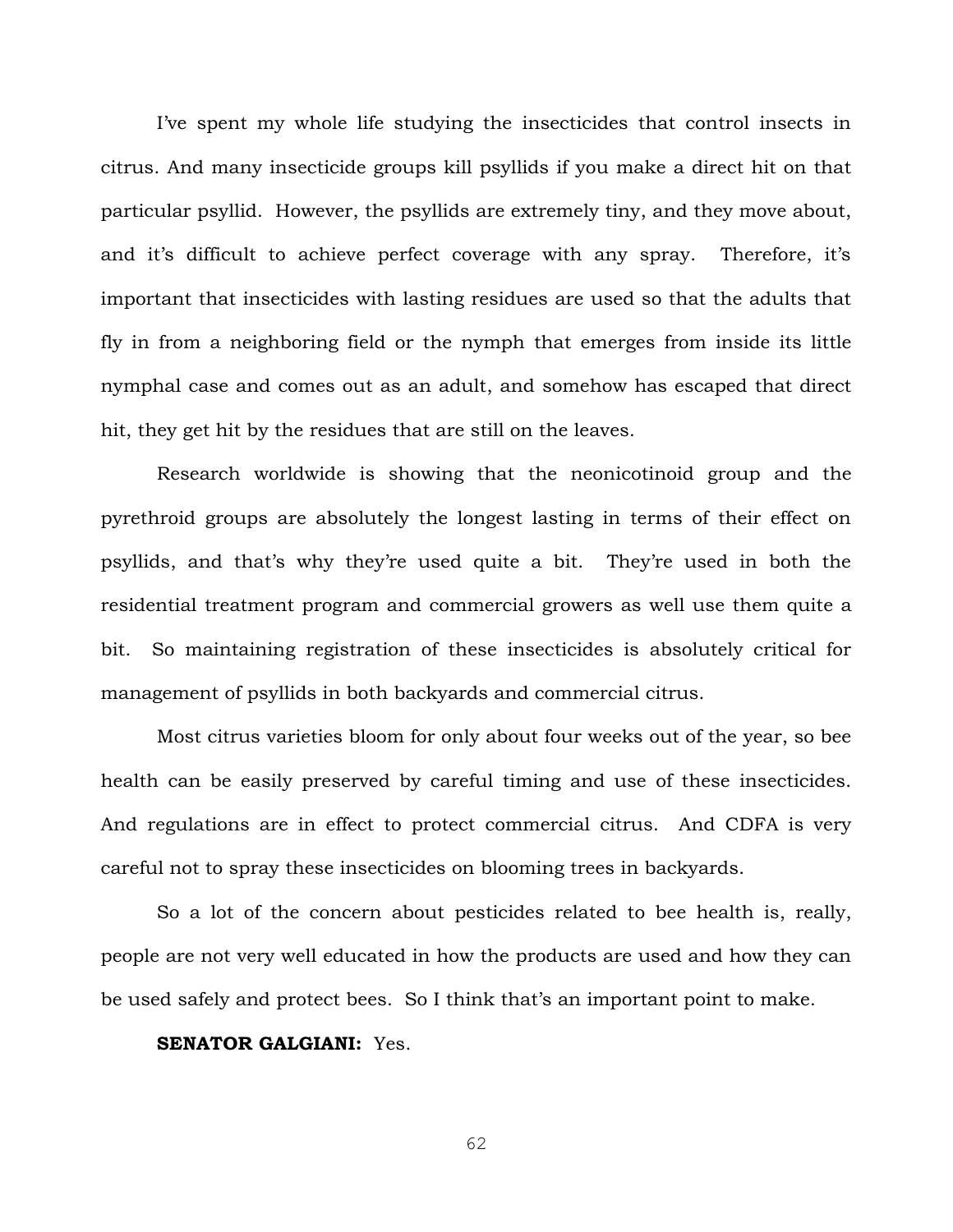**DR. GRAFTON-CARDWELL:** Because of my expertise in pest management of citrus, much of my time is spent developing the treatment guidelines for citrus growers and homeowners for how to respond to the Asian citrus psyllid and Huanglongbing disease. And these guidelines are available from University of California, Ag and Natural Resources website and UCIPM, University of California, Integrated Pest Management, websites on the links I've shown in my handout if you want some more information.

Now, let's get to the disease. Why is this disease so rapidly spreading and so scary? This disease spreads extremely fast because when the psyllid lays its egg on the leaf it also feeds, and it may deposit the bacteria right next to where it lays the egg. So when the egg hatches and the nymph emerges, it's feeding on a localized bacterial infection and picking it up immediately. And it retains that bacteria in its body when it molts and becomes an adult and flies away. And it's carrying that disease for six weeks.

Now, we can't tell if that tree is infected or not, immediately, because when we go out to test it we grab a leaf from the tree and that may not be where that localized bacterial infection is. It may take a year for that bacteria to circulate the tree to the point where when we pull a leaf and test it with a biochemical test, we go, "Oh, yeah, the bacteria is there." And so during that time that we can't detect the disease, the psyllids are already spreading it to additional trees. So when we say we have 21 trees that are infected in San Gabriel, there's probably a lot more than that that are infected; but they're in the early stages of infection, and we can't detect it yet.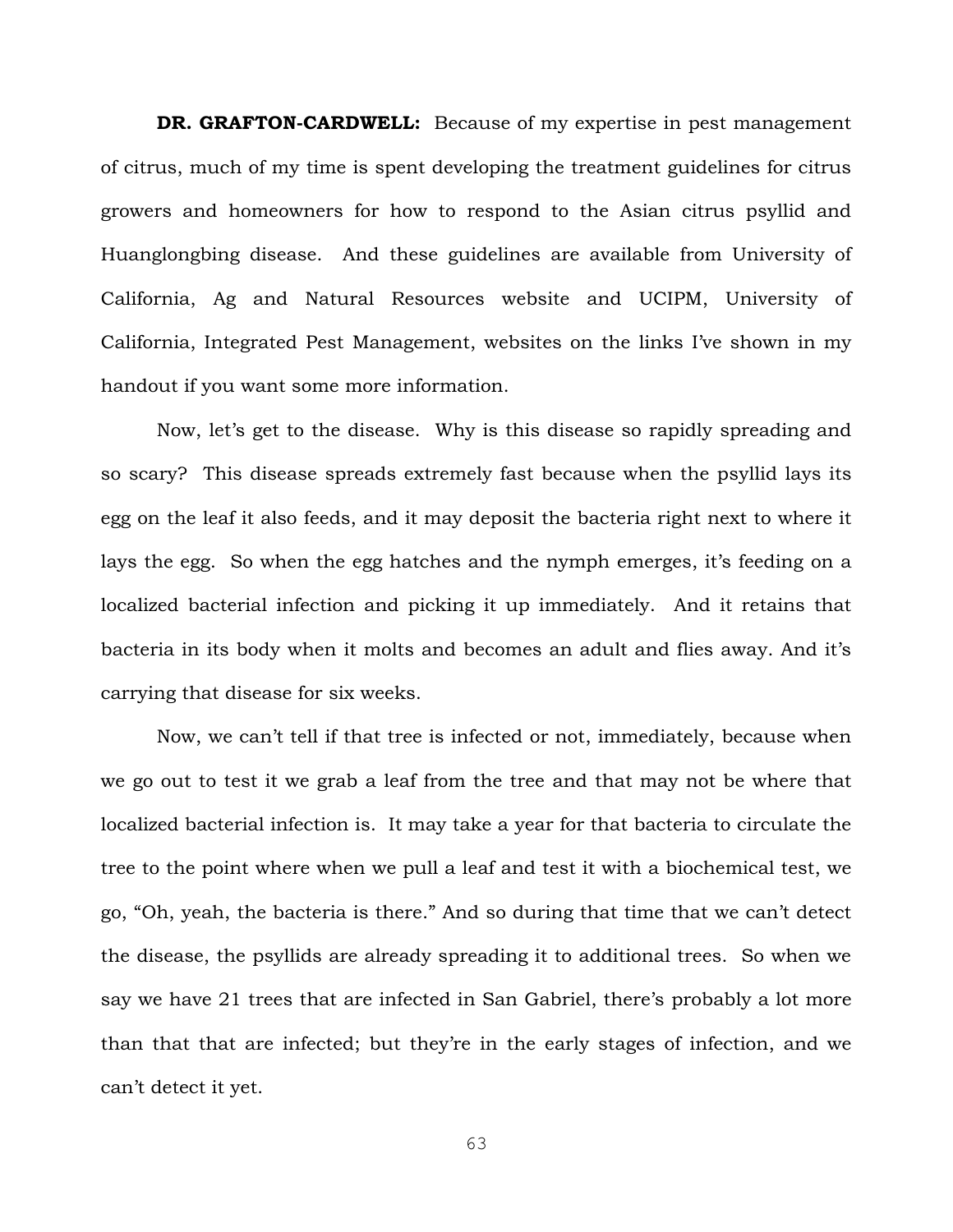Ultimately, all this spraying for psyllids is just a stopgap. And ultimately, what we need is a cure for the disease. Suppressing the psyllid with insecticides is extremely difficult because it's small. There's a lot of them. We can't really tell where they are. And it doesn't stop disease spread because it only takes a few psyllids to spread the disease. And that's why biological control techniques and organic insecticides are weak, because they're not killing all of the psyllids. And if it only takes a few to spread the disease, it just keeps spreading.

At best, psyllid control is just buying time for researchers to develop solutions to the disease problem. And there are literally hundreds of scientists around the world looking at every conceivable way to control this particular disease. They're looking at altering the plant through both traditional breeding methods and genetic engineering so that it can withstand the bacteria. They might be using spinach genes that carry an anti-HLB gene on them into the plant. They may be using traditional methods, such as… Okay, in Florida, we have all these varieties of citrus, and these two varieties seem to be doing a little bit better than the rest of them. Let's encourage those varieties and look at the genetics of those varieties, and maybe we can make a "super" citrus plant. They are using a genetically engineered citrus virus to act like an inoculation and carry anti-HLB genes into citrus trees. That's another method they're looking at. They're attempting to alter the psyllid so that it can't pick up the bacterium. And the thought with that would be they would release this new psyllid into the environment, and it would outcompete the wild psyllids, and it would reduce the amount of bacteria in the environment. They're looking at the use of antibiotics to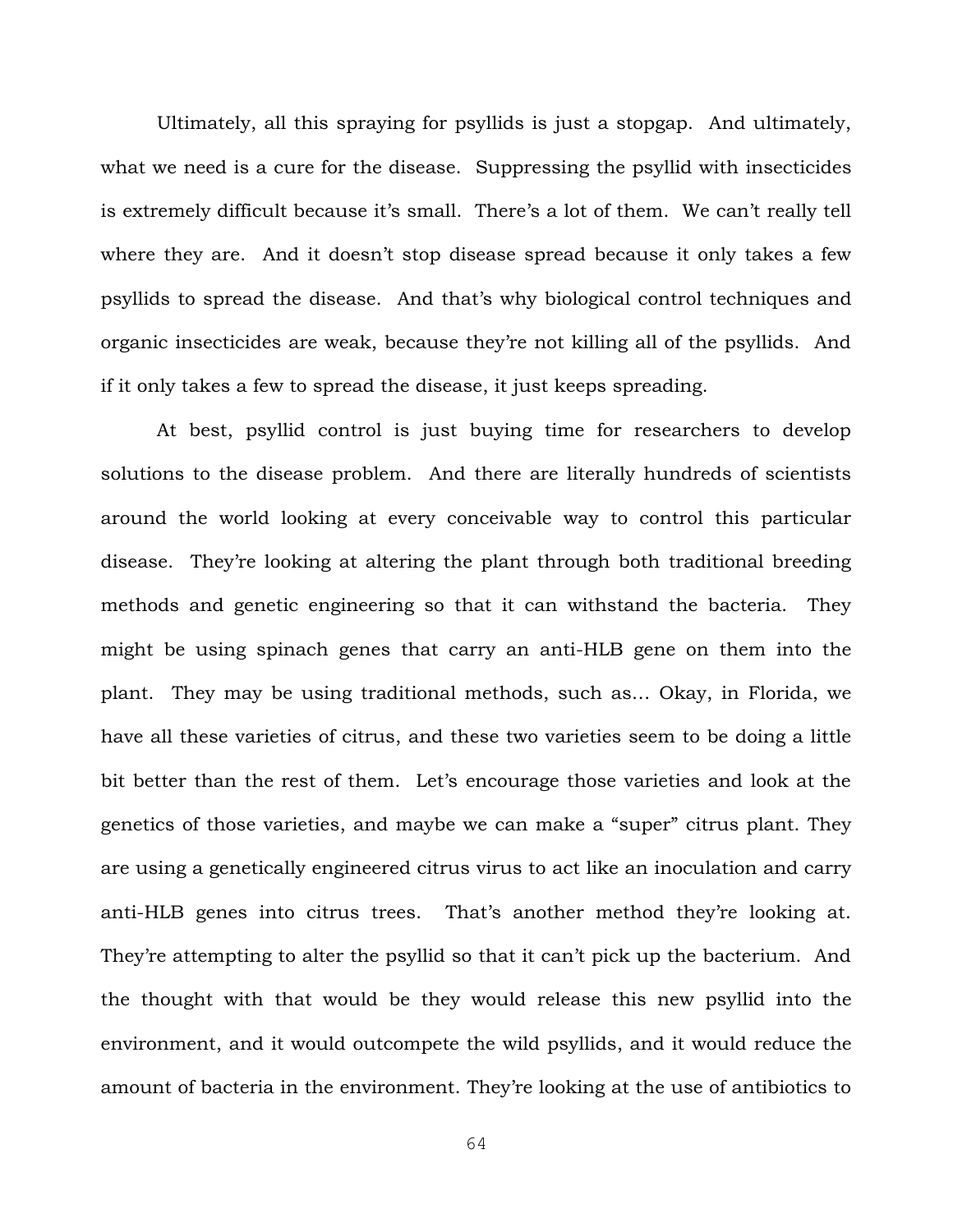reduce bacteria in the plant. They're looking at odors that attract the psyllids and could maybe attract them to a trap that would kill them. And the fact sheet that you have in your particular, in the front of your set of handouts, talks about all of the University of California research and extension programs that are going on right now paying attention to this pest and disease.

In the end, it's likely to take multiple tactics and, quite probably, genetic engineering to stop HLB from decimating citrus, California citrus. However, a lot of these tactics that are being looked at are still five to ten years out. And you've heard that in less than ten years 100 percent of Florida citrus was infected with the disease. So we don't have a lot of time. We have to work very, very fast. There are millions of dollars in federal funding committed to fight HLB, and more are needed to address the disease before it gets a foothold in California.

One of the most important research areas for California is to develop and validate what we call "early detection techniques" that will find the bacterium soon after the tree becomes infected. EDTs may use dogs or machines that kind of sniff the profile of the tree and say, oh, it's changed, it's not healthy anymore. Or they may grind up plant material and look for proteins that the bacteria produces or chemicals that the tree produces because it says, I'm being affected by this disease and I'm putting up an immune response. These sorts of responses move throughout the tree fairly quickly. So instead of finding a tree that's infected with a biochemical test after nine or twelve months, we might be able to find it's infected after two or three months and kind of get ahead of the disease spread. So I think that funding is critically needed for these early detection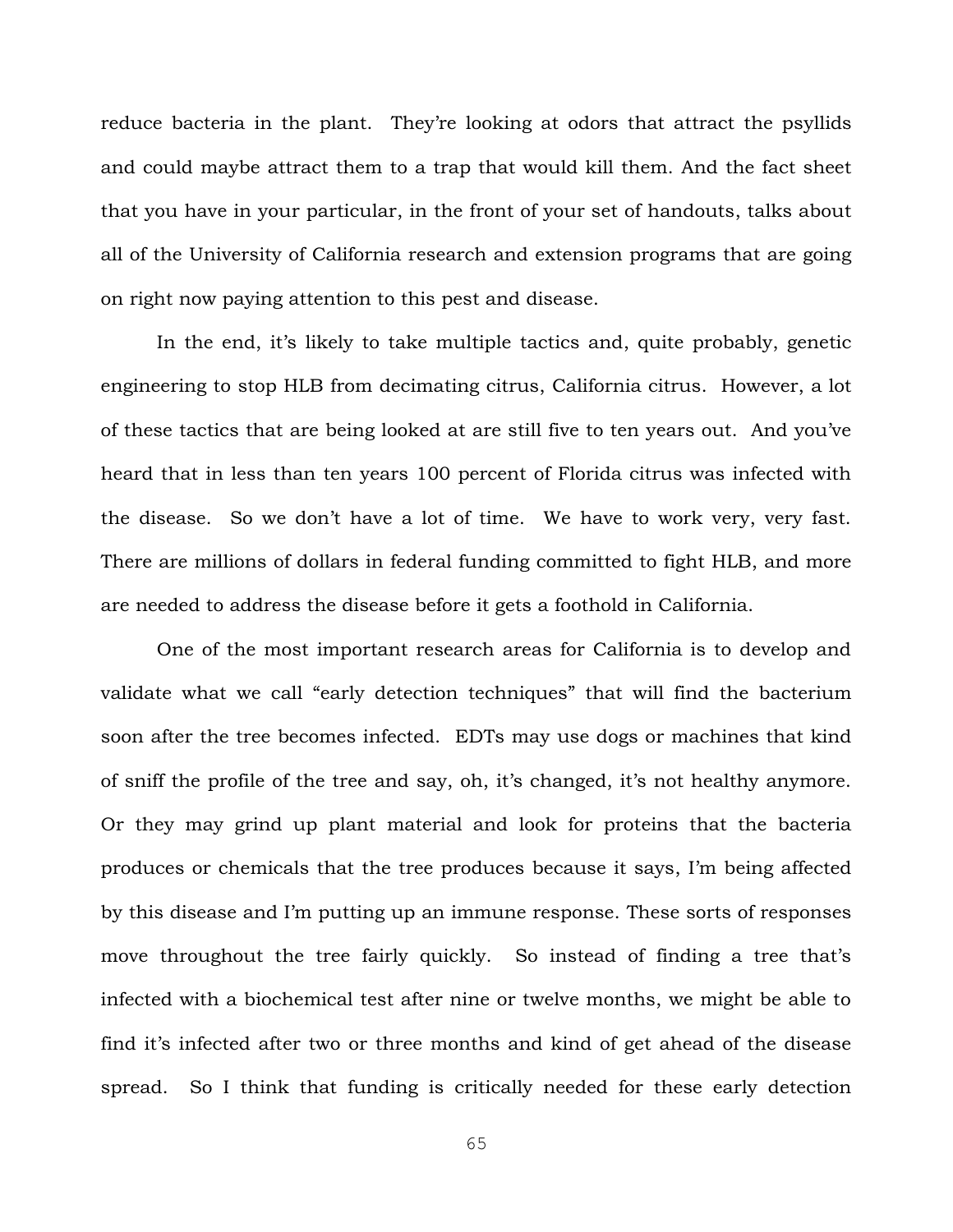techniques to bring them to fruition before the disease spreads any further. These techniques could be used by growers or homeowners to detect which trees are early in their infection and get rid of them and so slow the rate of the disease spread.

Remember, Florida and Texas did not have these tactics in place when the disease first appeared. They couldn't attack the disease and remove the trees fast enough, and now they have high levels of infection. California has an opportunity to stay ahead of the disease.

And then, I'll just finish with a great resource for keeping abreast of the research activities going on in California and beyond, is *Citrograph Magazine*. It's produced by the Citrus Research Board, and many of the articles are written by grower-funded researchers, and it's written for California growers.

I'll finish by saying that California is in a much better situation than Florida, who did nothing up front, because of the regulations restricting pest and plant movement, the huge commitment of resources by the California citrus growers, and the amazing cutting-edge research that's taking place in California. Anything that the Senate Ag Committee can do to further these activities is very much appreciated. Thank you.

**SENATOR GALGIANI:** Thank you very much. Any questions? Okay. And next we have Neil McRoberts, Ph.D., Associate Professor of Plant Pathology from UC Davis. Thank you.

**DR. NEIL MCROBERTS:** Good morning, Madam Chairman. Thank you for inviting me here. Thank you to the members of the committee to be here and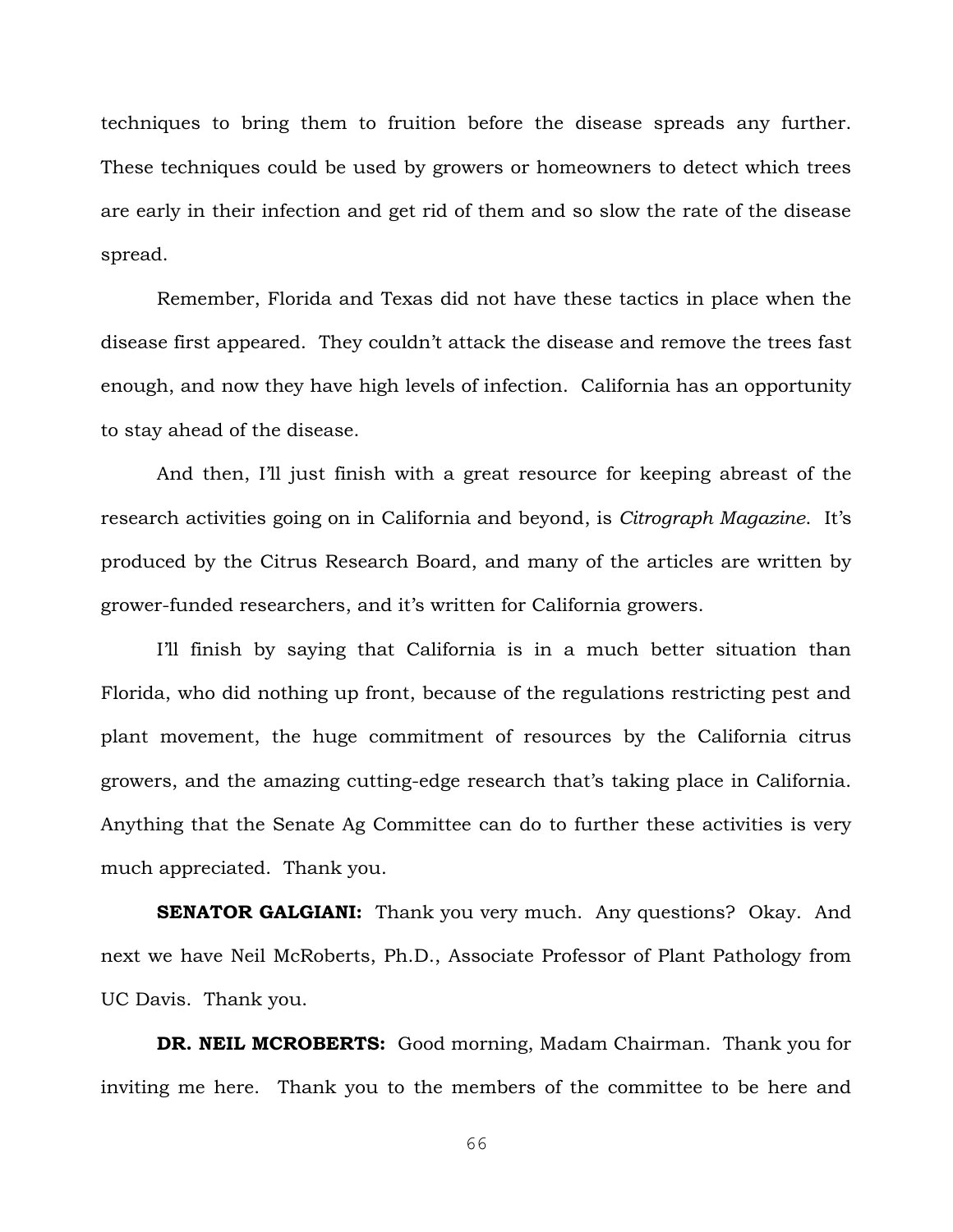hear the evidence. So I'm going to try and act as cleanup hitter here and pick up on a few points other speakers have mentioned and pick up on a couple of things in particular that Beth covered.

I'm a plant disease epidemiologist. I joined the faculty in Davis in 2010. Before that, I was in Edinburgh in Scotland where I ran a research program that was focused on sustainability research for the Scottish government, policy and related research.

The work that I do on HLB I started in 2012, collaborating with the Citrus Research Board here in California and with Beth; and we worked closely together in developing a lot of the practical programs that are being put in place to try and combat this disease.

And as much as I'm a plant disease epidemiologist and obviously professionally fascinated by the bacteria itself, I would say that I think the major components in stopping the disease spread here in California are not anything to do with the insect or the bacterium itself; but actually, there are human elements that dominate the dynamics of the disease. And we've heard a lot about them this morning, and I think there's a great deal that the state can do to enhance the control efforts that are going on.

For example, at the moment, because the citrus that's grown in commercial orchards is all produced from certified material, the probability of there being infected trees in groves is very, very low. And the major sources of inoculum, the major sources of infected trees, are likely to be in urban areas. And, you know,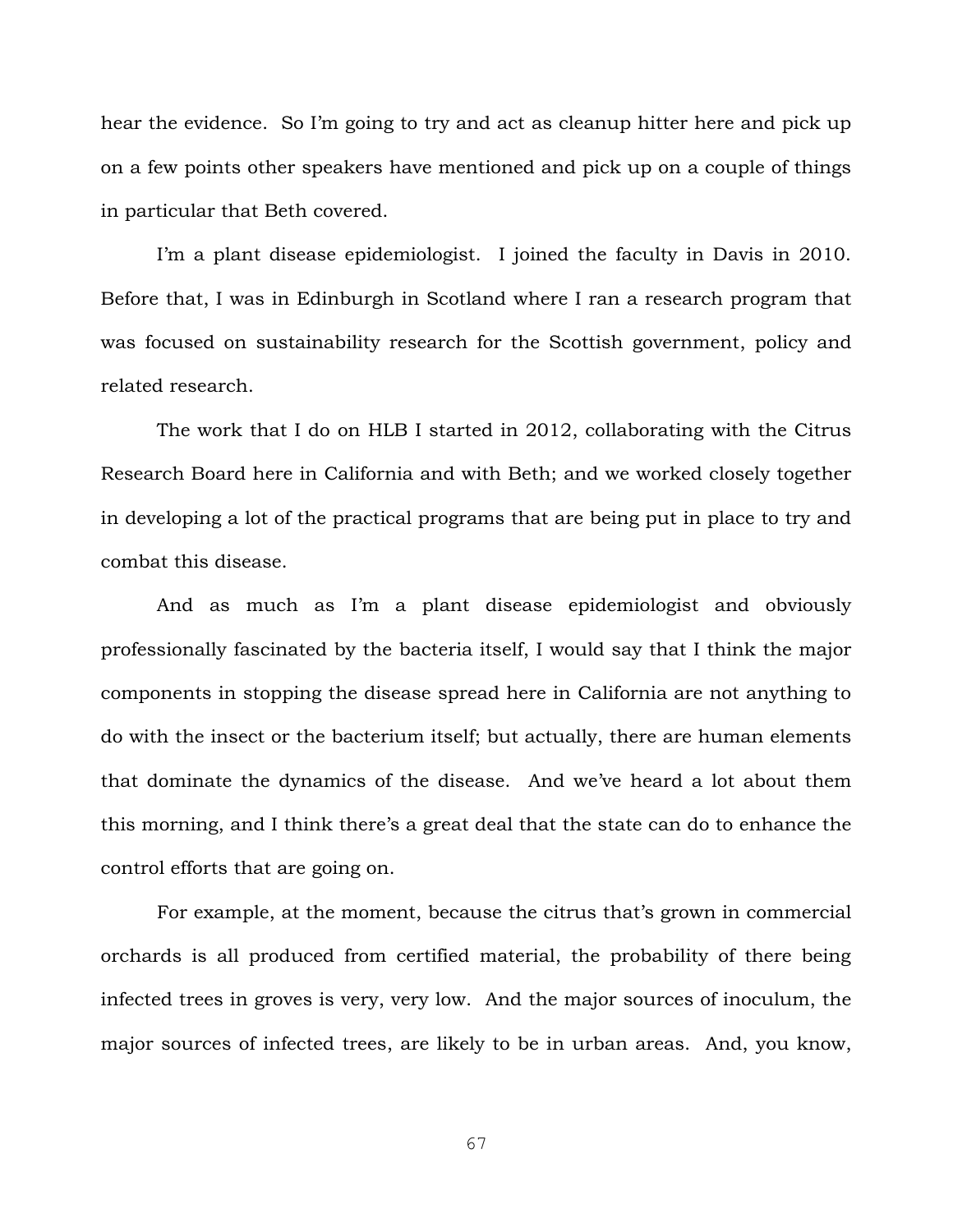we know there are infected trees and where affected trees in Hacienda Heights and San Gabriel bears out that idea.

And so it's a difficult job to actually keep all of the growers focused on the idea that they're fighting a disease which isn't actually there at the moment. They have day-to-day concerns. The things they were already concerned about didn't go away when HLB arrived in the state. They have to think about all of those things already.

So as much as it's true at an industry level--the industry is very, very committed to help itself to fight this problem at the ground level with thousands of individual growers--it's very difficult to keep all of them focused on the problem that this disease poses for the industry. And so you can never have too much extension when you're facing a problem like this. Extension is expensive, but boots on the ground go a long way to getting growers organized. And ultimately, as you heard from Florida, it's the local organization of growers to do the right thing at the right time and to stay together to act as groups to behave as good neighbors to one another. Those things will actually achieve some success.

But there's a long lead-in time-- in an ideal world we'd never get there-- but there's a long lead-in time to those… a lot of those guys actually having to do things to combat the disease. And so the network of grower facilitators who work with the growers is fairly thinly stretched. There aren't a large number of those people who have to keep the growers focused on the problem. Bob Atkins and his team do a fantastic job, but more boots on the ground would make the job easier, and it would make it more effective. And it would significantly increase the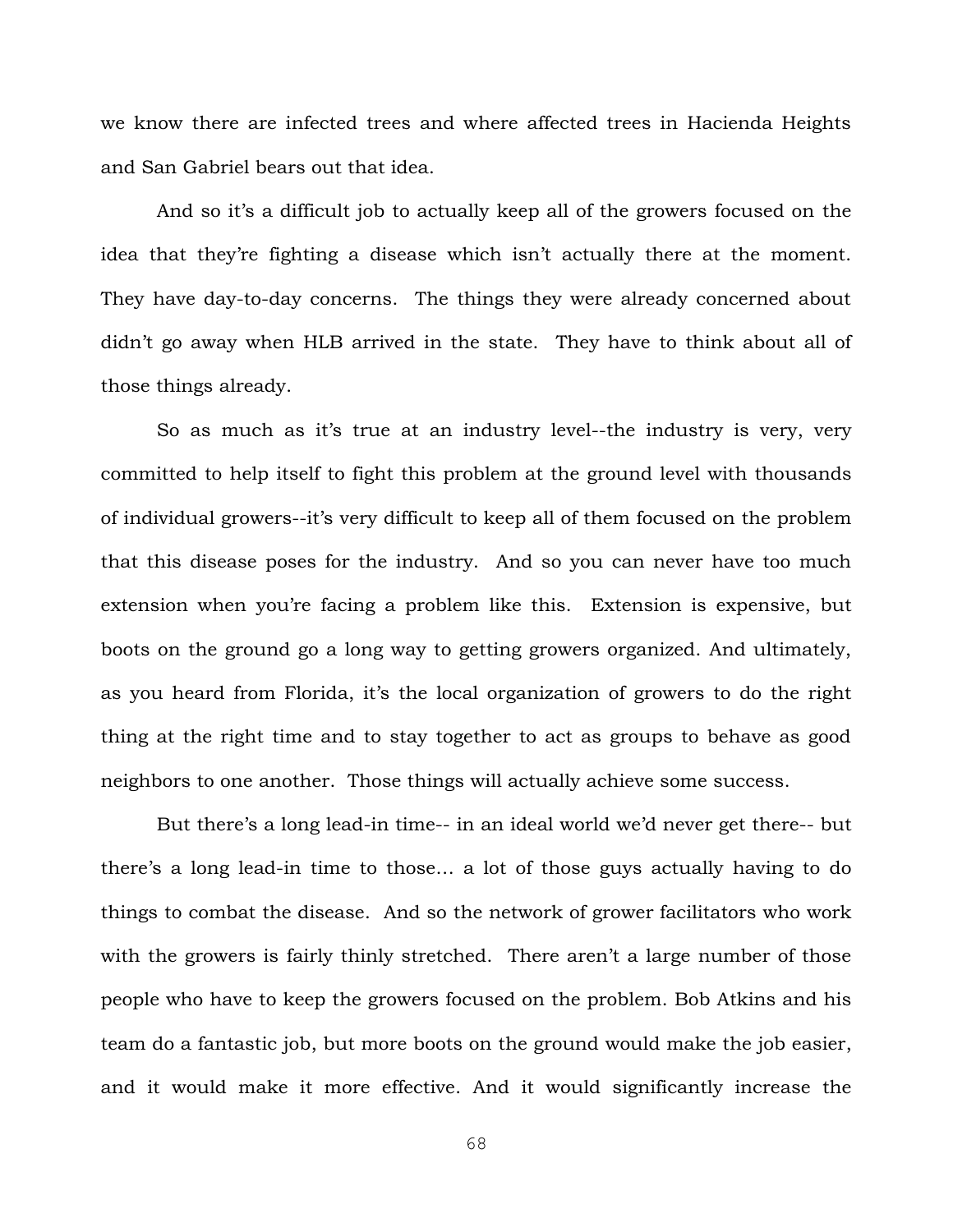chances of the psyllid management area program succeeding in its objectives. So there are cooperation problems, coordination problems at a local grower level that more resources would help with.

We've heard a lot also today about the interaction between different agencies involved in trying to combat the disease. And again, while it's true that the interactions are fantastically successful, more can be done to help and ease some of the problems there are with those interactions. Each of those institutions involved has its own constraints, its own objectives; and those have to be compromised to some extent to achieve success.

For example, the status of a tree as positive or negative for HLB is a legally defined definition that is dependent on a particular diagnostic test result. It has to be that way in order for there to be a legal basis for the regulatory agency to be able to take action and, for example, issue a warrant to say the infected tree can be removed. "Infected" has to have a legal definition.

Unfortunately for the growers, there's often a long delay, as Beth just explained, between when a tree becomes initially infected and when that legally defined definition of infected will be reached. And so there's a certain amount of tension between the growers and the regulatory agencies. It's natural for both that this should occur because the growers would like the trees to be detected faster and removed quicker from the urban area than it's currently possible to do. But it would be very difficult to establish a legal basis for the early detection technologies to say for definite the tree was infected. And of course, that gets us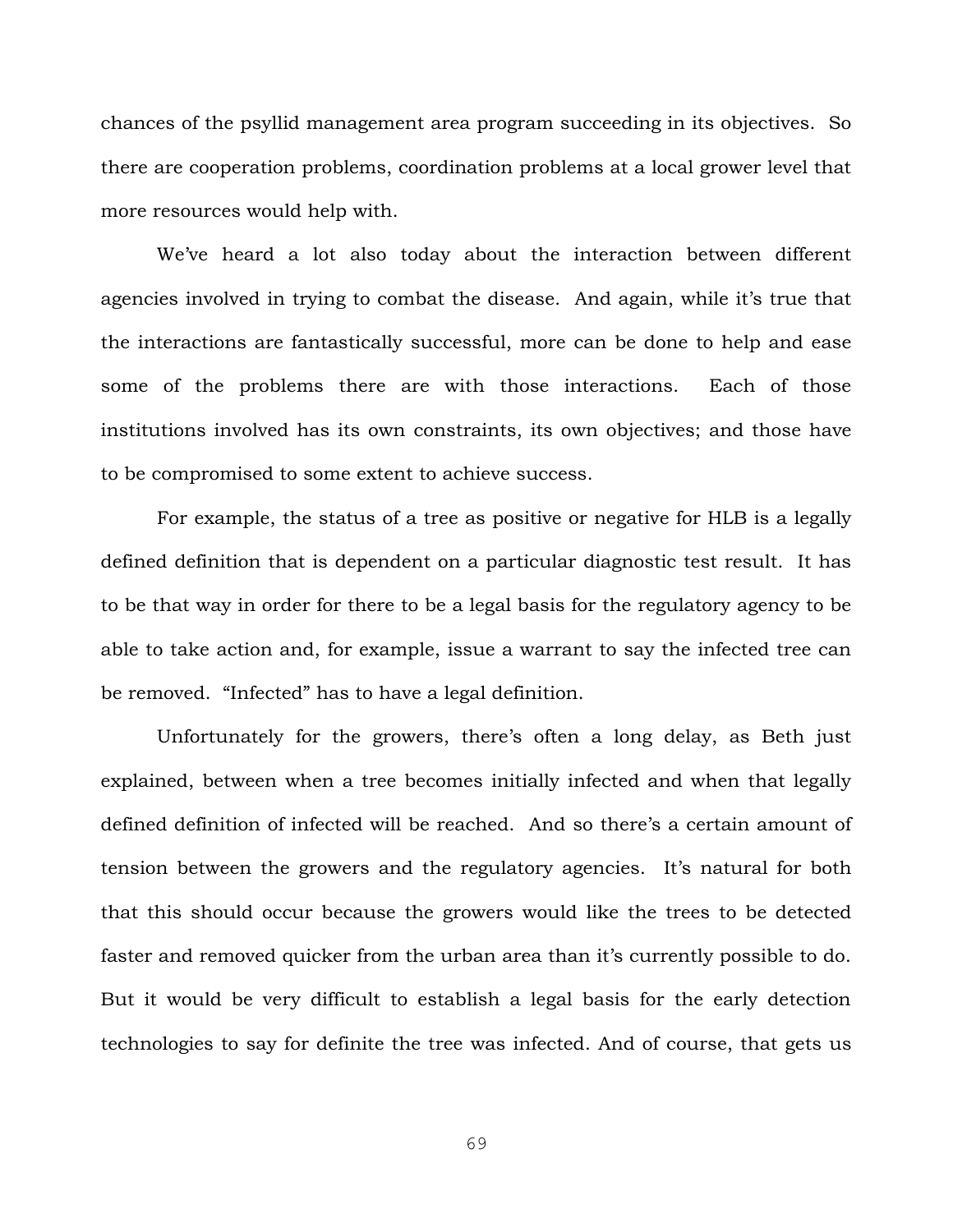into very difficult water then when it comes to trying to force individuals to have trees removed from their properties.

And so there are some complex issues that need further analysis and further work and a lot of facilitation as we work towards trying to get rid of the HLB from the system. I have to say, as an epidemiologist, I believe that objective is actually possible in California. I believe we're not yet past the point where we could stop the progress of the disease in its tracks. But it will require even better collaboration and cooperation in future between the agencies involved. And at a fairly high level, some direct intervention to ease the wheels of collaboration between the private sector and the regulatory agencies would go a long way to help with that.

One example where extra resources for enforcement would be effective is in the area of the issue of fruit movement that we heard about from the director of the Cecelia Packing Company. As he explained very eloquently, those regulations to require growers to clean and tarp loads before they're moved between areas are costly; but they're also very, very necessary to help slow down the spread of disease. So on the one hand, the industry can see that those things are beneficial; but on the other hand, they impose unwelcome costs and constraints on the industry.

Currently, if you spend some time in the San Joaquin Valley, it's not that difficult to see untarped truckloads of fruit being moved around, essentially because there's very little, if any, enforcement of those regulations. There simply aren't resources to enforce those regulations. And human nature being what it is,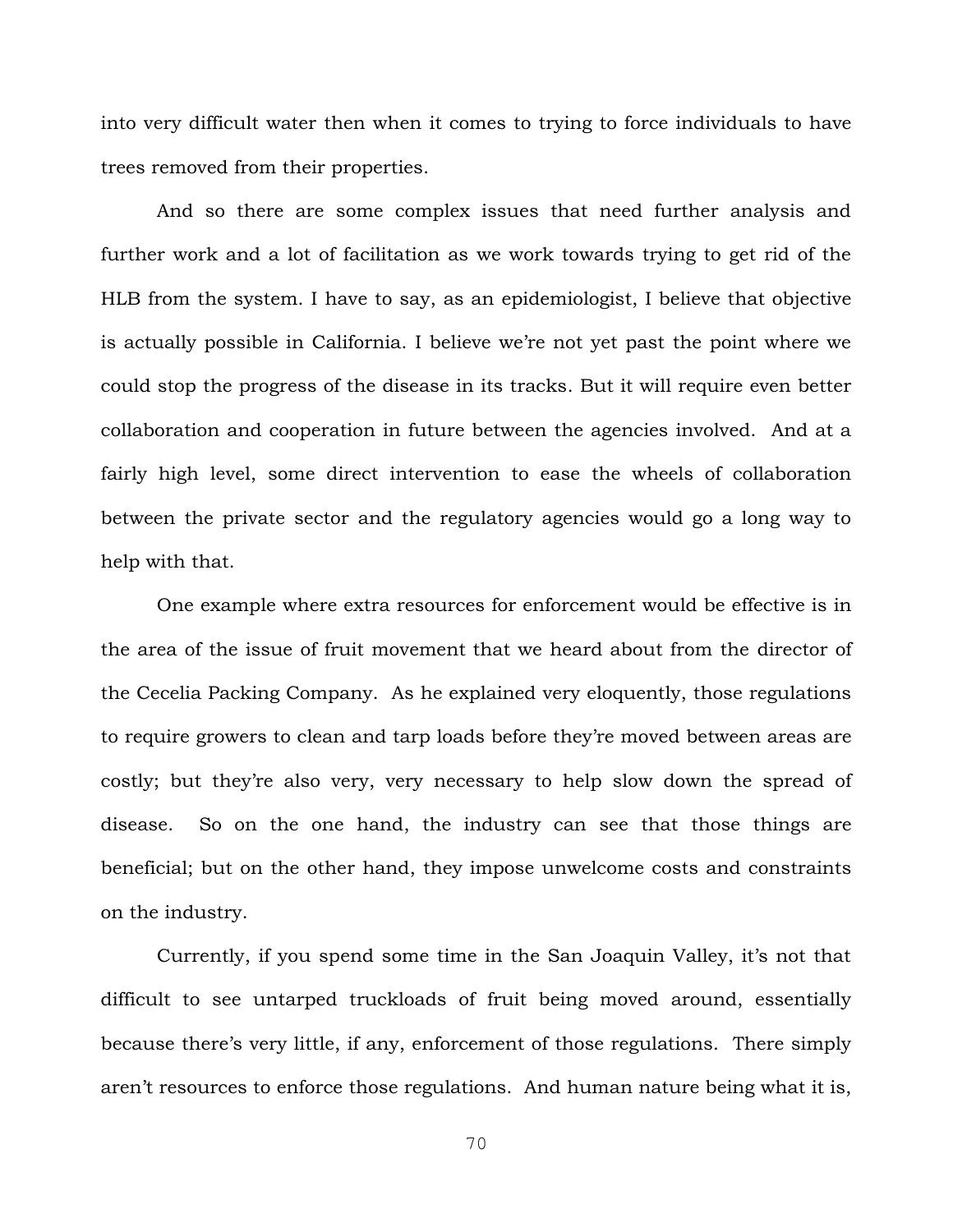human beings cut corners. And so some extra regulations for enforcement would--I'm sorry--some extra resources for enforcement would go a long way to help and would cut down those kinds of opportunities for human agencies to move food--sorry--to move the problem around.

Beth Stone-Smith and others got into talking a little bit about the dynamics of the psyllids and how much bacteria they carry and where they are in relation to the infection. Dr. David Bartels, who works for APHIS in Texas, is actually coordinating studies where he takes all of the psyllid sample results and maps them out. And he has some very good data showing where there are clusters of psyllids that have suspect levels of results from PCR tests. Either Beth or myself could put you in touch with Dr. Bartels if the committee wants to see that data. It's available in a readily digestible form. And Dr. Bartels is carrying on doing those analyses. And that data, which shows us where those suspect psyllids are, is being used by CDFA and by USDA ERS to evaluate the risks and to help coordinate the survey program. But those information will let you see exactly what portion of the psyllid population have the bacteria and what portion don't.

And the story that happened in Florida was that initially very few of the psyllids have much bacteria in them because there are few infected trees for them to get it from. But as the proportion of infected psyllids increases, more trees become infected, and we get into a kind of feedback system where eventually a very large proportion of the psyllids end up with the bacterium. And the disease spreads in an uncontrolled way.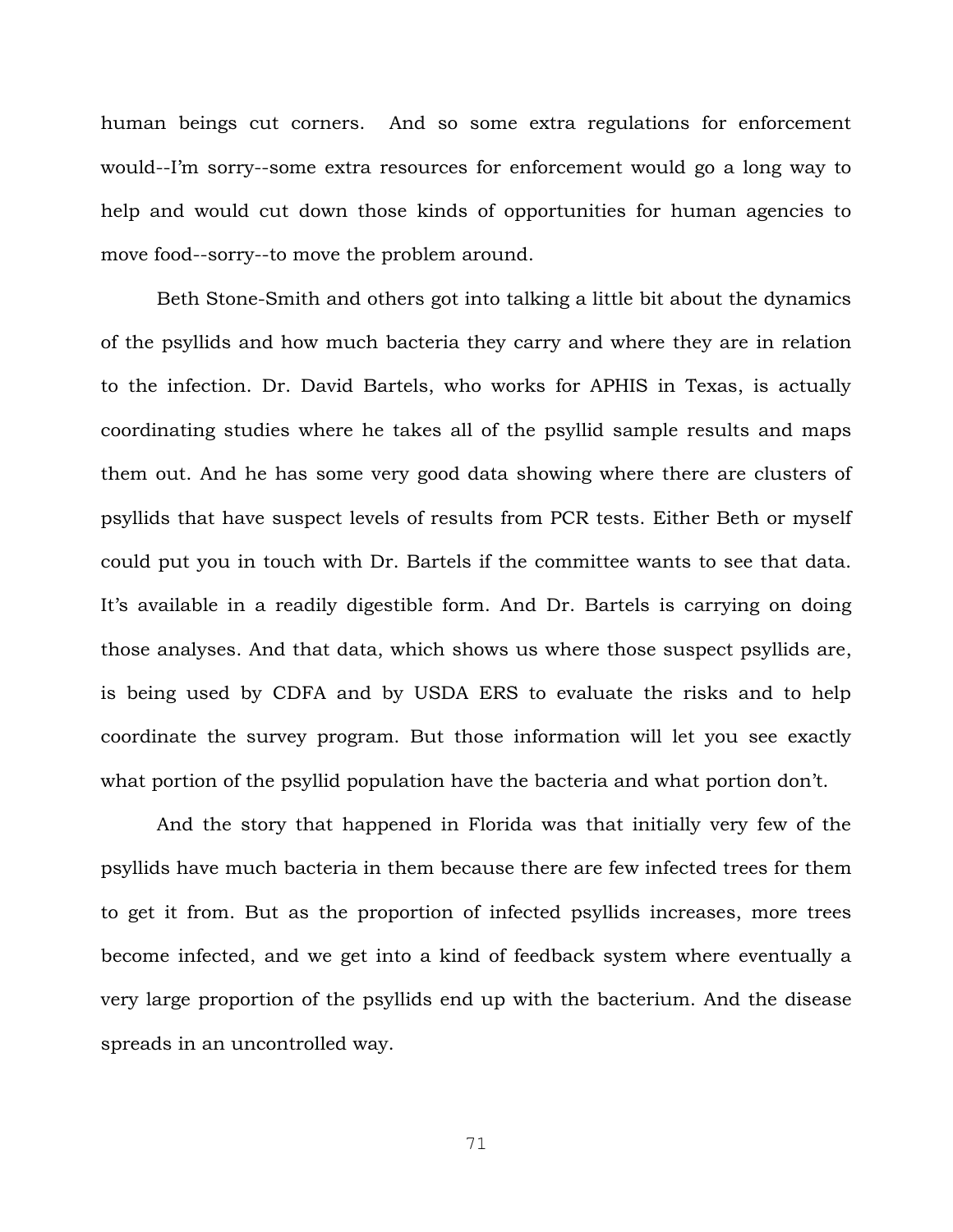We're not yet there in California, and I believe the opportunity still exists to stop us from getting there. But again, action is required immediately to do all of the things that need to be done to prevent it from happening.

Just again, picking up on the idea of tagging trees, which was mentioned, and the relatively low level of effectiveness of tagging trees, a research proposal has just been submitted to the Citrus Research Board to look at that issue, to look at tag design. And also to help maybe use--to gather information from the tags using smart phone technology to actually look at where plants are moving to, who's buying them, and those sorts of issues. So there is some work in prospect --again, it would be industry funded--to have a look at the efficacy of the tagging process to try and prevent the spread of the disease.

I have to say that a lot of the problems to do with urban spread of the disease are connected with some fairly prickly socioeconomic issues. There are some high-risk, if you like, communities within the population. And the reason that those are high risk are for cultural reasons, for language reasons. These are statistical relationships of risk. There's no implication of elevated levels of wrongdoing by any sectors of the community. But an effective program of outreach to those communities requires a sufficient level of translation of native language speakers, who can speak directly to those communities and help them understand the problem. And probably, an insufficient level of resource has gone into that issue so far in order to make that kind of program truly effective.

So I'll stop there, but I hope I've illustrated that there are a very wide range of non-disease and vector issues that are intimately tied up with how successful